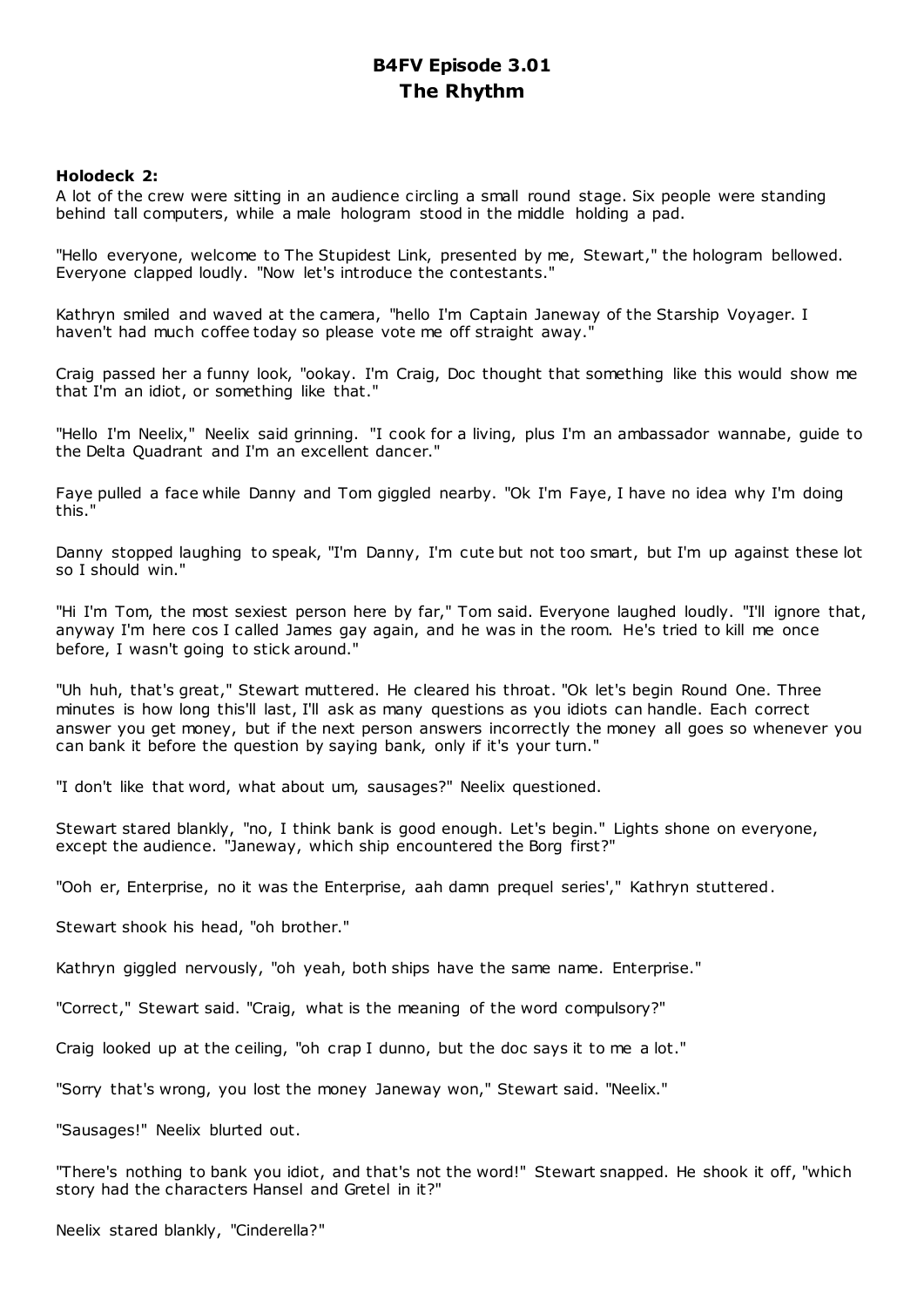"Oh dear god," Stewart groaned. "Faye, name the metal that melts at the lowest temperature."

"Do I look like someone who's good at Science?" Faye snapped. "Give me Neelix's one."

"Sorry. Danny, who was prime minister of England in the year 2003?" Stewart asked.

"Some ugly guy?" Danny replied, shrugging.

"I'll accept that," Stewart said. "Tom, which city has the cathedral Notre Dame in it?"

"Oh I know this one," Tom said, panicking a little. "Paris right?"

"Yes congratulations," Stewart muttered. "Janeway, which member of N\*Sync was the ugliest?"

"All of them," Kathryn replied.

"I'll accept that. Craig, what's the prime route of forty seven?" Stewart asked.

#### **Half of the round later:**

"Um um, I have to guess here Stewart. Is it oranges?" Craig answered, going bright red in the cheeks.

Stewart raised his eyebrow, "orange isn't even a number Mr Anderson."

"I um, forgot the question," Craig stuttered.

Stewart sighed, "moving on. Neelix, what is the capital of Spain?"

"Sausages!" Neelix blurted out.

"No. Faye, what does NYPD stand for?" Stewart asked.

Faye didn't look at all happy, "I don't know, stop giving me the hard ones!"

Loud music interrupted Stewart's response. "Ok um, you idiots have banked nothing," he said whilst shaking his head. "The correct answer Faye, was New York Police Department."

"Well I'm not American, how was I supposed to know that?" Faye pouted.

"Whatever, will everyone vote for the stupidest link. That should be harder than the questions," Stewart said.

"Craig, Neelix, and Faye were the stupidest but we did give Neelix the easiest questions so he's obviously the stupidest of the stupidest. Janeway was the smartest but we did give her easy questions," the computer's voice echoed around the room.

"Damn, I hate that thing," Stewart grumbled. "Ok who is everyone's stupidest link?"

"Tom," Kathryn replied.

"Neelix," Craig replied.

"Sausages! I mean, Janeway," Neelix said, blushing slightly.

"Tom," Faye replied, giving Neelix a funny look.

"Tom," Danny replied, sniggering slightly.

Tom pouted, "Janeway."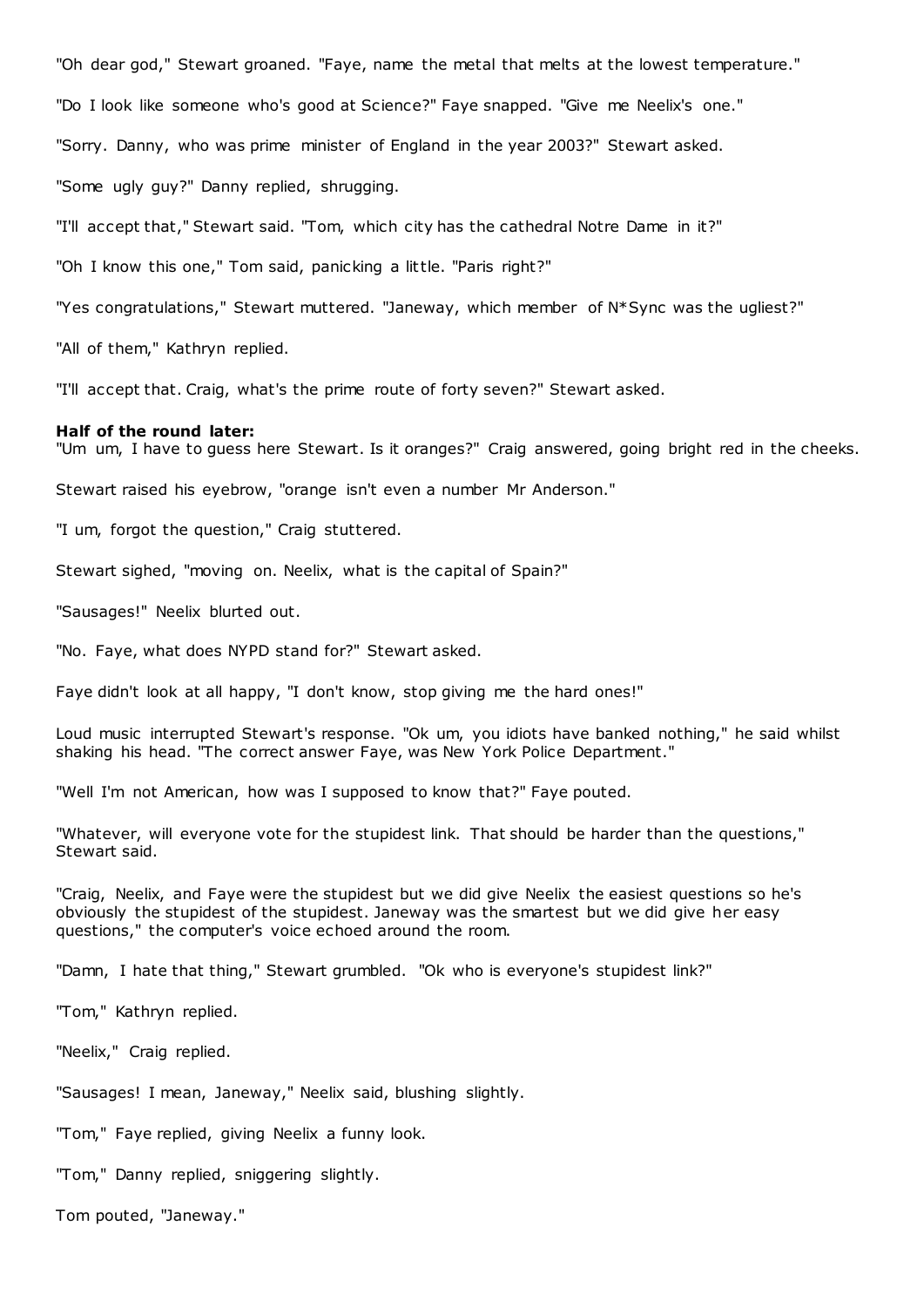"Danny, why are you laughing?" Stewart asked.

"Neelix keeps saying sausages," Danny giggled.

Stewart rolled his eyes, "fine, why Tom?"

"Cos I don't like him, the earlier he leaves the sooner he gets beaten up," Danny replied.

"What is everyone elses reason?" Stewart asked.

"Don't like him," everyone but Tom replied.

"You didn't even vote for him," Stewart said while looking at Craig and Neelix. They shrugged. "Very well, Tom you are the stupidest link, get lost."

"Aaaw man, this wasn't enough time. I'm going to die," Tom moaned. He walked slowly away from his computer. Stewart kicked him in the leg as he passed, he had to limp away. "Oh great, how am I going to be able to run now."

Stewart smiled, "you will all let me know how that turns out, right?"

"I know I will," Danny said, grinning slightly. "That's the only reason I voted for him."

"Good. Let's start the next round. You've only got a minute this time," Stewart said. "The smartest one will begin, that was Janeway but it was Janeway by default so no change there."

"Is that because I'm the Captain?" Kathryn asked.

"No," Stewart shook his head. "Let's begin. Janeway, spell psychologist."

"Why, can't you spell it?" Kathryn questioned.

"Never mind. Craig, who sang the number one record Doctor Jones?" Stewart asked.

"Why do I have that feeling that I should know this, when I don't?" Craig muttered to himself.

"Cos you're an idiot. Faye, what's two plus two?" Stewart asked.

"Four," Faye replied.

"Good. Danny, how long is a..." Stewart started to ask but was interrupted by Danny sniggering. "Scrap that. Janeway, what is the name of the drug that can ease pain?"

"Coffee!" Kathryn blurted out.

"Um no," Stewart muttered. "Craig, name the oldest member of Wham."

"Who?" Craig said, staring blankly.

"Ugh, music's not your strong points," Stewart sighed. "Neelix, name something that can be found in a breakfast dish."

"Sausages!" Neelix replied.

"Hey, that's cheating," Craig pouted.

"Shut up," Stewart muttered. "Faye, spell the word salutatorian."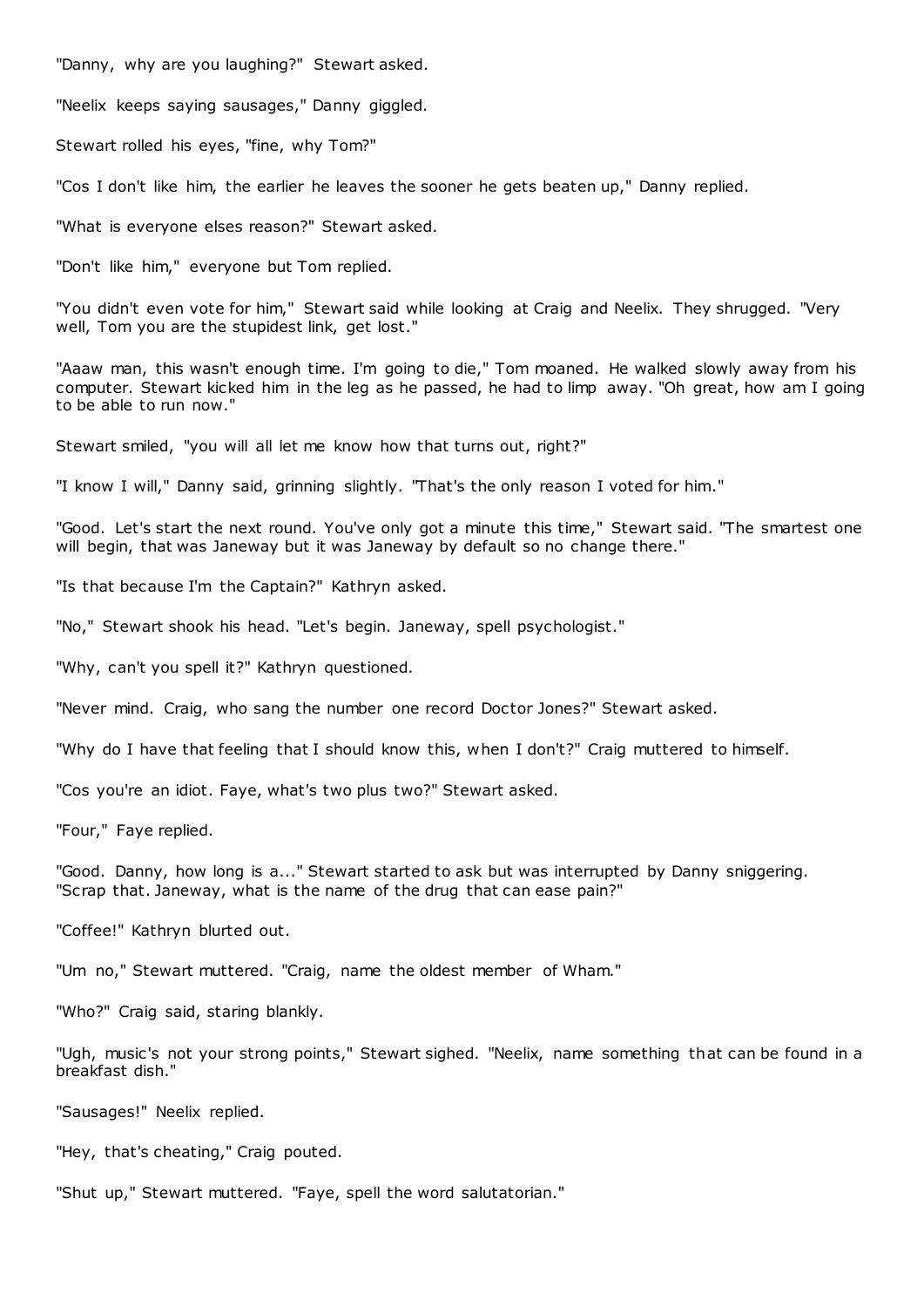Faye stared at him with wide eyes, "what the, did you make that up?" She threw her arms up in frustration and stormed out.

The loud music interrupted again. "Ok people, you should remember the word bank. It helps you win the stupid game!" Stewart snapped.

"Oh yeah," everyone said.

"Jeez, just vote already," Stewart muttered.

"Neelix and Faye were the smartest links only because the hosts helped them out, everyone else were the stupidest," the computer's voice echoed around the room.

"Who's your stupidest link?" Stewart asked.

"Danny, she's too dirty," Kathryn replied.

"Neelix, cos he is too," Craig replied.

"Hey!" Neelix moaned. "Sausa... ok I vote for me."

"Janeway, she's too obsessed with coffee and she voted for me," Danny replied.

"Ok Neelix, you are the stupidest link, get lost," Stewart said. Neelix pouted, he headed out. Of course Stewart kicked him to the ground like he did to Tom. "Now cos I'm getting bored I'm going to make this the last round. Also you're too stupid or stoned."

"Um, the stoned guy has already gone," Danny pointed out.

"Whatever. I'm going to ask four questions to everyone, whoever knows it just answer, there are no turns. Whoever gets two right first wins, or whoever gets one point on the last question wins. Ok let's start," Stewart said. "What is a tomato, fruit or vegetable?"

"Fruit," Danny blurted out.

Stewart sighed, "yes, one point. What's four times twelve?"

"Ooh erm, ah..." Craig stuttered, he glanced at Danny.

Kathryn smiled smugly, "forty eight."

"Correct. Name a coffee brand," Stewart said, yawning slightly.

"Nescafé, Kenco, oh Asda!" Kathryn yelled out.

"Don't yell it," Stewart groaned. "Janeway's got two right so she's won."

"Ack, that's not fair. Surely there's something better to do than this crap," Craig moaned. Danny nodded in agreement.

Kathryn grinned, "sore loser."

## **Two days earlier:**

Several crewmembers were walking down the corridors like normal. Strange music started playing from the computer, making everyone stop looking confused. A haunting female voice started whispering over the music, "you're just slaves to the rhythm, rhythm, rhythm."

"Ok, that was weird," one crewmember muttered.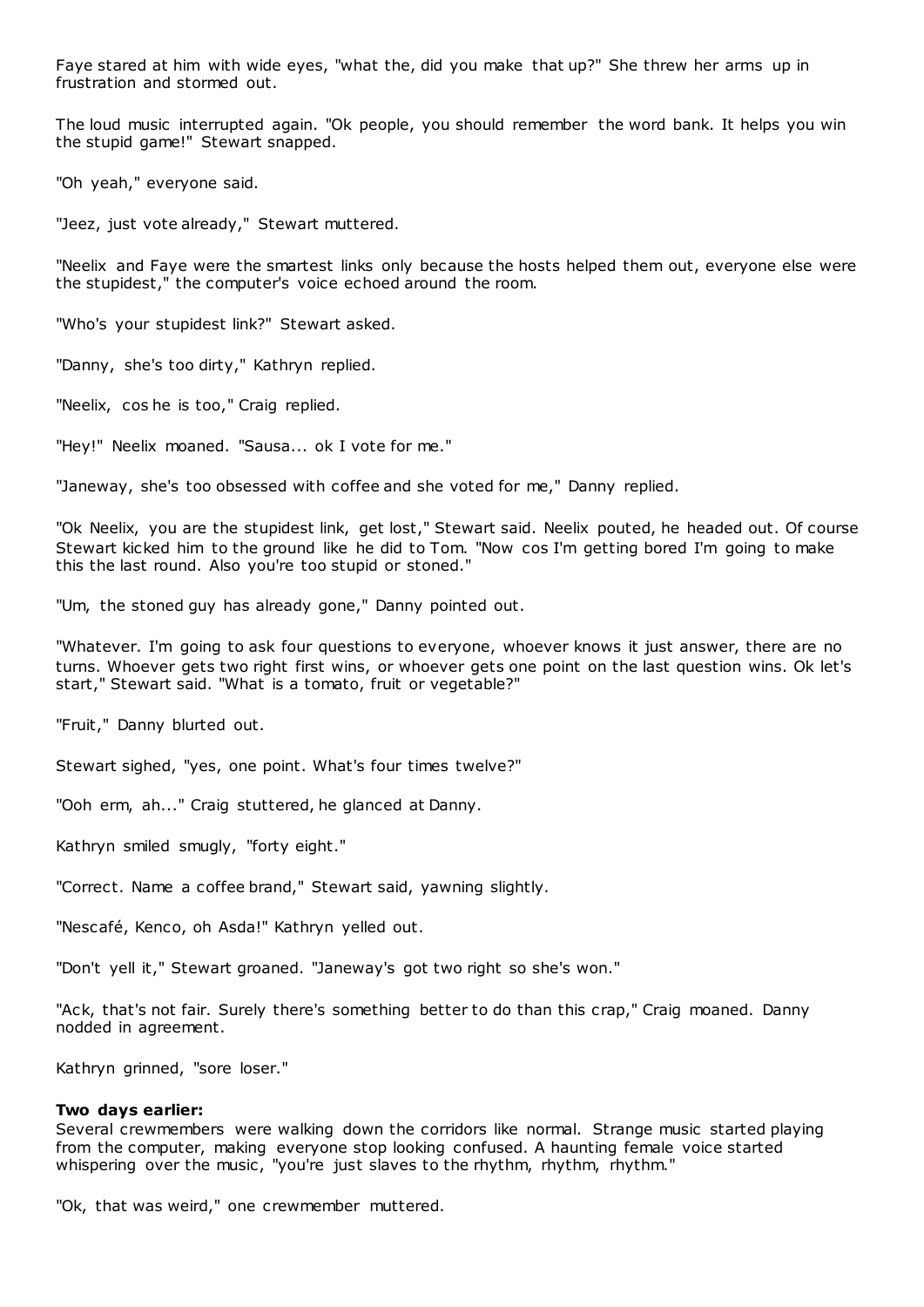One crewmember started swaying her hips, "um this is not good." Everyone else started to do the same as they formed into a line. Half way down the line one girl stepped out of it, then walked down to join the left side of the line at the end.

Everyone then started to sing, "ooh the music's gonna get us. Ooh, my oh my."

Jessie walked out of her quarters, she stepped in the the gap in the line, totally oblivious to what was going on. She started to sing along too, "I'm looking forward to just one sensible day." She frowned, then she noticed everyone in a formation, dancing weirdly. "But something's odd, everyone's bloody dancing."

Everyone else started to join in with her, "people are being taken by the rhythm, everybody's in the mood, for a song and dance. Song and dance."

Just the crewmembers continued while Jessie just watched them, looking a bit disturbed. "Ooh, the music's gonna get us. Ooh, my oh my."

"Ok, I've had my drink spiked again," Jessie muttered, she walked off.

# **Meanwhile on another ship that's flying beside Voyager:**

A group of people were dancing just like the crewmembers, "they're going to keep on singing, they're going to keep on dancing. There's no end in sight, they're all slaves to the rhythm."

The guys clapped their hands while the girls walked in front of them, conveniently there were equal amounts of girls and boys. "There's no need to fight it," the girls sang, kneeling down.

"Say goodbye to all your secrets," the guys sang, posing stupidly. "It's easier to express things."

The girls jumped to their feet, "there's no end to the rhythm." The music cut off, the entire group laughed madly.

One of the guys stopped, "oh wait, guys."

A girl stopped, "what, what is it?"

"Darna, you infected us too," the guy said.

The girl stared blankly, "oh, son of a bitch!"

# **Back on Voyager**

# **Engineering:**

B'Elanna sighed as she worked at a console, holding a pad in her hands. A crewman walked over to hand her another pad, "Lieutenant, here's the report you asked for."

"Thanks," she sighed.

Nearby a few crewmembers were talking near Ian's console. "Yeah, I walked in and there they were, dancing together in the turbolift. Then they started singing something from Dirty Dancing," one crewmember said.

Ian pulled a face, "why am I annoyed that I missed that?"

"Because it was so funny. That's not all, rumour has it a whole group started singing this weird song in a corridor," another crewmember said.

B'Elanna rolled her eyes while she turned to them, "will you lot stop gossiping and get some work done!"

"Sorry Lieutenant," one crewmember muttered.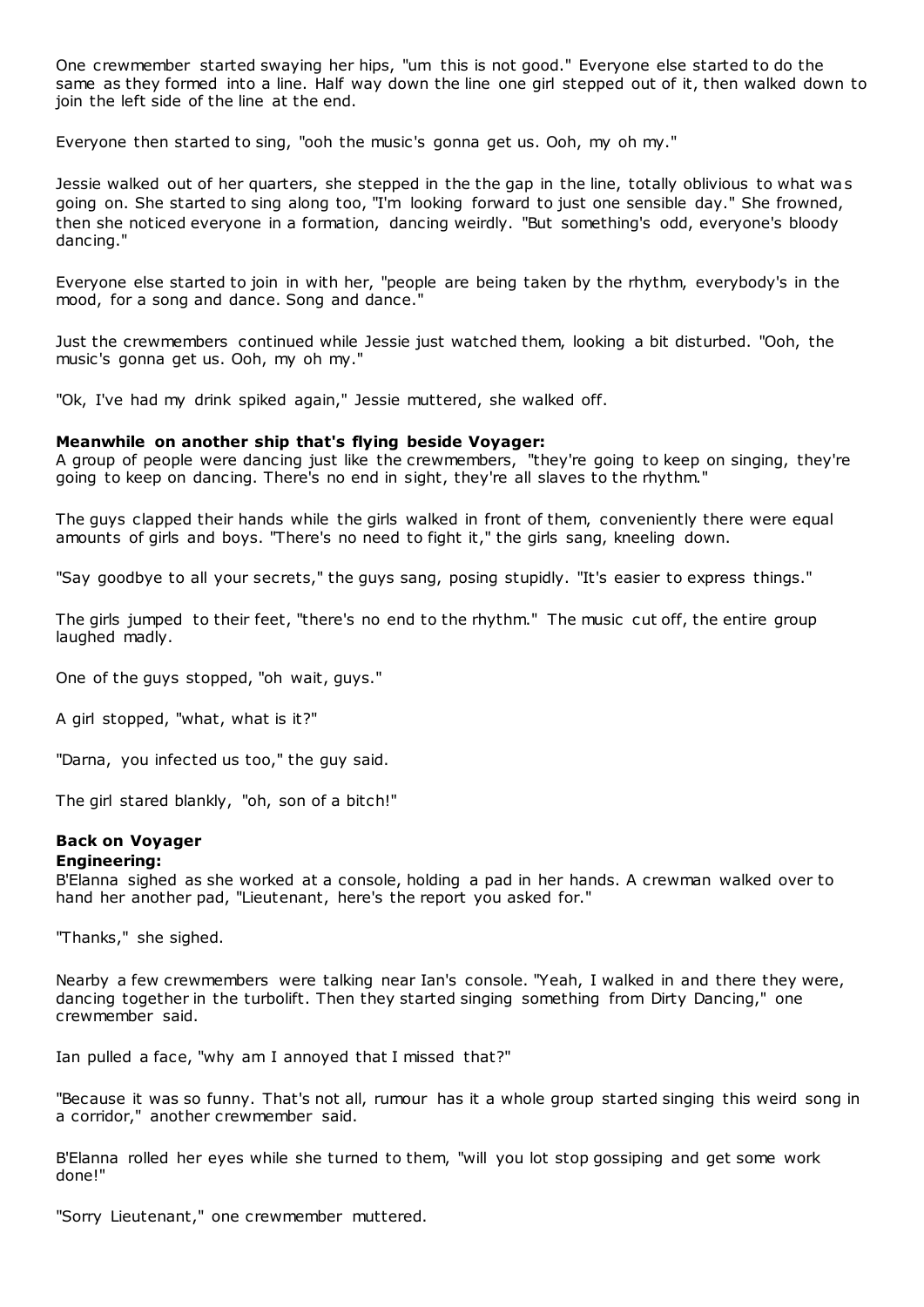She turned back around shaking her head, "god, these people will believe anything."

"We're going to look for those old video cameras Tom put up, there's got to be some footage of it. See you around," one crewmember whispered. He walked away.

Ian glanced at the other crewmember, "so, is this true?"

"Hell yeah, you can't make up stuff like that," the crewmember replied.

B'Elanna sighed again, she put down the padd. Softly she sang to herself, "another day in space, another day is yesterday." A few people looked at her. "Everyone's feeling the strain, cos the journey's just begun."

Harry walked into the room holding a pad, humming the same tune to himself. He then started to sing too, "I know, that'll I'll never get used, to it. So let me out, and out, and out." He walked over to B'Elanna, both obviously not noticing the singing, while everyone turned their heads to watch them.

They both started to sing together, "Voyager, the journey's all we got."

B'Elanna turned to a crewmember, "keep the ship movin', the nacelles aren't up."

Harry joined in again, "voyage home, we don't ever stop. We wanna know how to stop this being so tedious."

He walked away humming, "ooh, oh, ooh, oh." He left the room.

"Ok, there's got to be cameras in Engineering," Ian said.

B'Elanna frowned, "wait, oh god! Was I just." She shuddered, "Ian you're in charge." She rushed out of the room.

Meanwhile Harry was waiting at the turbolift doors just humming, B'Elanna joined him. The doors opened, they rushed into it. B'Elanna glared at him, "Harry."

Harry continued to hum, "ooh oh."

"Ugh," B'Elanna threw her hair back in disgust, "deck five."

The turbolift stopped on the next deck, Lee walked in humming the same tune. B'Elanna groaned, rolling her eyes.

"This is what I wanted, should I smile or frown as well," Lee started singing, glancing at B'Elanna then Harry. "So what if we're stuck here, we're not exactly bored to tears."

Harry stared at him, "some ones, already prefer this, to home. But I want out, and out, and out."

B'Elanna covered her ears as both Lee and Harry sang at the same time. "Voyager, the journey's all we got."

"Keep the ship movin', put the nacelles up," Lee sang on his own.

Harry joined in again, "voyage home, we don't ever stop. We wanna know how to stop this being so tedious."

"Voyager, oooh oh," Lee sang on his own.

He and Harry stood in silence for a while. B'Elanna kept glancing at each of them. Harry turned to her, "so what deck are you going to?"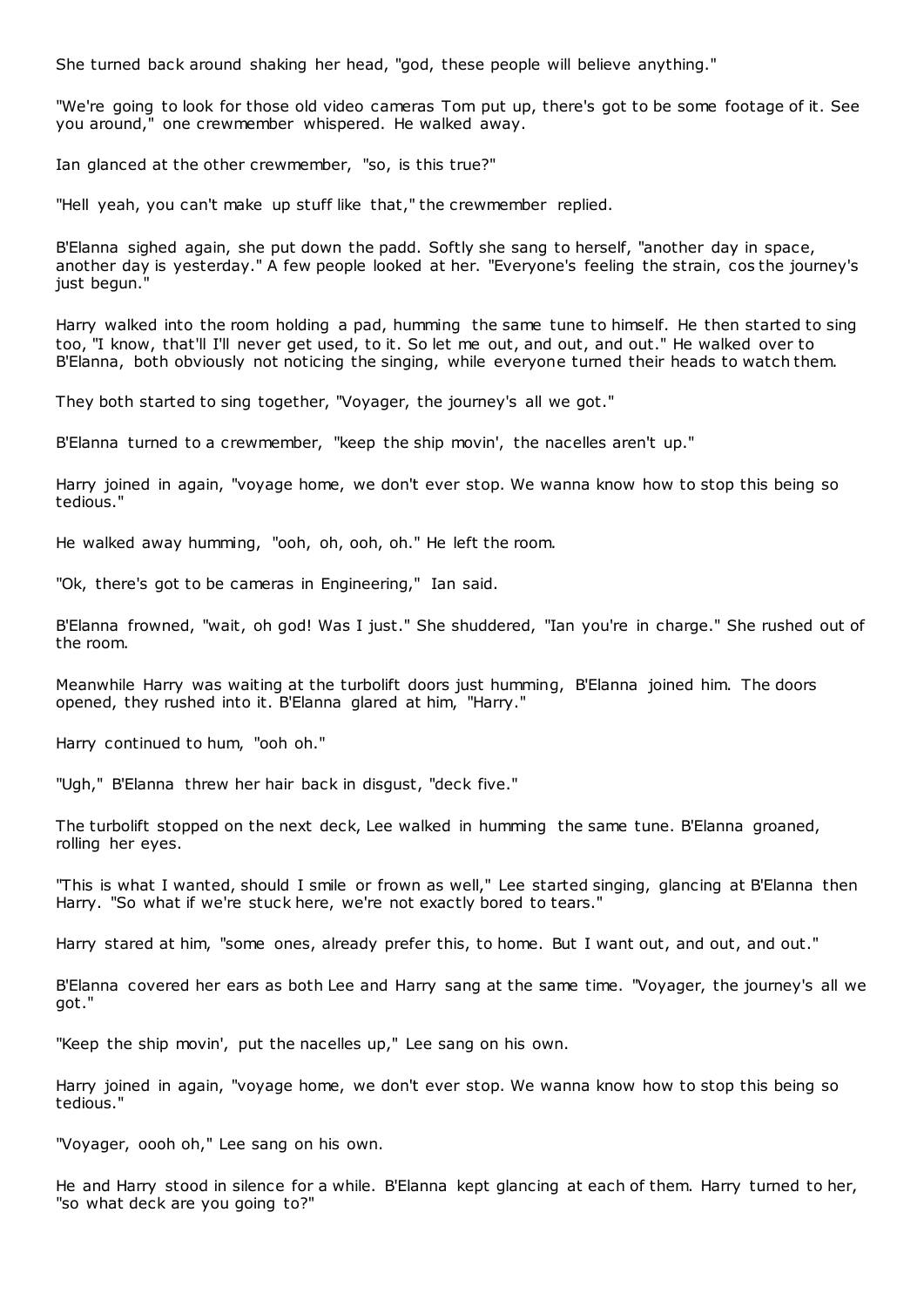"Sickbay," B'Elanna muttered through gritted teeth.

"Good," Lee and Harry said, eyes widening slightly.

#### **Sickbay:**

The Doctor frowned as he looked at a tricorder, "this is incredible. This tricorder is saying that you're suffering from small pox."

Craig stared blankly, "huh?"

The Doctor rolled his eyes, he handed the tricorder to him, "you've done it wrong, again. I don't know how you keep doing that."

"Maybe the teacher's rubbish," Craig muttered, walking over to rest of the teens.

Lisa tried not to laugh as she headed over to the Doctor, she gave him a tricorder. The Doctor frowned, "Lisa, you're in a class with Craig, and other girls."

Lisa looked confused, "so?"

"Then why is your scan show that you're attracted to something?" the Doctor asked.

Lisa's eyes widened, blushing slightly, "I must have scanned wrong." She snatched the tricorder away.

"Hey, was that an insult or something?" Craig muttered.

Lee rushed into the room, "doc, doc!"

"Finally Mr Williams, so glad you can join us," the Doctor said.

"No I," Lee tried to say in between breaths.

Harry and B'Elanna ran in. "Doc, there's something weird going on," Harry blurted out.

"I'm not surprised," the Doctor muttered.

B'Elanna rolled her eyes, "doc, people are singing. It's really creepy."

"Maybe everyone's just in a good mood," Claire said.

B'Elanna stared at her, "I'm not and I did."

Craig tried not to laugh, "you sang something?" She smacked him across the head, he fell to the ground.

"Well his tricorder will say that he's now unconscious and a bigger idiot than usual," Faye said.

"I don't understand," the Doctor said.

"It's simple, we were singing and at first we didn't realise," Lee said.

Harry nodded, "yeah and I was enjoying it too. Afterwards it was like, *oh my god*."

B'Elanna shook her head, "well I didn't enjoy it."

The Doctor sighed, he picked up another tricorder. "I'll scan you all, but I doubt it's something wrong."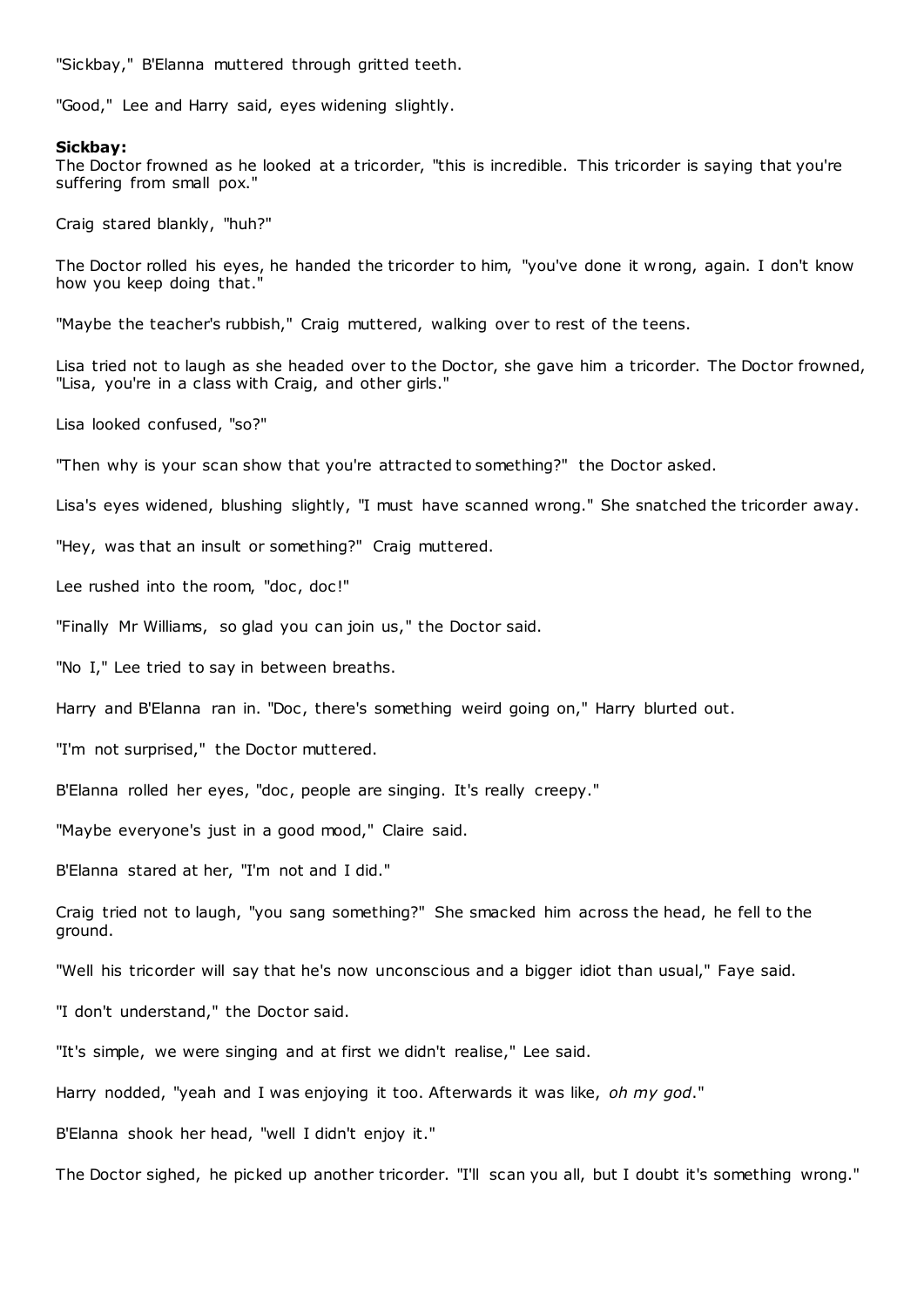## **Meanwhile, the Mess Hall:**

The room was mildly busy, most of the people there were unknowns sitting at tables. Neelix was in the kitchen mixing up some stuff in a wok. He started shaking his head slowly, "oooh, oh yeah."

Everyone looked up from their *food* with eyes widening in terror.

Neelix cleared his throat, "oooh, I love to fry, wet people's appetites." He picked up the salt, then started to shake it over the wok. "I've got lots of food. Leek dishes, apple pies, mmmm mmmm."

"We'd better get out of here," one crewmember stuttered.

"I'll fry it up, or microwave it," Neelix *sang* whilst nodding his head. "It's unhealthy, oh so what. Don't you know that." He started to shake his hips a little, he raised his voice, "some people are born to command, some people fly a ship."

"Aaagghh," several crewmembers ran out of the room.

"Some people are born engineers, some write reports," Neelix sang, clapping his hands. "I cook up everyone's lunch and I like it, like it." He took a spoon to taste what he was making. "Mmm, you enjoy the food, I get the praise." Dropping the spoon into the wok, he climbed onto a pan on the floor. "Go tell your friends about it!"

"Aaaagh, run for your lives!" one crewmember screamed, he ran out of the room.

Neelix pressed a button a little panel in the kitchen, everyone could now hear him over the commlink.

#### **Meanwhile, Sickbay:**

"What's that noise?" Faye asked.

In: "Oooh, it's my duty duty."

Harry shrugged, "to give us food poisoning."

In: "Hey, get out of my song!"

"You're an awful cook, get over it," Lee sang. Everyone stared at him.

In: "Hey! It's my duty duty."

The Doctor sighed before singing, "to give me more patients."

#### **The Mess Hall:**

Neelix pouted, still he continued singing, "don't let me warn you again."

In: "For god's sake, stop singing."

Neelix jumped down from the pan, he continued what he was doing before. "I'll cook it, cook it, cook it." He moved over to a chopping board. "Oooh, big or small, it gets chopped either way," he wailed while chopping some carrots, they got thrown into the wok but some went on the floor. "I'll mix up everything, into a casserole oh!"

"Oh god, somebody contact Security!" one guy screamed.

Neelix knelt down to pick up the carrots, "mmm, it's very yummy. Fish and Leola root. Leola goes with everything." He stood up to put the carrots he dropped into the wok. "Didn't you know that. Some people are born to command, some people fly a ship."

Tuvok walked in with James, Thompson and Foster behind him, they all, excluding Tuvok put hands over their ears.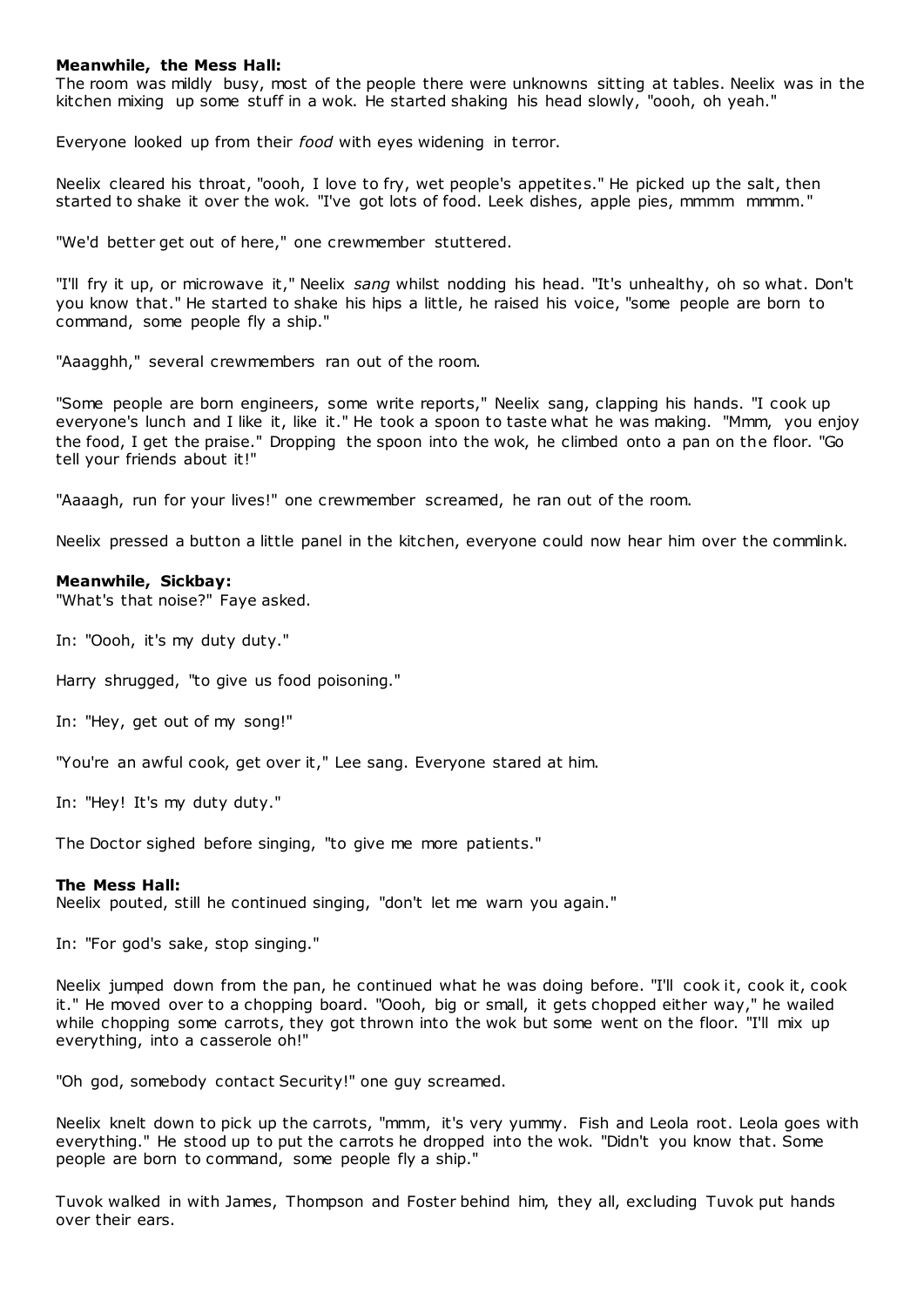"Oh my god, what is that?" Thompson wailed.

"It's worse than Janeway singing, that's for sure," James groaned.

"Some people are born engineers, some write reports," Neelix sang.

"Which is what I'm going to be doing, in say, a few minutes," Tuvok sang, scaring the three guys he was with.

"You en... oh," Neelix stuttered, the music that was there stopped abruptly. "Oh my, I'm sorry."

Tuvok raised his eyebrow, "interesting." He turned to the others. "Foster, you meet up with the new member of the team. Taylor, Thompson, you two go and patrol Deck One.

"Ohno, why do I get stuck with Dirty Dancing here?" James asked.

Thompson pouted, folding his arms, "that wasn't my fault. Besides what song will you sing, YMCA?"

"What!?" James snapped, glaring at him.

Thompson turned very pale, "oh shhhh!" He ran out of the room.

James groaned, "what do I have to do to be taken seriously around here?" He walked out of the room muttering to himself.

Foster sighed, "so who's the new guy?" Tuvok raised his eyebrow.

#### **The Bridge:**

Everything was normal on the bridge. Danny was bothering Jessie at the science station, Kes was nearby them obviously trying to ignore Danny, Tom was flying the ship while trying to eavesdrop on everyone, Harry was at opps looking a little paranoid, Kathryn and Chakotay were in their chairs having a thrilling conversation.

"And then I mixed it with strawberry sauce. It was, mmmm," Kathryn was saying.

Chakotay nodded his head, "yeah." He yawned, "can we talk about something else?"

Kathryn gasped, "something else!?" She stood up, "how could you!" She stormed into her Ready Room.

"Ouch, I'm going to pay for that tonight," Chakotay muttered to himself.

"Danny, shut up," Jessie said, shaking her head.

Danny smiled innocently, "oh come on. I wanna know what you sang."

"Nothing much ok," Jessie said.

Kes sighed, "you really should stop teasing her, or you'll not have anyone to tease ever."

Danny frowned, "well if I stop teasing her, she'll still be around and taunting me cos I can't tease."

Jessie groaned, "you're one disturbed woman."

Chakotay walked passed them as he headed for the Ready Room. He pressed the door chime. "Go away!" Kathryn's voice snapped.

"No cos I want to talk about coffee," Chakotay said, pulling a face.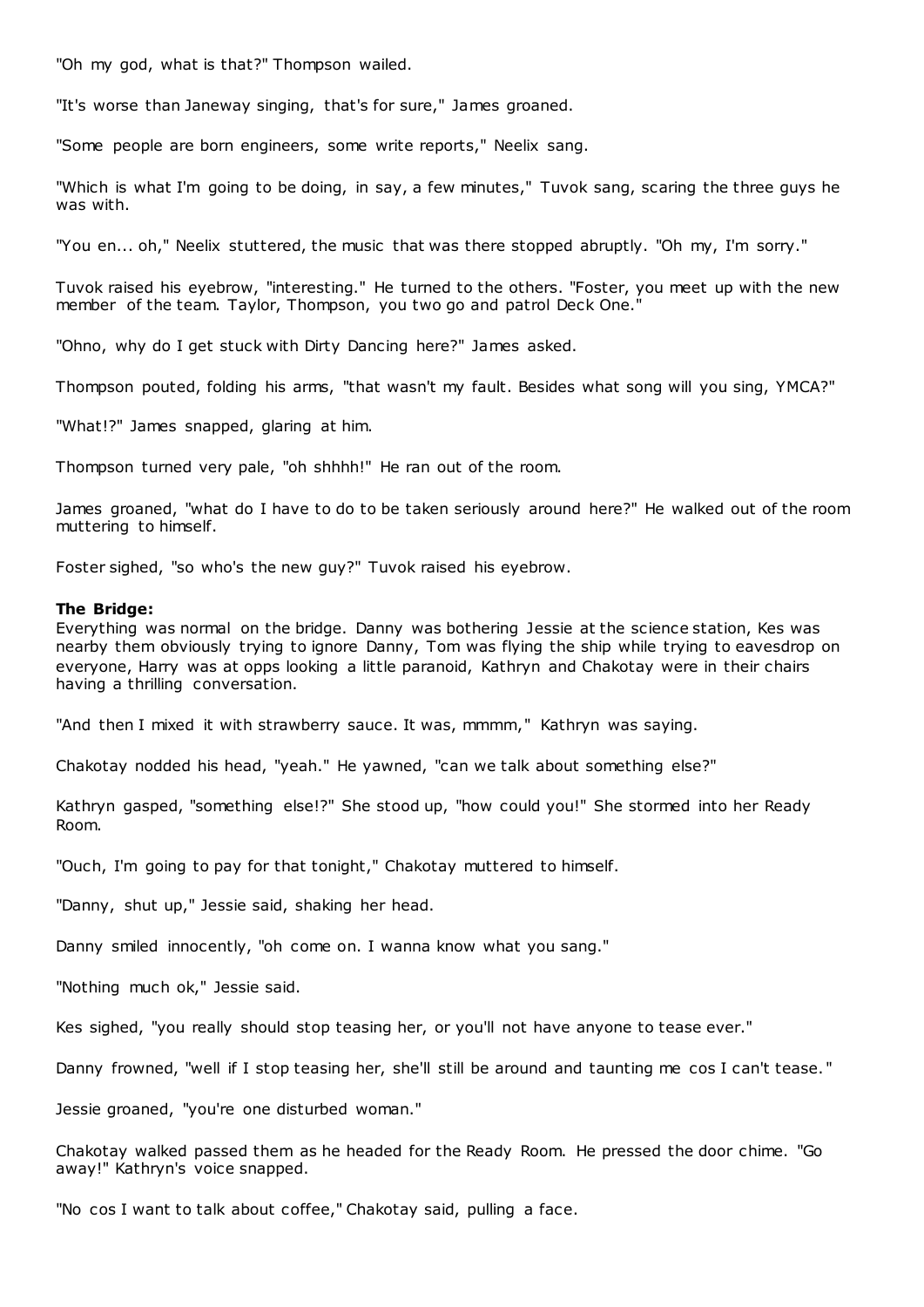"Oh really, come in!" Kathryn's voice gasped.

Chakotay walked into the Ready Room. He found Kathryn sitting behind her desk, which had a huge cup sitting on it. "Listen, I know coffee's important to you so I'll just have to deal. Are we cool?"

Kathryn giggled, "no it's really hot." Chakotay stared at her with eyes wider than usual. "No the coffee is, silly."

He laughed nervously, "yeah, I knew that."

"Yes we're cool by the way, you know why?" Kathryn questioned.

Chakotay shrugged, "cos I said I'd listen to your coffee stories?"

Kathryn giggled, "no silly. There's just better things than coffee."

"Wow, did you really just say that?" Chakotay said in disbelief.

Kathryn stood up, "do you really think I'm that shallow?"

"No, but when you're high on coffee," Chakotay stuttered, nervously.

"If you were me," Kathryn sang quietly. She sat on the edge of the desk while a drum beat went around the room. "If you were me, I'd be bottomless. I'd know exactly how much gets you hyperactive by me," she continued to sing.

Chakotay looked confused, "um, that sounds familiar."

She ignored him, "open my jar, breathe in my smell. Come drink me while I'm hot, hush baby you're addictive." She stood up and made her way over to him slowly. "Resistance is futile, I'll drink up all of you cos you're perfect." She brushed his shoulder with her hand as she walked passed him. "I got you, so I'll dissolve you in hot water."

Kathryn started doing a dance around the coffee table, waving her arms around slowly while circling it. "I'll spin you around, add no milk or sugar. You're coffee delicious, a caffeine injected rush."

Chakotay smiled, "oh I get it." He walked over to her dancing area.

"Boy if you were me. You'd know just how good you taste," Kathryn cooed as she made her way over to him.

Chakotay started to sing as he took a hold of her hands, "you'd keep me up all night, fake bitch won't do. The things you can go with, will get the job done too. I'll try you on ice, taste you with 'cream. Hey baby don't overlook the idea of mixing with champagne." He put his arm around her, she placed one of her hands on that arm, and started dancing around the table.

The door that never opens that's next to the main one, opened up, James and Thompson walked in arguing. They noticed Kathryn and Chakotay dancing and Chakot ay singing, they just stared at them.

"Ha, you can't insult me now," Thompson whispered.

James nodded, "I know, but it's too hard not to." He glanced at Thompson, "I don't remember this door."

"It's a magic torture door," Thompson said.

"No that's the turbolift door when you and O'Hara are inside," James muttered as he walked out via the other door. Thompson followed not looking happy.

Chakotay raised their hands, Kathryn did a little twirl. "I'll spin you around, add no milk or sugar."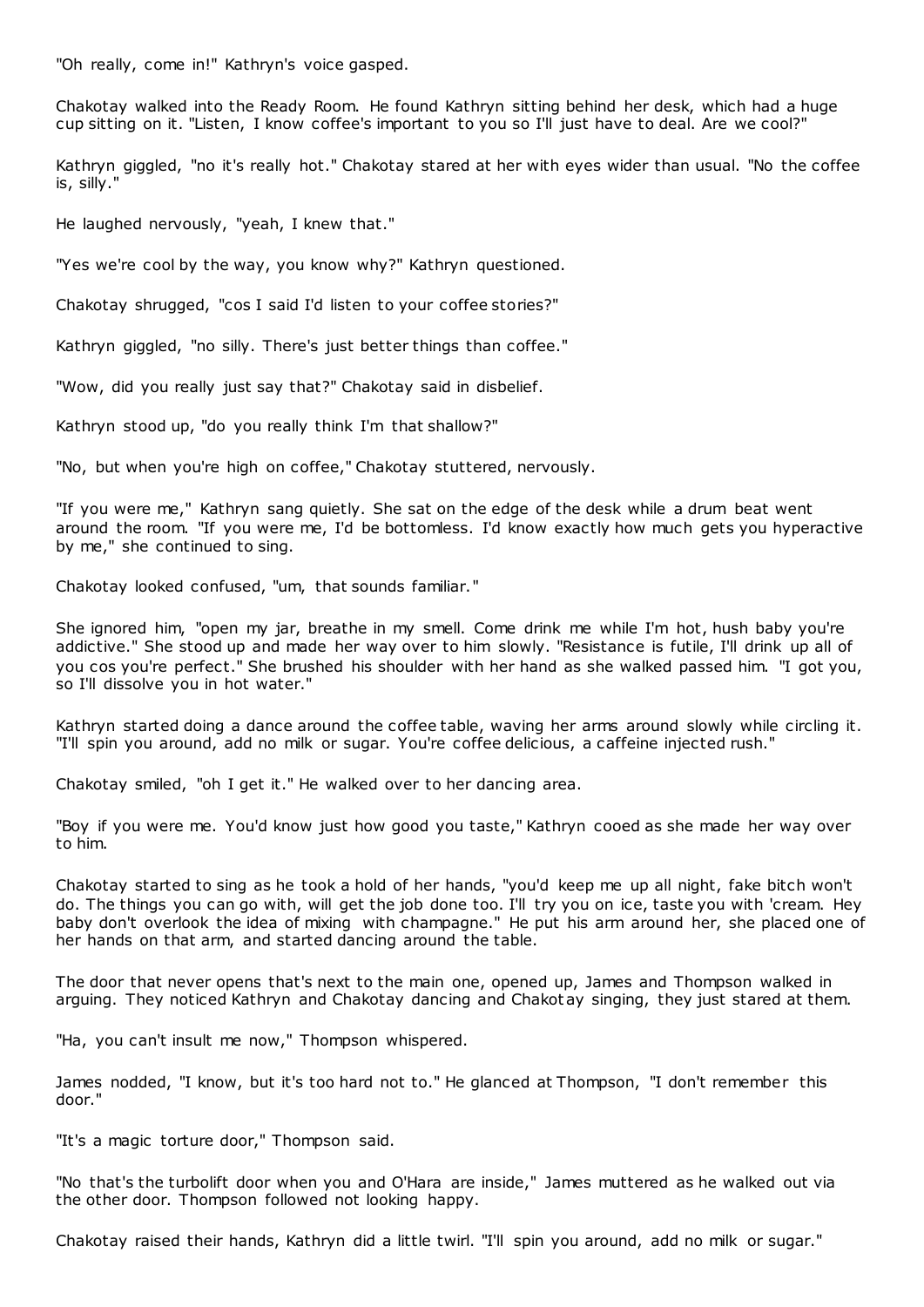"No no," Kathryn giggled.

"You're coffee delicious, a caffeine injected rush," Chakotay sang.

"Boy if you were me. You'd know just how good you taste," Kathryn sang as they got closer together. They put their arms around each other so they dance close together.

"If you were me you'd know it," Chakotay whispered into her ear.

"Ahem," Tom cleared his throat.

Chakotay and Kathryn pulled away blushing slightly, they slowly turned to the main door. There stood Tom, Jessie, Kes, Harry, James and Thompson, most of them sniggering.

"Chakotay tastes nice does he?" Danny giggled. Everyone looked at her looking disgusted. "What? That's not as disgusting as what I was thinking."

"I can't believe this," Harry said, trying not to laugh.

James shrugged, "told you, none of you would believe me."

"Well it's hard to believe it when Thompson was with you, I thought you might have been covering for him for the Dirty Dancing thing," Tom sniggered.

Thompson glared at no one in particular, "how come everyone knows about that!" He stormed off.

James looked confused, "why would I cover him?"

"Beats me," Tom shrugged. "So guys, should we leave you alone for five minutes?"

Kathryn turned to Chakotay, both of them looked a little annoyed. "Sometimes abortion isn't really that bad," Kathryn whispered. Chakotay tried not to laugh.

# **Present Day**

# **Holodeck One, the beach resort program:**

Several crewmembers had scattered the fake looking resort, most were in groups chatting.

"This place is so fake, and I'm not talking about it being in a holodeck," Harry commented.

"Stop changing the subject, I want to know what happened with Chakotay and Janeway," Neelix said.

"Nothing really, they just got annoyed and called for that meeting," Jessie said.

"Oh and Janeway mentioned something about abortion, she was probably talking about Tom," James said.

Neelix nodded, "yes, he is getting rather fat lately." The others stared at him. "What?"

"Forget it," James groaned.

"Oh, you meant that Tom should have been aborted. I get it," Neelix said, laughing in a weird way. Everyone else developed Pokémon sweatdrops on the side of their heads.

"Sometimes I do prefer those serious and attempted angsty episodes," Jessie muttered. James and Harry agreed by nodding their heads.

"Oh that's so funny," Neelix continued to laugh.

James and Jessie glanced at Harry, he shrugged. "Don't look at me, I didn't do anything."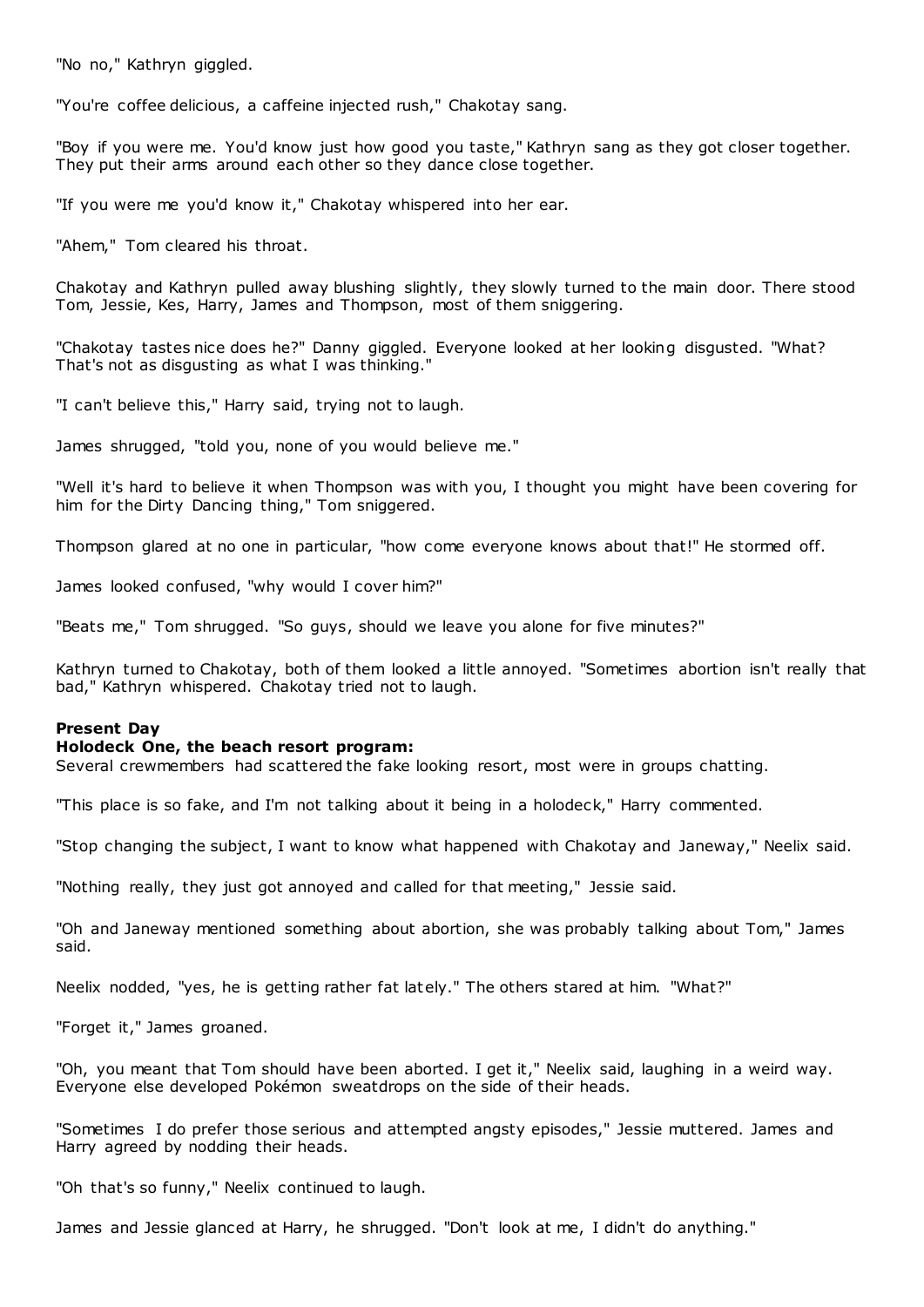Tom walked over to the group, "hey guys, hey Neelix."

Neelix grinned, "hey Tommy, thanks for the drink."

Tom winked at Harry, "no problem, ey." He dragged Harry away by the arm.

"Oh I didn't know those two got together," James commented.

Jessie smirked, "it's about time." Neelix couldn't take it any longer, he fell to the ground laughing.

"Quick, tell him some knock knock jokes to get him unconscious," James said.

"I'm crap at those," Jessie muttered. She looked down at Neelix, "oh well he found that comment funny so, knock knock."

## **Three days earlier**

#### **Nearby the transporter room:**

Kathryn and Chakotay were walking down the corridor, talking about something other than coffee for once.

"So I was thinking, if we find something to trade we can top up our coffee supplies," Kathryn said.

Chakotay sighed, "ok how long was that?"

Kathryn frowned, "what?"

Chakotay smiled, "nothing."

They turned into the transporter room. Kathryn nodded at the transporter person. "Energise."

"Captain, I was wondering, isn't there a more interesting job than this?" Sid asked, pouting a little.

"Uh, we'll discuss this later, beam up our guests," Kathryn muttered.

"Fine, I just hope this console gives me a shock or something," Sid grumbled. His eyes lit up, "that could happen." He fiddled with the controls.

Five figures rematerialised on the pad. Two of them looked very familiar.

Kathryn turned to Chakotay, "we know these guys right, are we going backwards again?"

"No we're not, but we were a few weeks ago remember?" Chakotay replied.

"That was last season, idiot," Sid muttered.

Kathryn and Chakotay stared at him. "That was a few weeks ago," Kathryn said.

Chakotay looked nervous as he glanced at the guests, "I'm sorry about that." He stepped closer to them. "Welcome aboard Voyager, I'm Commander Chakotay."

The female leader nodded her head, "Darna." She looked down at the four foot man beside her. "This is my um, thing that follows me around. Oh right, servant, that's the word." She turned to the other three. "Mr Geenewell said he wanted to board this ship, I'm not sure..."

Ligod stepped forward, "my reasons will come clear soon enough. Hello Captain, Commander, some weird guy."

Nearby stood Zare, she rolled her eyes, "why do you have to be so dramatic about everything?"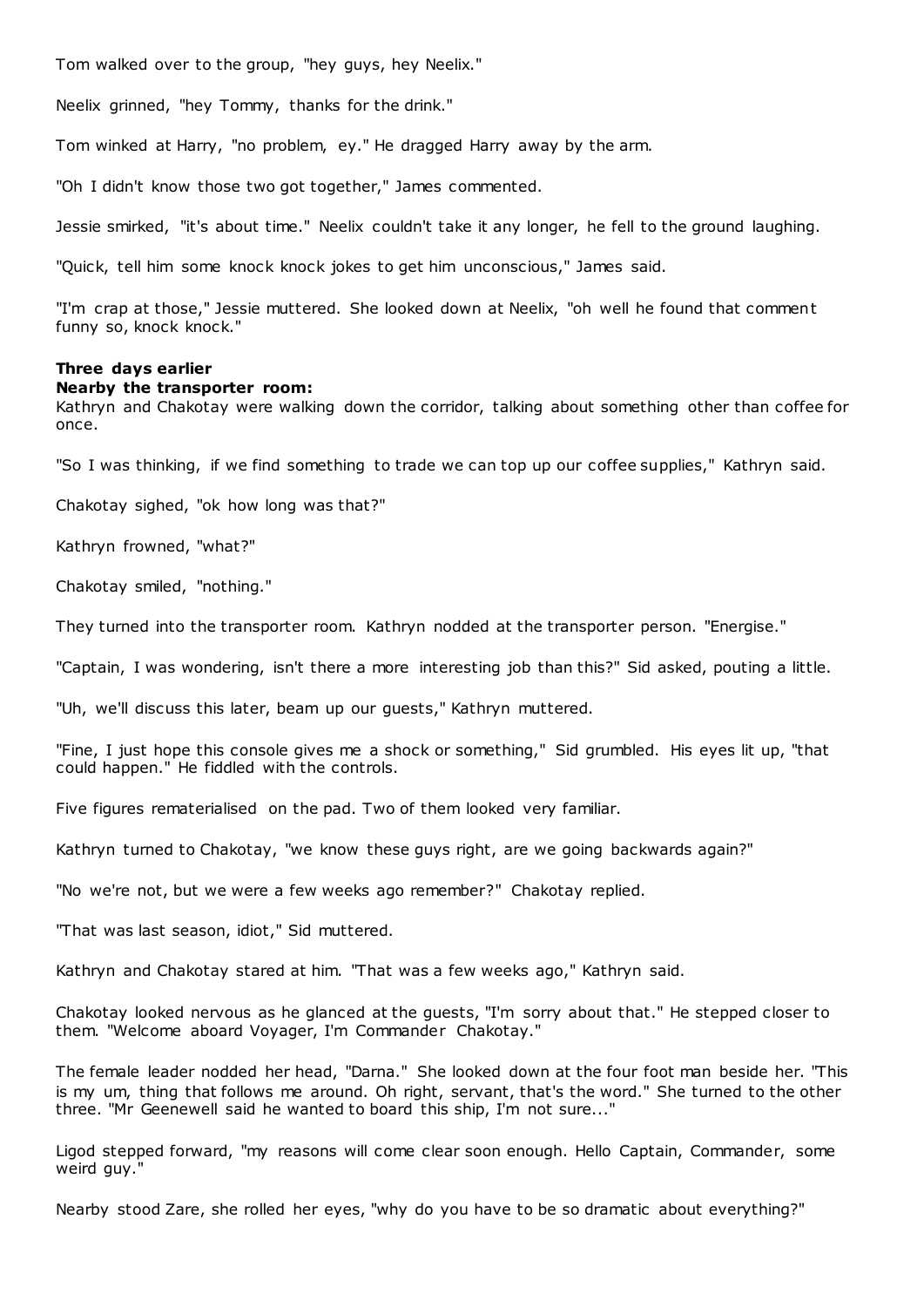Ligod stared angrily at her, "you're lucky I let you come at all."

"You're lucky you're not dead," Zare grumbled to herself, folding her arms.

The guy behind the two looked nervous, "um, we're here cos you're heading in the same direction as we want to be, and Mr Geenewell wants to check on the other Slayer."

"I told you, we're going the same way for a few days, Mr Geenewell," Darna said.

Ligod stepped off the pad, "yes well, I do need to check on the other, old friend of mine." He glared at the guy who was behind him, he cowered a little.

Kathryn turned to Chakotay, "I still don't know who these people are."

Chakotay groaned, "Ligod is that annoying watcher who sent James, Jessie and Tom on that suicide mission. The girl is Zare, she went with them."

"Annoying? How rude," Ligod snapped.

Kathryn laughed nervously, "oh yes I remember."

"If you don't mind, I'd like to start the trade negotiations," Darna said, looking uncomfortable.

"Yes, of course. Sid, you take Zare, that watcher guy and his friend to seperate quarters," Kathryn commanded. "This way please." She and Chakotay lead Darna and her little guy out of the room.

"Oh goodie," Sid giggled, he rushed over to the others. "So, are you guys wanted criminals or anything dangerous?"

# **Present day**

#### **The Holodeck resort:**

"Then that strange guy who likes getting hurt, lead us to quarters," Zare said, fiddling with a drink she had.

"Yeah yeah whatever. You're a Slayer thing, can you punch something?" Lee asked, looking bored.

Zare shrugged, "sure." She only needed to smack him gently to knock him off his chair, and onto the ground. She got out of her own chair, and walked away.

Nearby a new stage, Tom walked over to a holographic DJ. "Are you ready then?"

"Yes, I've been ready for ages," the DJ muttered.

"Oh well it is hard to convince people to embarrass themselves you know," Tom said. He stepped onto the stage holding a microphone. "Good evening Voyager." Everyone turned to him, but all that could be heard were crickets chirping.

Neelix tried to climb onto his feet, yes he was still on the ground. "Those creatures again, I've got to catch them to make those crunchy snack bars."

Still nearby, Jessie panicked, "um um, why did Tom cross the road?"

Neelix shrugged, "I dunno, why?"

Jessie glanced at James, "I thought that alone would crack him up again."

"Um cos he um," James stuttered, trying desperately to think of a punchline. "Cos he heard about the Barbie sale at Toys R Us." As he was still totally hammered, Neelix burst out laughing.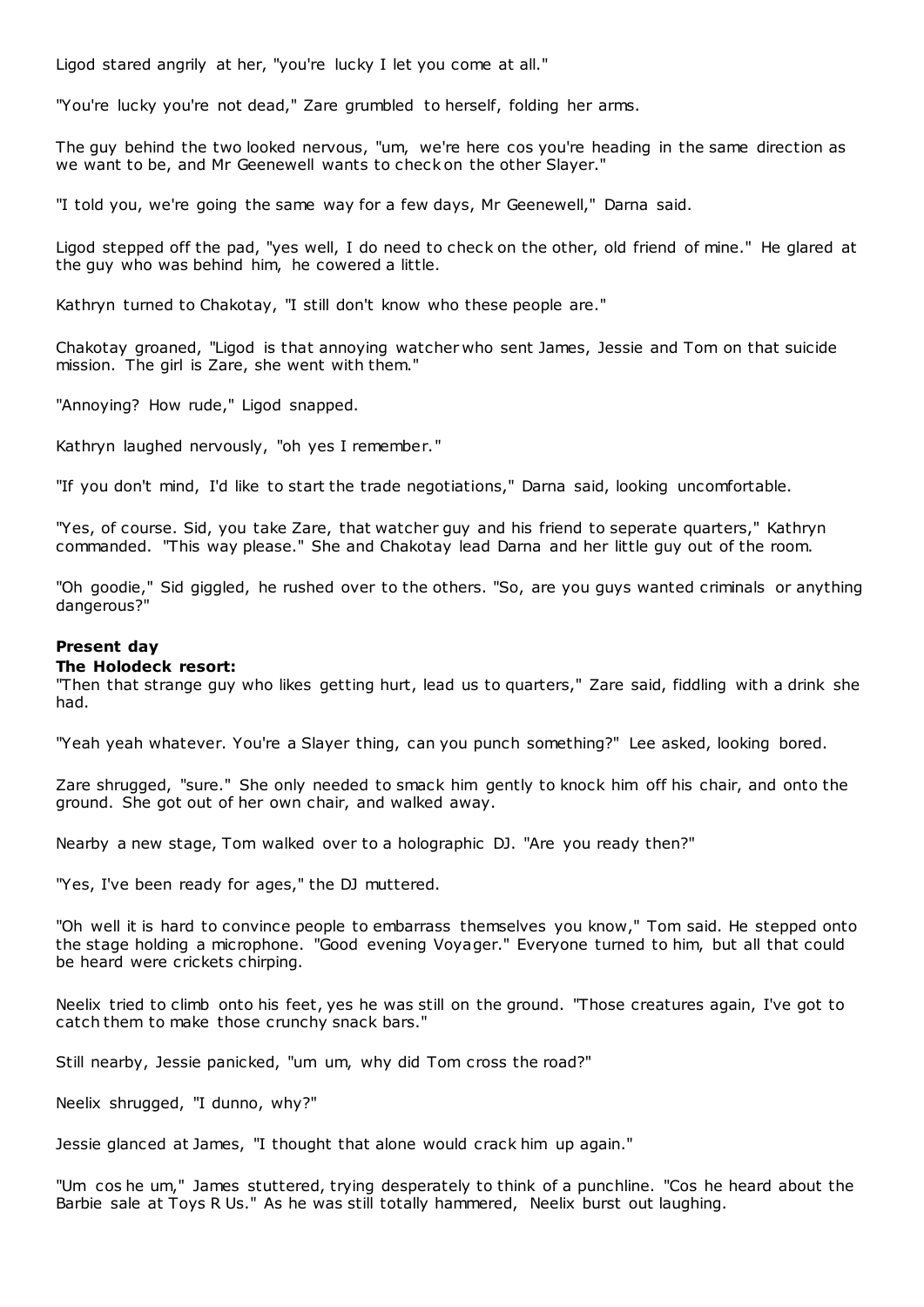Tom obviously had heard the joke as he was blushing madly, "you shouldn't know about that Barbie thing until Season Four. I demand continuity!" Everyone tried not to laugh, he had just yelled down the microphone. "Crap."

The DJ smirked, "it's not that hard to convince people after all."

Tom tried to stop blushing, "ok that's fine, if we're being all Season Four, I've got tones of stuff in theory..."

Kathryn, who was originally asleep on the table, woke up startled, "get off my coffee you arsehole!"

Chakotay looked at her, "um, who was stealing your coffee?"

"Oh it was just a dream," Kathryn sighed. "Some guy said he'd borrow it."

"We're only allowed to know little things, of course the little things always lead to my humiliation, not anyone else," Tom grumbled, ignoring Kathryn. He cleared his throat. "Right, tonight is karoake night." Everyone groaned. "Yes I know we've just recovered from a lot of singing, but I thought that this get together will be very interesting if some of us re sing some of their songs. Or maybe sing ones they have in mind now."

The crickets continued to chirp loudly, luckily Neelix was still too busy laughing at the bad Barbie joke to care.

"But first, I think we should get the main star of the musical up here; Jessie," Tom said.

Jessie looked confused, "how am I the star?"

"Rumours say you were the one that made everyone sing," Tom replied.

Mostly everyone turned their heads to look at Jessie. The only exceptions were Neelix who was still laughing, James who was giving Neelix a funny look and wasn't paying attention, and Sid who was fiddling with the holodeck controls.

Jessie looked a little uncomfortable. "Well it was the alien leaders fault, she did it. She just used me as a puppet."

Tom nodded, "uh huh, tell us about it. We need to get some more volunteers before we begin."

"Do I have to?" Jessie moaned, looking more embarrassed than anything else.

"I wonder what would happen if I told him an actual joke," James muttered, still looking at Neelix.

Sid giggled nearby, "there we go, sharks in the ocean, safeties off." He turned around. "Ok people, don't go in the ocean until I say so, see ya!" He rushed towards the beach.

Tom stared blankly, "um, yeah you have to. This episode is already getting a little long, so make it brief."

Jessie groaned, "ok it all started when Ligod and um, the other one, came aboard along with the aliens..."

# **Three days earlier**

# **Holodeck Two:**

Jessie was standing nearby the wall, with folded arms, "so do you have to go back to Doc's hospital?"

"Computer end program," James said, heading over to her. "No, unless I try to kill Tom again. He keeps hiding still so that should be pretty easy."

"What did he do to annoy you that much anyway?" Jessie asked.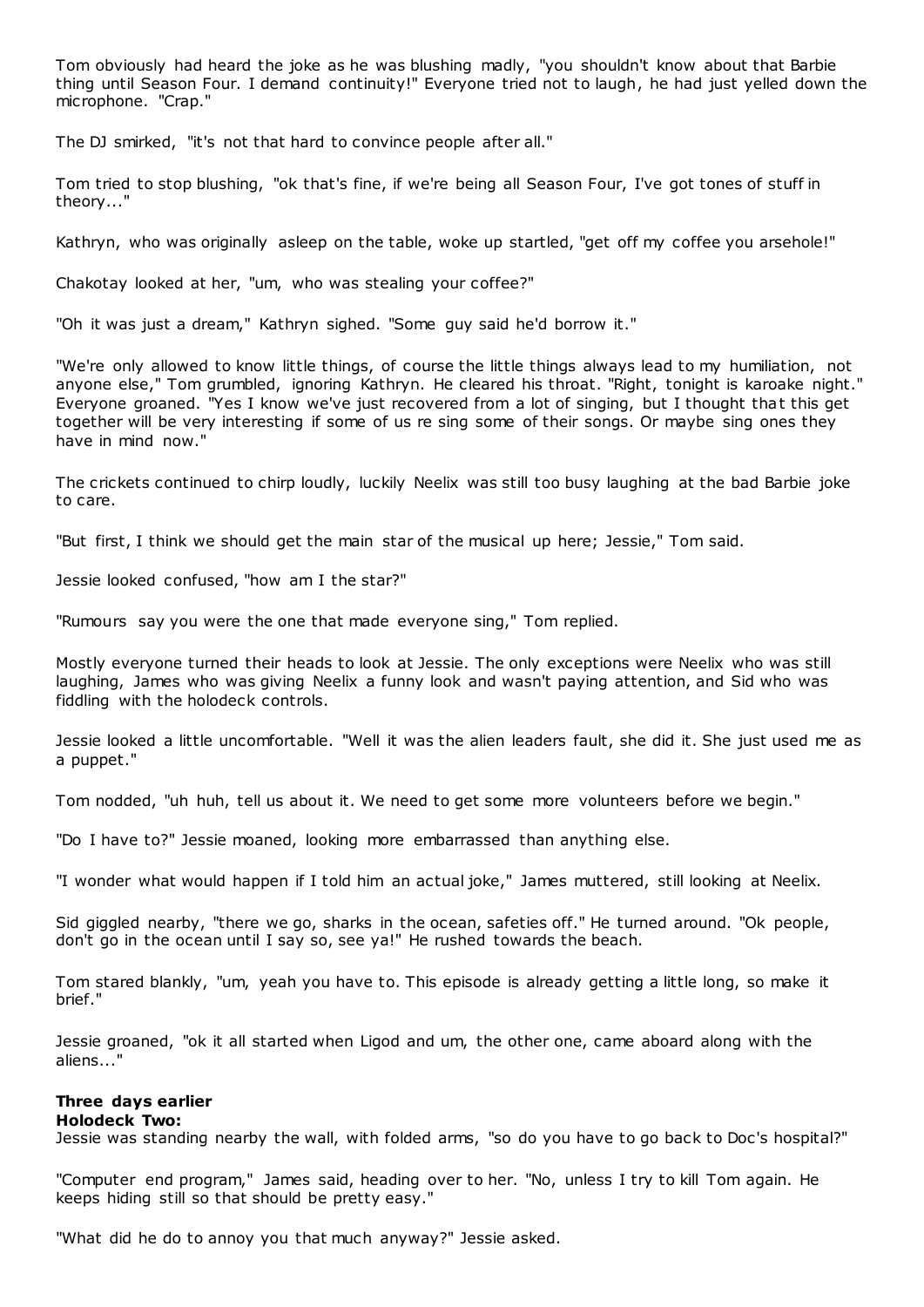"He was himself," James replied.

"Oh, stupid question," Jessie said, trying not to laugh.

"Seska said something about a trigger after a mini evil discussion with Cullah, so she must have done something," James muttered. "I'm done trying to figure it out."

"I take it the Doc didn't find anything," Jessie said.

The holodeck doors opened, but they both ignored it. "He thinks it's a very small chip, thing. Whatever it is, it's not doing anything," James said.

"Hi James, long time no see," Zare said as she walked over to them.

Jessie rolled her eyes, "great, I would have preferred long time never see."

James obviously didn't hear her, "hey Zare."

"I've heard you been naughty. Who did you kill?" Zare asked, folding her arms.

"Nobody, it was a nearly," James replied.

"Speaking of..." Jessie muttered to herself.

Ligod walked over, "ah James, it's good to see you."

James pulled a face as he looked over in his direction. Zare shrugged her shoulders, "sorry, he just follows me around."

"You know that we're on our way to that planet," Ligod muttered.

"Geez Ligod, don't take everything seriously," Zare groaned.

Ligod's face lit up, "ah, so you weren't actually insulting me."

"Um yeah, I just wanted to tell you to stop taking everything seriously," Zare muttered, rolling her eyes.

"You're on route to a planet, let me guess, another suicide mission?" James questioned.

"Most probably," Zare said.

"You mean you don't know yet? Why doesn't that surprise me," James said.

Ligod folded his arms, "you two will never leave me alone about that, will you?"

"No," Zare and James replied, shaking their heads.

"Well, I'll leave you Slayer type people to it then," Jessie muttered, she headed for the doors.

James frowned, "uh Jess, are you ok?"

Jessie turned around, "yes of course I am, why wouldn't I be? I'm not bothered about you hanging with Zare, so I'm leaving you with her. How strong am I?" She headed out muttering to herself.

"She's still bitter?" Zare questioned with a raised eyebrow.

"No, well I thought she wasn't," James replied.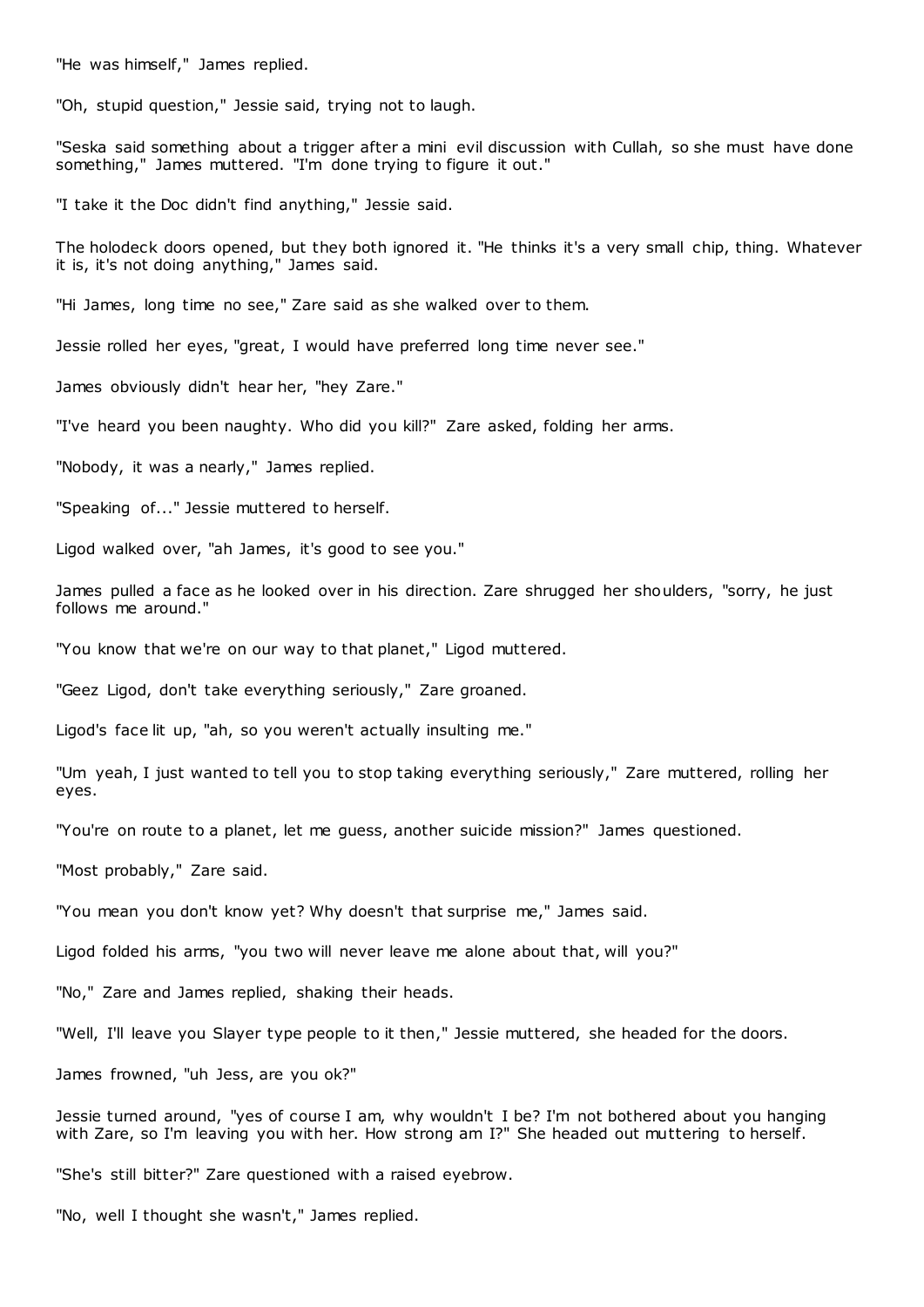Ligod looked interested all of a sudden, "oh, bitter about what?"

"I thought we sorted it out," James said.

Zare shrugged, "maybe she isn't, maybe she's just crazy. For all I know, that's a symptom of dating you."

James narrowed his eyes as he turned his head in her direction. Ligod meanwhile looked annoyed himself, "stop ignoring me will you."

"So, I'm finished here, wanna go?" James asked.

"Sure," Zare replied. She and James headed out too.

Ligod growled, "hey, are you two not going to tell me?" As soon as they left he groaned, "I'll find out myself."

James and Zare picked up speed to catch up with Jessie. Ligod was right behind them, he tried to push in between them but kept failing.

"By the way I would really like to meet your Doctor. I would like to see the program he used," Ligod said.

Zare glanced back at him, "you need a life, god."

"That's Ligod," Ligod grumbled.

"Yeah Zare get it right, he's no god," James said.

Zare frowned, "god, didn't actually know that was a real word."

"It's some guy actually, you know religious creator guy," James said.

Zare raised an eyebrow, "that's a stupid name for it."

"Don't I know it. Stupid name for a stupid guy," James said. "Only stupid guys would create such a messed up race and planet."

Zare smiled, she tried not to laugh. "On my world, we believe in multiple creators. Yours must be four times as smart as each of ours."

Jessie pulled a face and rolled her eyes. "Ugh, I'd say get a room but, ugh," she muttered to herself.

#### **The Mess Hall:**

The room was a little quieter than usual. The alien visitors had taken over a small table near the window. James and Zare were talking nearby the replicator, Jessie was standing about a metre away not looking at all happy about it. Neelix was of course busy cooking something poisonous in the kitchen.

Zare was in the middle of a story when Jessie decided to join in with the conversation, "so did you find yourself another Slayer boyfriend, Zar?"

"What?" Zare said with a frown on her face.

"They seem to be your type, right?" Jessie said.

"You can talk Jess," Zare muttered. She glanced back at James, "did you tell her?"

"Actually no," James replied.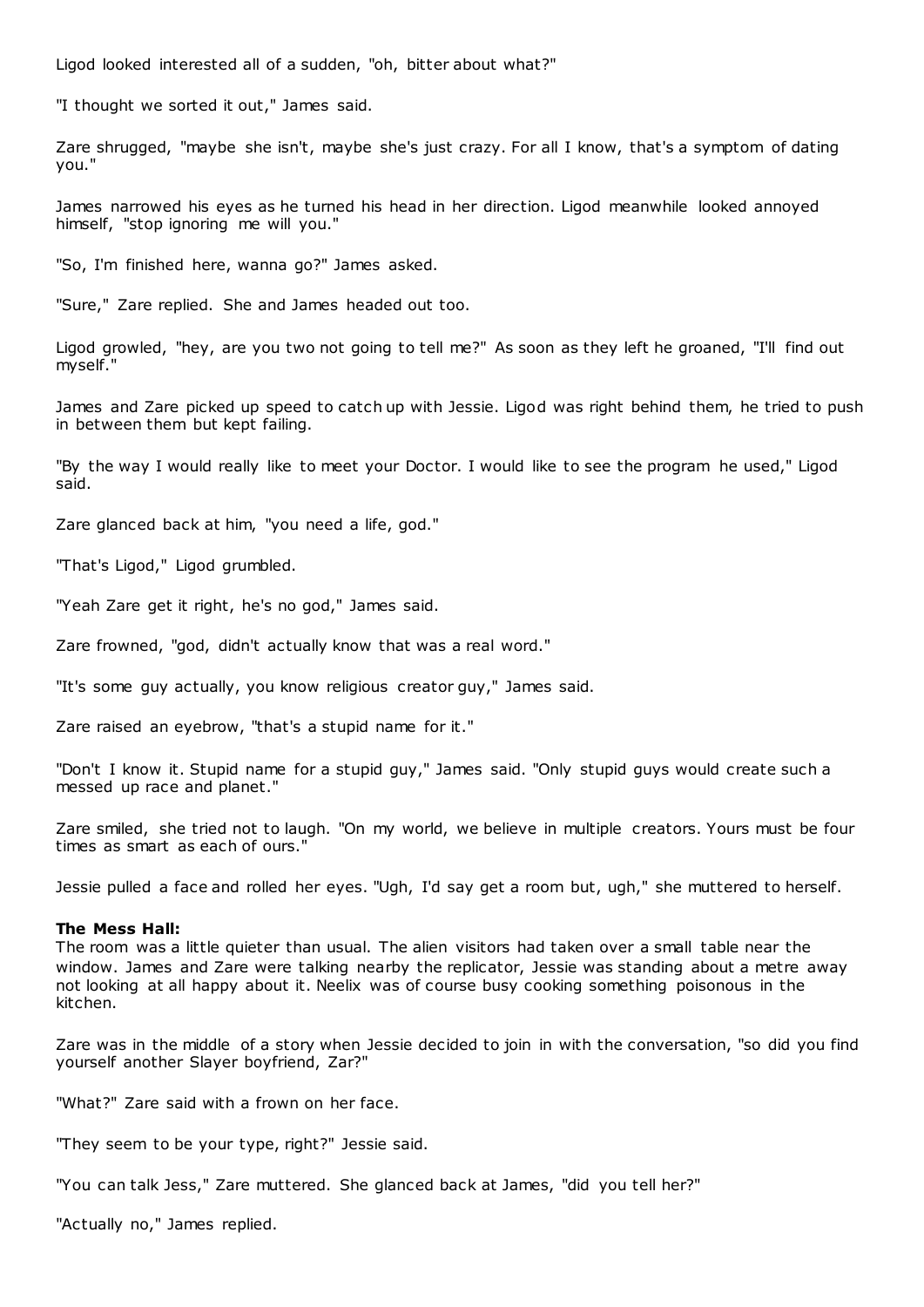Jessie folded her arms and smirked, "so I was right then Zare."

"Just because I dated one Slayer doesn't mean they're my type," Zare said.

Danny, Ian and Kes walked into the room, talking amongst themselves.

"Sure," Jessie said while shrugging her shoulders. "Just be careful with what you do with those flat lips, ok Zar." She walked away after passing Zare an icy stare.

"What was that all about?" Zare asked.

"I don't know, sorry I'll talk to her," James said. He quickly headed over to where Jessie was standing now. "What was that?"

"One of these days I'm buying you a *slut coming onto you* scanner," Jessie muttered.

James developed a smirk on his face, "Zare? Yeah right."

Jessie groaned as she turned around, "admit it, you never know when girls are coming onto you, even me. I'm always the one telling you, and was I ever wrong?"

"I don't know really, about ninety odd percent was inconclusive, right," James replied. "Besides you were wrong about Zare the last time, and we're not doing that argument again."

"Well it wouldn't end the same way so don't worry about it," Jessie grumbled, folding her arms.

Danny and co made their way over to the two. "Hey you two, we were just going to the new resort program and..." Ian said.

"You're seeing things Jess, Zare and I are too alike to like each other," James muttered. The icy stare came back onto Jessie's face. "You know what I mean."

"Oh yeah I do. You're absolutely right. She's a Slayer, both of you are Chosen maybe's and oh, help me out here," Jessie said. "You've known each other for the total time of two hours, you have no idea what she's actually like."

"Ok guys, you're making Ian and Kes a little uncomfortable," Danny butted in.

James ignored her, "what's the matter with you? I don't like her that way, and she doesn't like me. Give me some proof and I'll try to see it for myself."

"No James, you said you and her are so alike, do you think you and I have anything in common?" Jessie asked. "I think there's something you want to say there."

"No there isn't. What I meant was we're both Slayers, she's sarcastic and annoying, she's got all of my annoying traits. I just talk to her because she understands the whole Slayer business better than I do," James replied.

"That's nice," Zare commented as she walked over. "Don't worry about it Jess, I can't stand him either now. You can keep him." She walked back the way she came.

"See, she liked you before," Jessie said.

James glanced back at Zare who was leaving the room, "I didn't mean, oh that's great."

"Oh so you were lying to me," Jessie said.

Ian smiled nervously, "ok guys, this is getting stupid."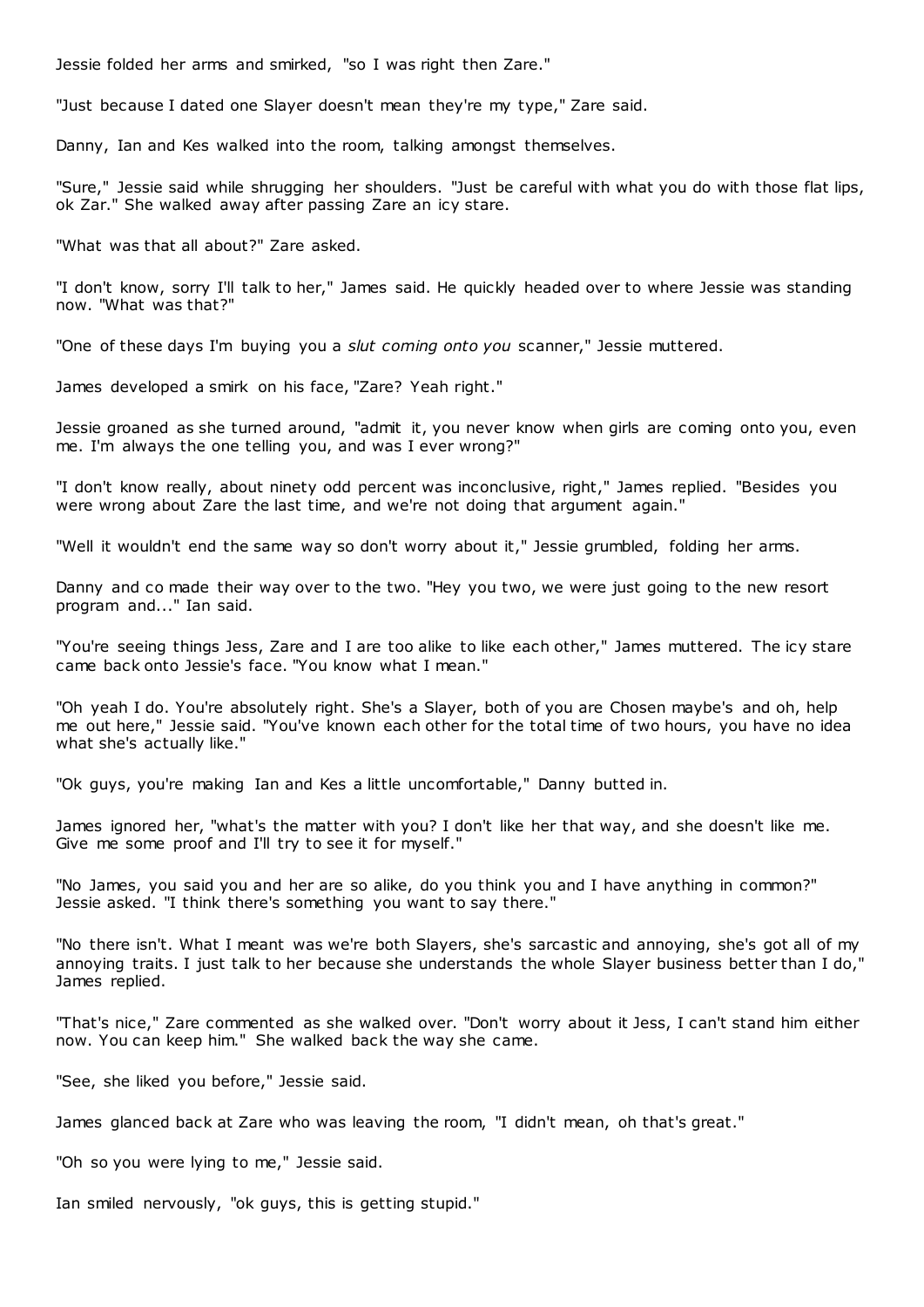"Getting? It was from the very beginning," James muttered. "She doesn't like me, I don't like her. Also I'm getting sick of this, if you don't like Zare and you just have to insult her, don't involve me in it."

"James, you're just blind. She took that a little too hard for someone who's only known you for a little while," Jessie said.

"You still haven't given me any proof," James said.

"I don't have to, just watch her for five seconds as she talks to you," Jessie muttered.

"See you later Jess," James groaned as he walked away.

"So glad you two are friends or whatever again," Danny quickly said as she put an arm around Jessie. She angrily pushed it off. "Ok can't blame me for trying."

"I bet she did this on purpose," she grumbled.

"Who, what?" Kes questioned.

"Zare. She made it obvious to me she was flirting, but that wasn't to him, just so she could have her way with him," Jessie replied.

"Sorry Jessie but I don't follow you. I don't see it either, you're just being paranoid. You're being jealous over nothing," Danny said.

"I'm not jealous," Jessie muttered. The others started blankly at her. "I have a right to be."

"No you don't. You've got the guy, she's not interested in him anyway, and he's not either," Danny said.

"Seriously, you guys don't see it?" Jessie said. "My god, you Danny, you always spot these things. You were onto James and I when we were about ten, premature but spot on."

"Exactly right Jess, I don't see it. Yeah it's weird they get along despite what James said, but there's nothing there. Sorry," Danny said. She dragged Ian away by the arm.

"Kes," Jessie said.

Kes shook her head, "sorry. I think it's just because she and him have that one thing you and him can't share. It's nothing to worry about, you do have everything else with him, unless he does talk about Slayer stuff with you."

"No, she likes him. She laughs at all the jokes, ignores any insults, she stares at him," Jessie muttered.

"Ok the jokes maybe funny, the insults were his usual sarcastic ones, and it's rude to not look at people when they're talking," Kes said.

"No, jokes weren't funny, insults I'll give you, and you didn't see the stare," Jessie said.

"Was it anything like yours?" Kes asked.

Jessie frowned, "how would I know? I can't see my face twenty four seven unless I have a mirror in front of my face."

"You know, did it look like she was not paying attention to surroundings and looking in his eyes?" Kes asked.

"Kinda yeah," Jessie replied. She frowned, "wait, I never do that."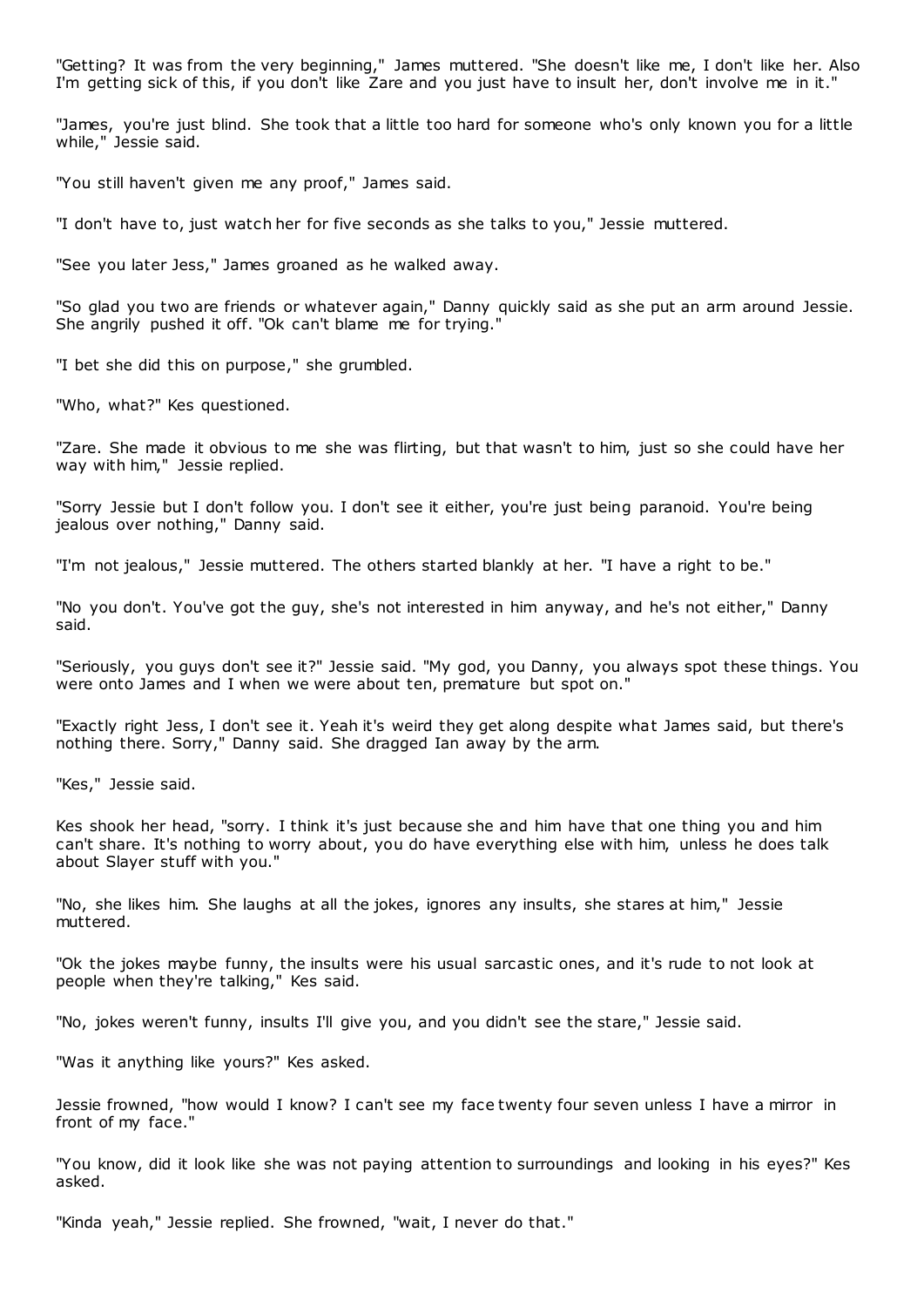Kes tried not to laugh, "oh no, you never do."

"I just wish that she would stop trying, I mean she thinks she's better than me," Jessie muttered.

Kes looked confused, "you got all that from a reunion conversation?"

"You should see the way she talks to him. She's all over him," Jessie grumbled.

"Yes, all over him with the eye staring," Kes said. Darna looked over from her table briefly, she whispered something to her little minions before getting up slowly.

"Just watch her for ten minutes, she's trying too hard. You'll see tarts like Lisa pretending to laugh at unfunny jokes, try to look cute or whatever and pretend to be actually listening to what they say. They only do that when they want to get into their pants," Jessie said.

"Sorry, I don't understand," Kes said.

"They do it so the guys will be interested in them," Jessie muttered.

Kes sighed, "oh right. Does it work?"

"No, as they don't listen they end up laughing at something not funny at all. Maybe the desperate guys take anything they can get," Jessie replied.

Kes smiled, "I don't think James falls into that category."

Jessie pouted and folded her arms, "why does everyone think that I think he's the one who's interested? I know he's not, and he's a good guy, I trust him, he'd never cheat. I just can't stand that girl, she knows I'm with him and she still tries."

Darna walked over to the pair, "excuse me."

"What, there's plenty of room, walk around us," Jessie muttered.

"I don't think that's what she wants Jess," Kes whispered.

"I couldn't help but overhear your conversation, girls. Maybe I can help you, young lady," Darna said.

"How can you help me?" Jessie asked.

Darna smiled, "I can cast a spell on this girl."

"Right, witchcraft is all bull," Jessie muttered.

"And I suppose people with abnormal strength isn't?" Darna said.

"Fine I'll play along, what kind of spell?" Jessie asked, with a smirk on her face.

"If she does like this guy, the spell will make her stop," Darna replied.

"Jess," Kes said in a warning voice.

"Whatever you say, somehow I doubt you could do that," Jessie muttered. She headed over to the replicator, Kes eyed Darna briefly before following her. "Tomato and apple juice," Jessie said to the replicator.

Kes pulled a face, "eew."

"What, they're both fruits," Jessie said as Darna walked over to them.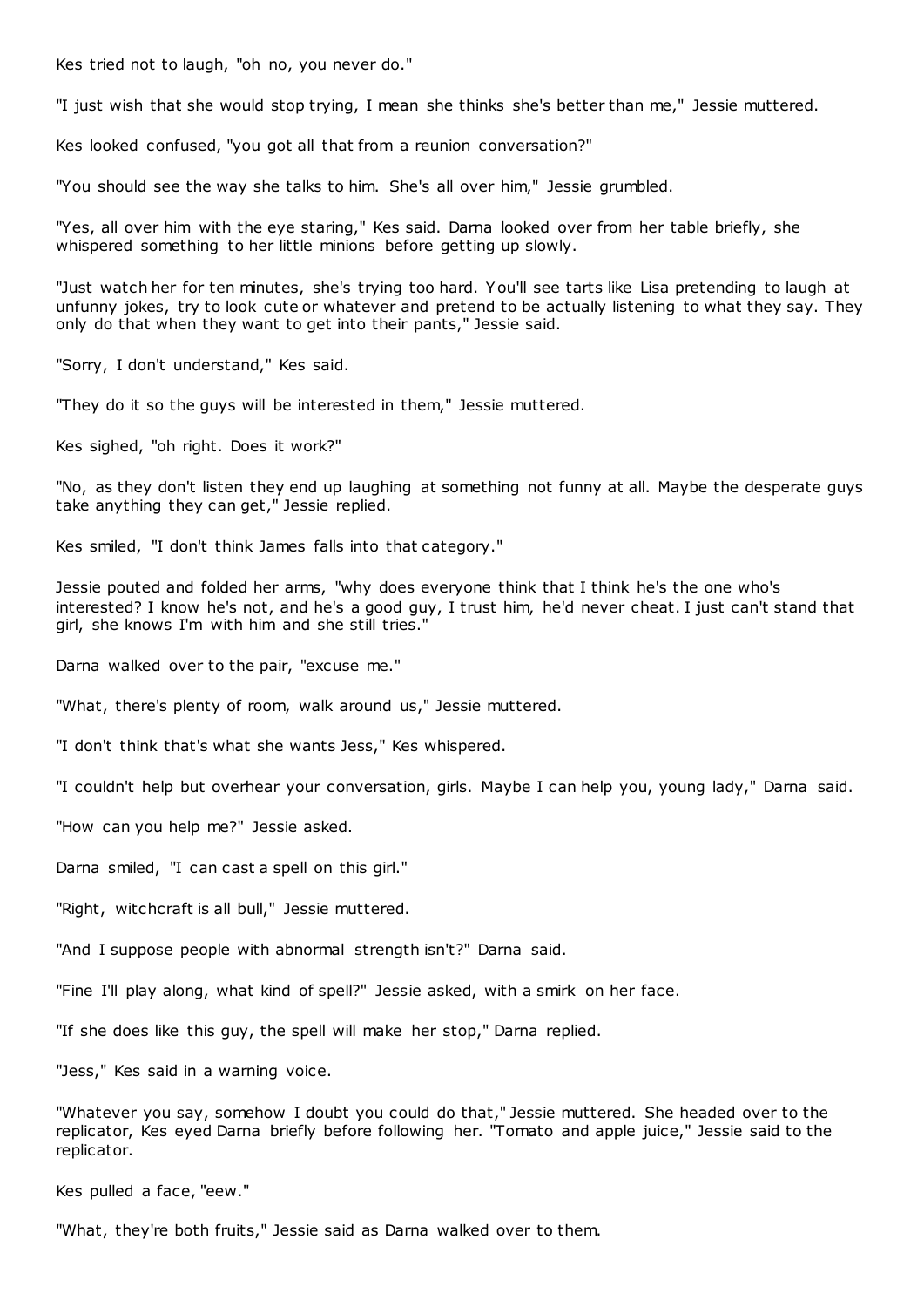"I'll tell you what, if you're right and nothing works then you can keep my lucky pendant necklace. If I'm right and she stops coming onto him, then I take something special of yours," Darna said.

Jessie narrowed her eyes, "you've just lost yourself a necklace."

Darna smiled, "I don't think so. You'll need to wear it so I can cast the spell." She handed a necklace to her.

"Oh well it's nice of you to give me it before you even try, see ya," Jessie said. She walked away.

Darna rolled her eyes, "charming girl."

#### **Present day:**

"What kind of spell?" Tom asked.

Jessie still looked nervous, "I was hungry and I had no rations." Kes rolled her eyes.

"Oh come on, you're not telling us the whole story right," Tom moaned.

"No I am. I was talking to Kes, witch wannabe girl butted in and she offered to help," Jessie said.

Tom rolled his eyes, "that's boring though. How am I supposed to entertain the crew with that?"

The DJ raised his hand, "we've got a volunteer."

"Oh finally, let's get started," Tom said with a grin on his face. A hand pushed him off the stage, face first. Kathryn stumbled into his spot, holding one of those tall glass cups of coffee.

"Hit it!" she told the DJ, who by now was the only person paying attention who wasn't afraid.

"Oh woah, oh!" Kathryn sang too close into the mic. "Caught in a caffeine rush." The DJ quickly put the music on. She began tapping her foot to the beat, "coff, coff, coff coffee. Coff, coff, coffee. Coff, coff, oooh la la. Want your caffeine rush."

The music kicked off so the crazy Captain started to dance stupidly, still singing the coffee part into her mic .

"I want your gritty, I want your bitter. I want your everything, as long as you're mine. I want your buzz," she continued. Of course the so called singer didn't notice everyone had snuck off to the bar, except for Sid of course. He was currently bleeding, with a huge bite mark on his leg, tapping his foot.

"Buzz, buzz, buzz, I want your buzz. Hey!" Kathryn quickly finished off her coffee, then chucked the glass away. "I want your 'roma, the smell in my nose. Hey! I want your morning perker, kiss on my mouth. I want your buzz." She pulled the clip out of her ponytail, then quickly swung her hair around. "Buzz, buzz, buzz, I want your buzz."

Chakotay looked at a conveniently placed watch on his wrist, then back at her. Tom looked at him with interest. "I swapped that cup with half decaf."

"Wouldn't that just be only half a top up instead of one?" Tom questioned.

Chakotay smiled sneakily, "you'll see."

"You know that I want you," Kathryn tapped her foot with the beat. "You know that I need you. I want your caff, caffeine rush." Suddenly the red and black jacket was airborne, then into Chakotay's face. "I want your rush, and I want your headache. You and me can run the ship tonight. I want your rush not the stupid tea bags. You and me will kick ass tonight." Her dancing got a bit tired, but the look on her face was still caffeine full. "Oh, oh woah oh. Oh woah oh, caught in a caffeine rush."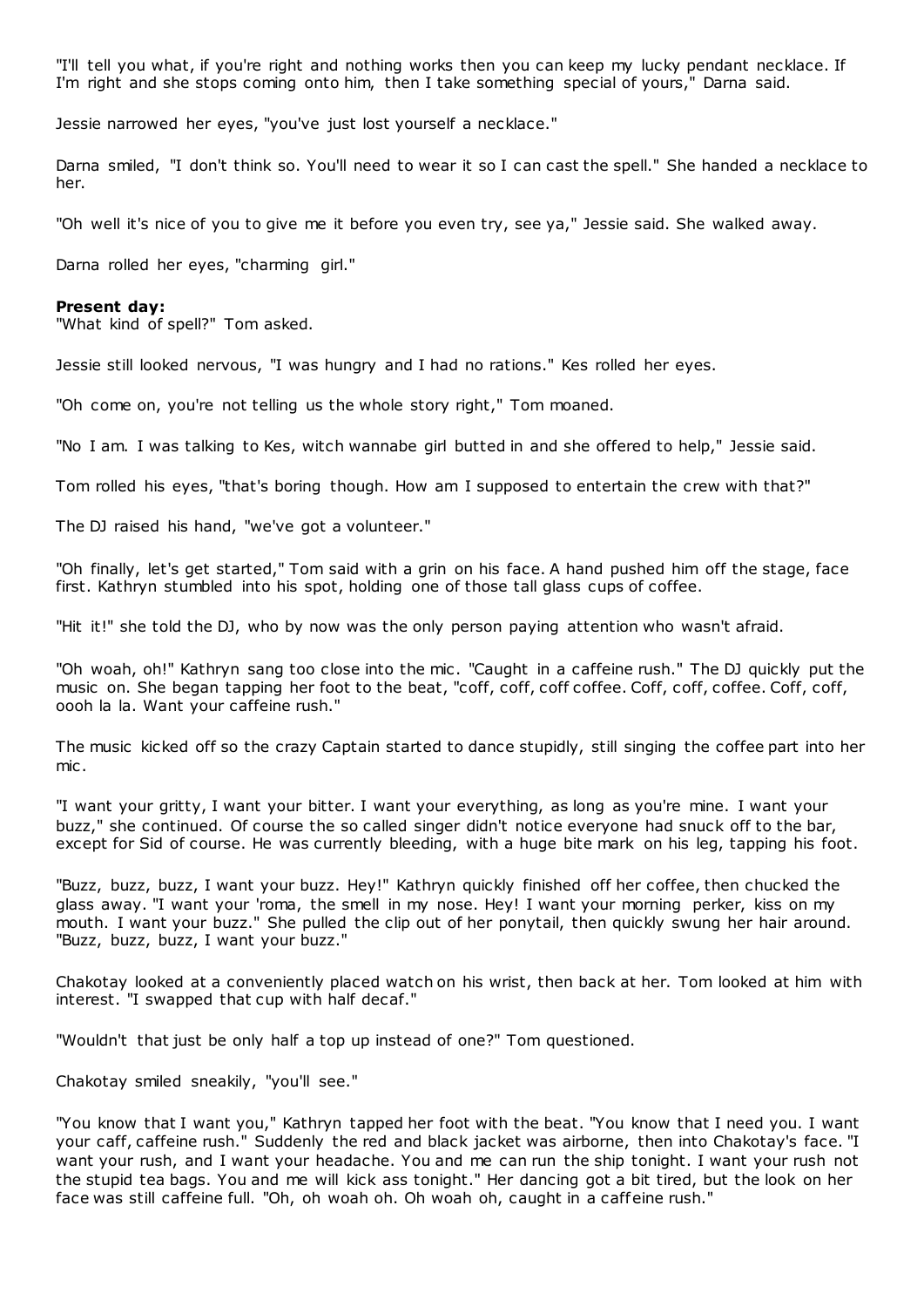"Coff, coff, coff coffee. Coff, coff, coffee. Jane, Jane, way la la. Want your caffeine rush." The music continued as Kathryn rubbed her stomach, turning paler by the second. "I don't feel well." She rushed off the stage with a hand over her mouth.

# **Two days earlier**

## **The Conference Room:**

"It can't be a coincidence that this started happening as soon as those aliens..." Chakotay said.

"And Ligod, oh and Zare," Jessie butted in.

Chakotay stared at her, "came aboard."

"All my scans revealed nothing. Frankly I'm at a loss," the Doctor said on the screen.

"Maybe it's a spell," Kes said with a smirk. Jessie shook her head.

"Don't be silly Kes, next you'll be saying that an army of angry fairies are after us," Danny said.

"We all know how to solve that problem, don't we," Tom sniggered. Almost everyone groaned.

"People, concentrate. We've got an obvious illness here that we can't detect or cure," Chakotay said.

"Then what do we do? No matter what we do, we just start singing about it," B'Elanna questioned.

"Well we can't just give up, it's not that bad," Harry commented.

"Nobody said that we should," Ian said.

Kathryn sighed, "exactly. Doctor keep us informed of any progress."

"Yes Captain," the Doctor said. The screen turned itself off.

"If it's an illness the Doctor would have found something by now surely," James said.

Tom shrugged, "yeah and so far not everyone's been affected."

"After a year or so on this ship, I'm nearly ready to believe anything," Chakotay said. Everyone failed to notice the poppy music that had started silently playing in the background.

Kathryn rested an elbow on the desk, and placed her chin on the palm of her hand. "Maybe it is a spell," she 'sang' along to the tune.

Chakotay pulled a face, "don't be silly, witches don't exist." Everyone stared blankly at the pair.

"Hey, sing this in tune," Kes sang while shaking her head.

"Oh they're singing again, cover your ears," Tom sang with a smirk on his face. The smirk was short lived though.

"Oh shut up Tom," B'Elanna sang while rolling her eyes.

"Yes this song sucks, it's so out of tune," Harry sang.

Danny tried not to laugh, "maybe we should leave."

"No this funny, everyone's gonna sing," Ian sang.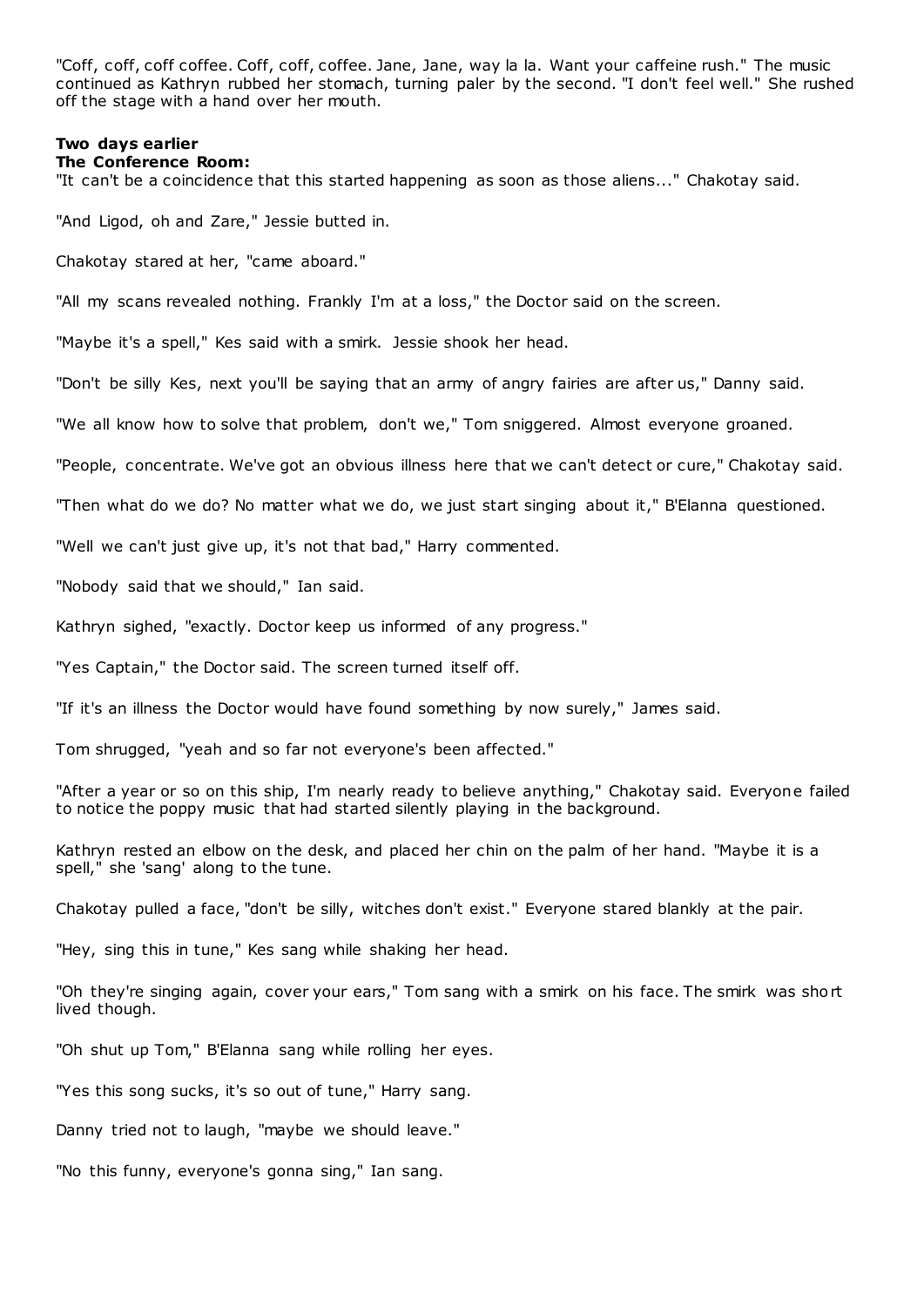Everyone was now looking freaked out, but they still managed to sway a little to the tune. "Oh damn, here we go, singing very badly to a Steps tune," everybody sang together while standing up. "Now we're getting up, ready to dance to the beat, to the beat."

All the chairs were pushed back a little as the whole senior staff started to a cheesy dance routine with their arms mostly. "Nobody dance, nobody sing. We don't have to do anything, cos this crap always happens, to at least one of us. This is weird but like other things, we'll get out of it, out of it."

"Screw this, I want coffee," Kathryn sang as she sat back down in her chair.

"Quick get the rat poison," Harry sang in a giggly voice as he did the same.

Kathryn glared at him, "hey!" Everybody quickly sat back down again.

"This is creeping me out," Jessie sang along looking disturbed.

"If anyone sings, that I sound gay," James sang as he narrowed his eyes at Tom.

Tom just grinned, "I'm not saying a thing."

Kes shrugged, "well at least he can sing, unlike someone." Tom pulled a fac e.

Again everyone got up slowly. "Oh damn, here we go, singing very badly to a Steps tune. Now we're getting up, ready to dance to the beat, to the beat." The dance routine picked up as they sang the chorus again.

They started swapping places with the ones next to them. "Nobody prance, nobody wail. We don't have to worry at all," they sang just as they got to their new seats. "Cos we always find someway to beat it back, this is us, and we can."

"This is so illogical," Tuvok sang as he raised an eyebrow. The music stopped, everybody quickly sat back down.

"Ok, that was pretty bad," Tom muttered.

"You think, but it would have made number one knowing the charts," Danny commented.

"Actually I liked it," Harry said with a grin. Tom quickly slapped the back of his head. "Ow."

Kathryn shook her head, "all right, this is top priority. We need to find out what's happening. Wherever possible, avoid situations or conversations worth singing about."

"That was worth singing about? We're in trouble," Tom commented.

Danny giggled, "no it wasn't, but Janeway and Chakotay's *get a room quick* song was."

"The song was using metaphors and stuff," Kathryn muttered, blushing furiously.

"Yes it was a tame song, you just make it sound dirty," Chakotay said.

"I didn't have to," Danny giggled.

"Ok everyone dismissed," Kathryn quickly said. Everyone got back up and headed out of the room.

#### **Deck Five:**

The turbolift doors opened to reveal Ian and Danny talking quietly. Danny pressed a button to the close the doors again. "See, nothing to worry about," she said.

"Oh come on Dan, the turbolift isn't exactly original," Ian said in a teasing voice.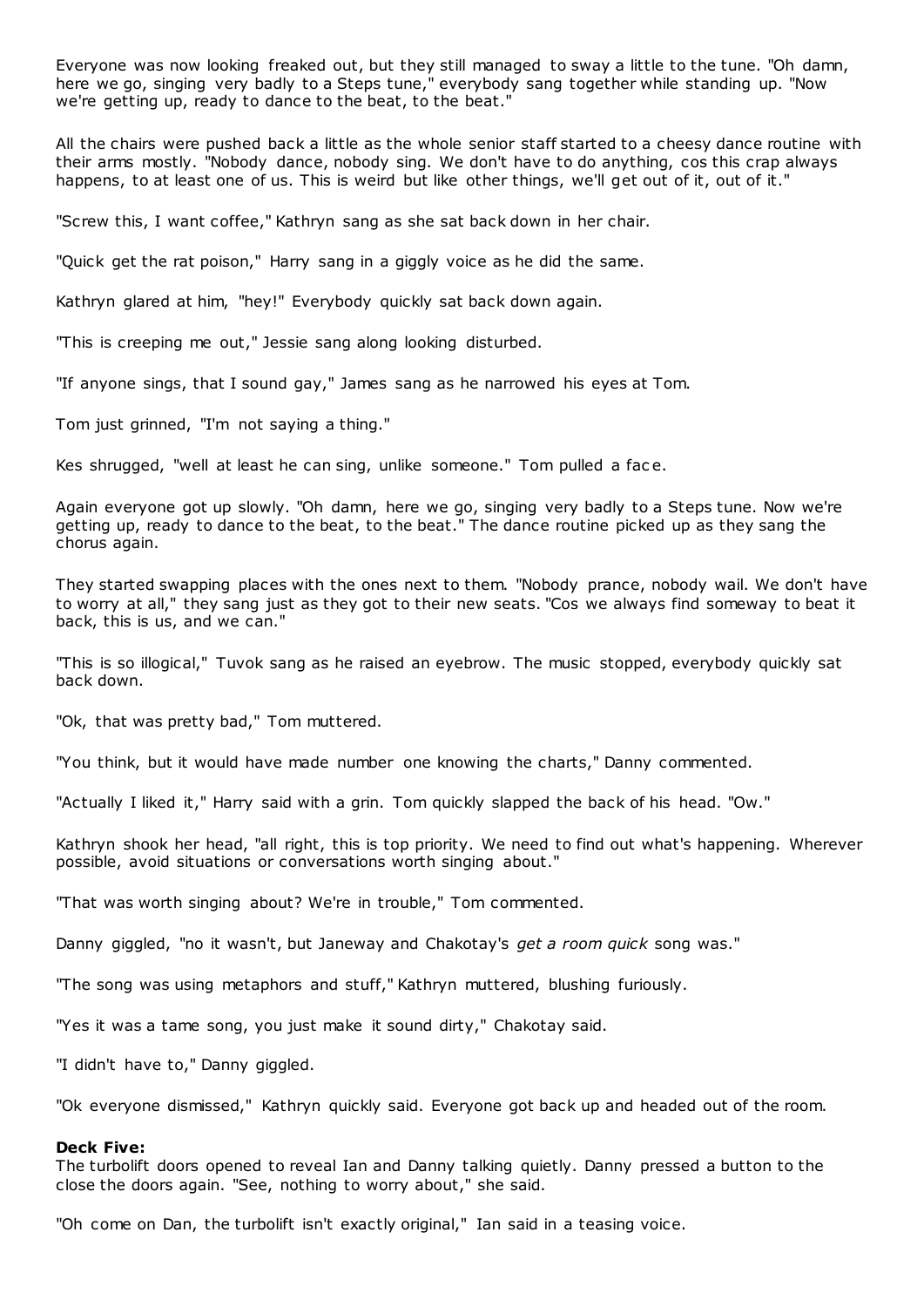Danny pretended to look offended, "you know I should punish you for that." She turned away from him with a fake pout on her face.

Ian walked right up to her, he slipped an arm around her waist. "You know I've been thinking of a *get a room quick* song of my own."

Danny giggled, "oh really?" She turned herself around. "It's kinda exciting that nobody knows about us, don't you think?"

Ian grinned, "it kinda is, but I think we can tell our friends."

"Nah, not yet," Danny said, slipping her arms around his neck.

# **Meanwhile**

#### **Sickbay:**

Claire was busy pacing the main area, impatiently tapping her hand with a PADD. She stopped nearby the end biobed, "where is everyone?" She sighed as she sat down on it.

The doors opened as Danny and Ian strolled in, holding hands. They stopped nearby the door, unaware that Claire was in the room.

"So I'll see you later Dan," Ian said. Danny turned around to face him.

"Mmm can't wait," she murmured. He leaned down to kiss her on top of her head, then he stepped back out of the room. Danny smiled while she leaned on the biobed, blushing a little.

Claire shook her head and headed into the office, "ugh gross."

"Hmm, why can't it be later now," Danny said quietly to herself. She moved away from the biobed and looked around the room. She started to sing, "he puts a strand of my hair, 'hind my ear, it's weird but feels ok. He puts yesterdays other guys to shame, but that's easily done."

Claire pulled a face as she walked back the way she came.

"So am I crazy or I am doing it right this time? I do love to touch him, talk to or leer all day," Danny sang quietly to a summery tune. The music picked up as Claire came further into the room with wide eyes. Danny failed to notice as she started dancing to the music .

"There he goes, he's my man, keep your hands to yourself," she sang.

Claire rolled her eyes. "Hey, no problem," she sang, pulling a face.

"He's a bit tall, but I don't really mind that much," Danny sang.

"Oh that's sweet," Claire added on.

"I think I've found my forever guy so girls move along. You've got two seconds to vacate," Danny sang, she pointed at the doorway, "there he goes."

Claire walked over to stand next to her, "uh Dan..." The music picked up again, Danny climbed onto the biobed and continued dancing.

"There he goes, there he goes. He's my sugar plum and I'm his cuddly bear. There he goes, there he goes," she sang. "Get out the queue boys, this till is closed. There he goes, there he goes. I'm his new girlfriend, but don't tell anyone," she placed a finger in front of her lips. "There he goes, there he goes." She jumped down from the biobed.

#### **Meanwhile:**

Ian was going down the corridor singing a similar tune to Danny was singing earlier. "One day she was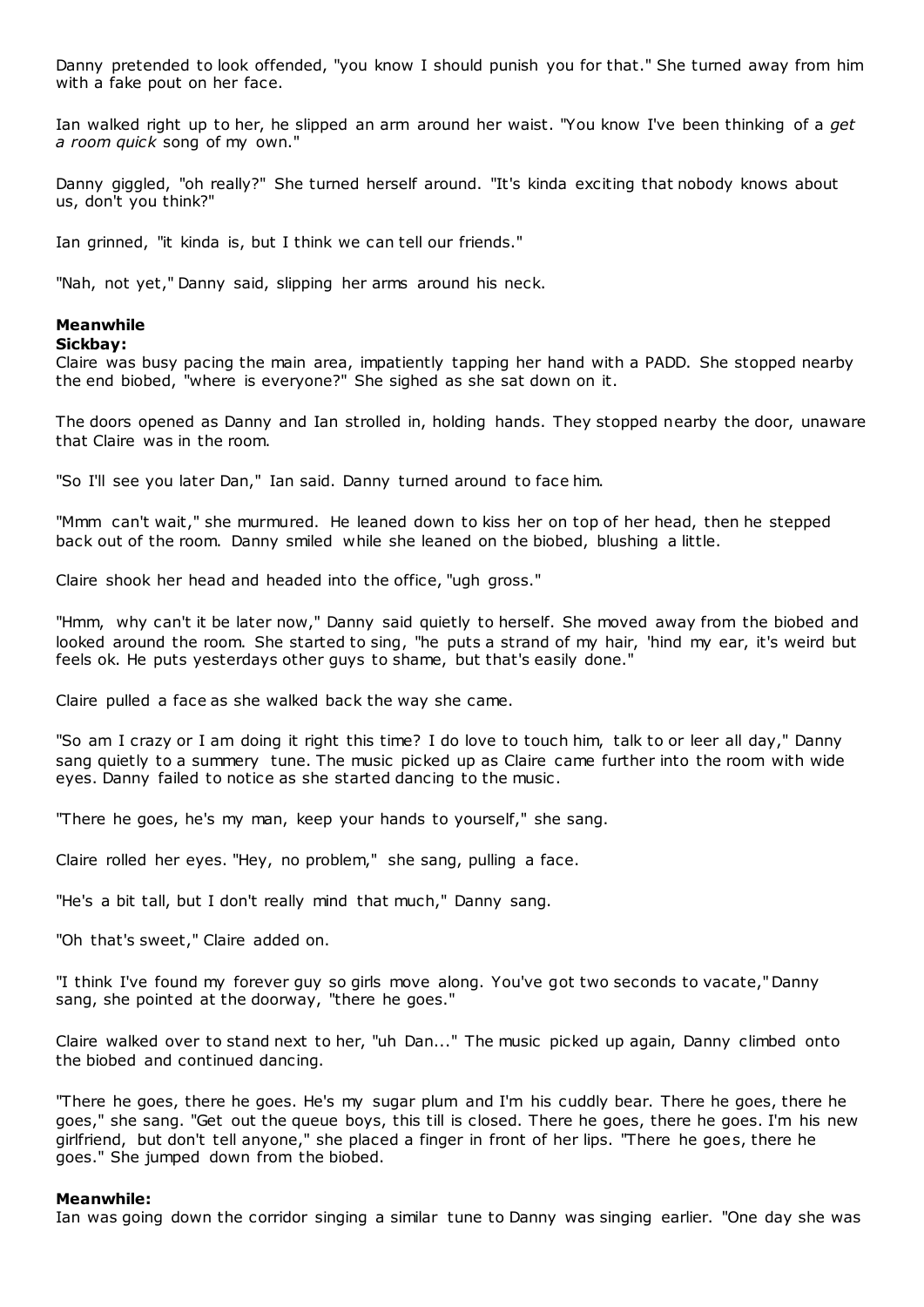a good friend, and now she's all mine. I opened my door, let her in and oh, the rest you know. No we didn't, you know, but we did kiss a while. Still don't know how or why right now."

Tuvok turned the corner and found himself walking right behind him.

"Off I go, she's my girl, keep your hands to yourself," Ian continued to sing.

Tuvok raised an eyebrow, "indeed."

"She's a bit rude, but I don't really mind that much," Ian sang.

"Interesting," Tuvok said.

"I think I've found my forever girl so boys move along. You've got two seconds to vacate," Ian sang.

#### **Sickbay:**

"There he goes," Danny sang louder than before.

Claire was busy sitting on a neighbouring biobed, looking bored. "Are you quite finished yet?"

Danny's eyes widened a little, she turned her head slowly around to her direction. "Oh crap," she muttered.

#### **Meanwhile:**

"I don't know what you're talking about," Ian muttered while increasing his walking speed.

"It would be illogical to deny such a thing," Tuvok said.

"Ok maybe, but it would be even more illogical to make up something stupid like that," Ian said. He jumped into the turbolift, "quickly Deck Two." The turbolift doors closed.

Tuvok raised an eyebrow, he pressed the button on the panel next to the door and waited patiently.

#### **The Bridge:**

Tuvok stepped off the turbolift, his eyebrow set a new record for him as he looked around the room. All of the unknowns were doing a dance routine where they were shaking tricorders around their heads.

"Ooooh, ooooh," they all sang.

"Ahem," Tuvok cleared his throat.

Everybody quickly stopped and turned around. They all quickly rushed back to their stations muttering, "sorry sir."

Tuvok shook his head as he went to his station. "So illogical."

"It isn't sir, nobody can help it," a female crewmember nearby commented.

Tuvok looked around the bridge, "where is the senior staff?"

"I think all on break sir," another crewmember replied.

The female crewmember looked at him, eyes widening, "no don't say it." Everyone continued with their dance routine from where they were up to before.

"Ooooh, ooooh... boom boom," the girls sang.

"And we change over to a different song," a male crewmember sang. All of the crewmembers stood in a line at the back of the bridge, they continued to do a stupid dance routine with the tricorders.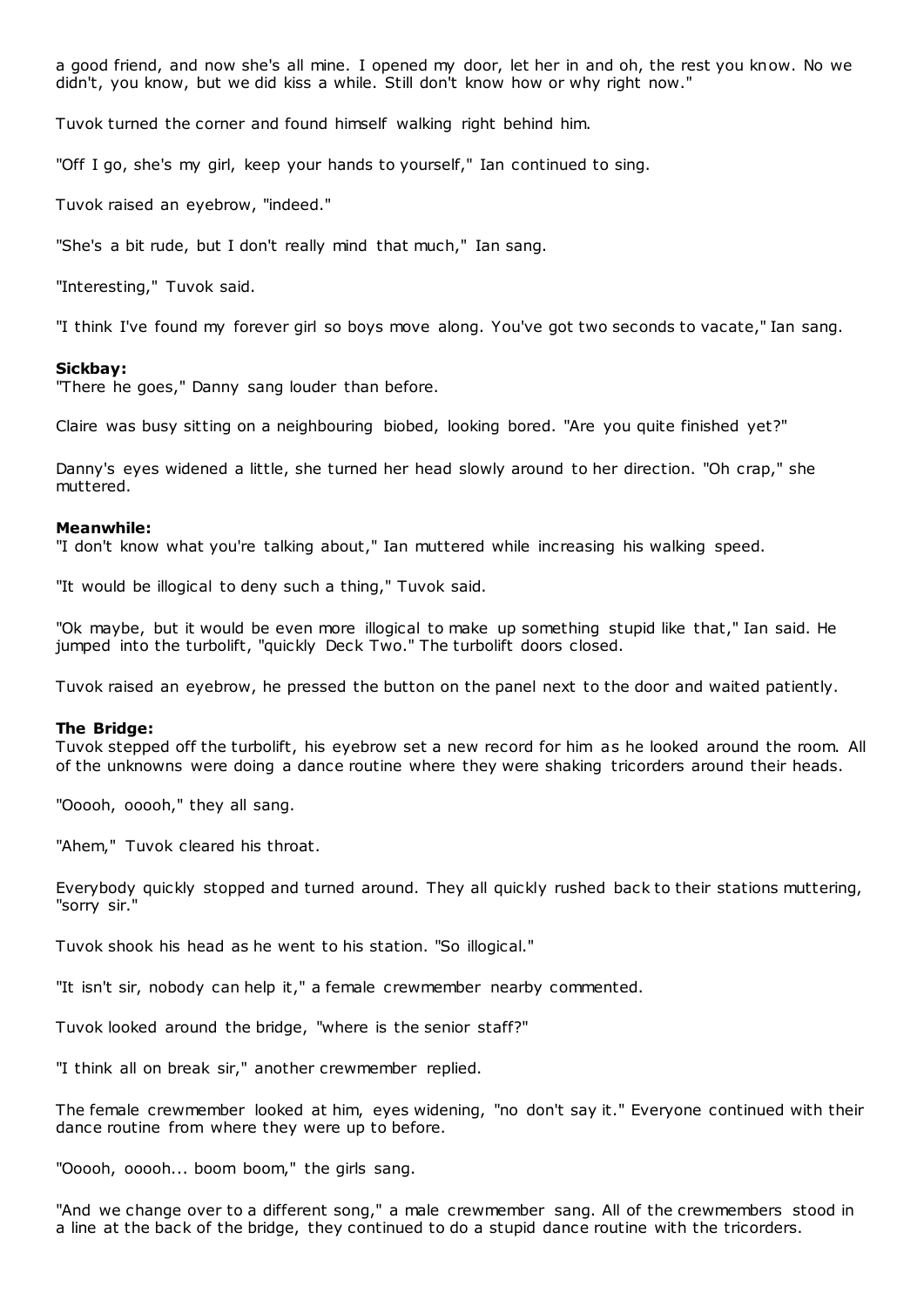Tuvok frowned as the background tune changed. He started to sing along, "I begin to frown just a little bit, it's very odd."

One of the girls jumped to stand next to him, "yeah I got that." She then jumped back into the line of crewmembers as the music picked up. Tuvok walked over to stand in front of them, in the center.

"Why must you sing, sing, and dance," Tuvok sang, just moving his feet. The line behind him split up into pairs, the pairs started dancing together. However two of the pairs were two boys, they were less reluctant to dance together. "Watching everyone embarrass themselves," Tuvok sang as he glanced back at them. "What will it be next?"

"It's illogical to sing, sing, at this time," he continued to sing.

A girl leaned back, the guy kept a hold of her as she kicked one leg up. The guy's nose started twitching, he quickly moved his hands in front of his face. The girl screamed as she fell to the ground. The guy sneezed into his hands.

Tuvok turned around, "and I really think you should pay a visit to Sickbay."

The tactical station started beeping. Everything stopped suddenly. "Interesting," Tuvok said, raising an eyebrow. He went to his station, "as you all were."

"Uh yes sir," one crewmember nervously muttered. Everybody rushed back to their stations.

The Conference Room door opened. James, Foster, Thompson and Sid stepped through it, and headed over to Tuvok.

"We'll add any Tom, Dick and Harry to this team," Thompson grumbled.

James glanced briefly at Sid, "so Harry's next to join then."

"Foster, did you show Mr Collie the works?" Tuvok asked.

"You can't be serious about this Tuvok, Sid isn't Security material," James questioned. He glanced briefly at his team mates, "never mind, forget it."

"It's the most appropriate job for him. Now is there a reason why your team is here?" Tuvok said.

"Um patrolling Deck One perhaps," James muttered.

"Yes that's right," Tuvok said. "I apologise, the current epidemic has distracted me."

"Oh it got you, what did you sing?" Thompson asked with a smirk planted on his face.

"Oh an urbany slash pop song with..." a crewmember blurted out.

Tuvok quickly butted in, "a very short ballad."

"Uh huh," Thompson sniggered. "I'm still waiting for Taylor here to burst into a cheesy Gay pop anthem. Or maybe a *Raining Men* cover."

James stared blankly at him, "why does it always have to be gay with you?"

"Why do you think?" Foster replied. "Think about it, he wants *Raining Men* while you're sharing a room with him."

Thompson and James both pulled a disgusted face each. James looked at Thompson with it, "you're sick, I'm telling O'Hara."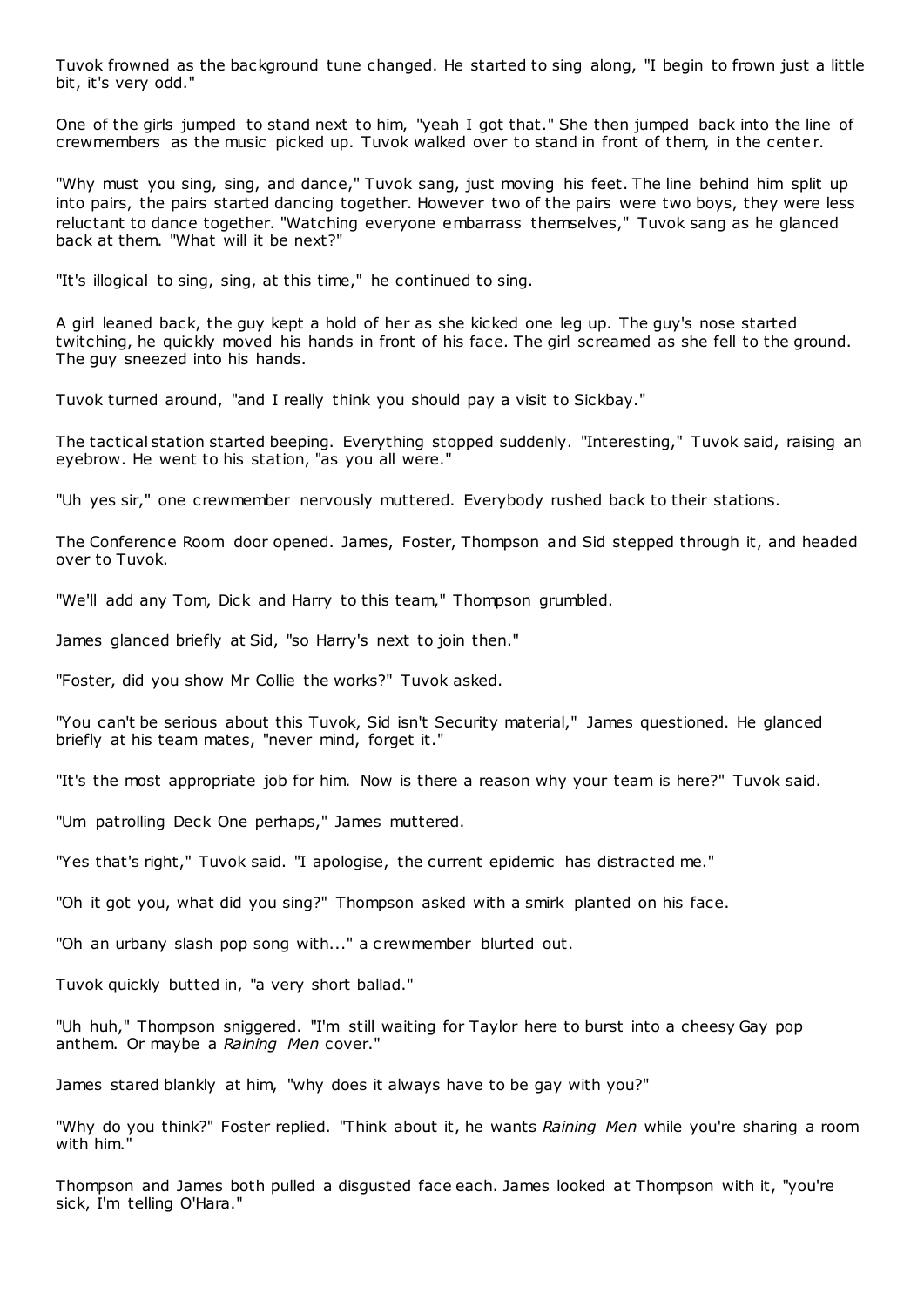"What, me gay, no way!" he moaned. He marched off towards the turbolift, "like he'd be my first choice if I was."

Foster shrugged, "it seemed reasonable."

Tuvok raised an eyebrow, "indeed. Now can you please continue your patrol."

"Sure as long as I can keep a phaser lock on Thompson," James muttered. He headed for the turbolift. The remaining two followed him.

#### **Deck Two:**

The team were casually walking down a quiet corridor. Sid was walking ahead of them all.

"I don't get it. Why did you want to work on Security?" Foster asked.

"Transporting people back and forth isn't exactly a fun job you know," Sid replied. He stopped to turn around, "those are one of the few stations that blow up. Plus whenever an alien tries shooting at people in a transporter room, I'm never there." The others stopped too.

"You'll find Security just as tedious, and it's usually the guys who don't want to be shot that do," James said.

Foster nodded, "he doesn't lie about these kind of things."

"What does it matter? Five minutes on this team and Sid'll be in his version of heaven," Thompson muttered.

James glanced at him, raising an eyebrow, "meaning what exactly?"

"If you're looking at me like that then you know what I mean," Thompson replied.

Foster shook his head, "why are you like that anyway, it's really weird."

Thompson turned back to Sid, "yeah, I mean if I tickled you would it hurt?"

"Yes, uh I mean no," Sid stuttered. "Why do you think it's weird, people get injured all the time. It should feel good. If it doesn't I feel sorry for injured people."

"No it shouldn't, people would just injure themselves stupidly like you do and probably kill themselves," James said. "Seriously you need some sort of help." The other two nodded in agreement.

"Ok if I'm agreeing with freak boy here then it must be true," Thompson said. James glanced at him, narrowing his eyes.

"You'll be wishing you're Sid in a minute," he grumbled.

Sid jumped forward, "oh oh, hit me instead of him."

"What would be the point in that?" James asked.

"Well you see," Sid said as music started to play in the background. His team-mates looked at each other with the same worried expression on their faces. "It's been several minutes since I banged my head," Sid started to sing.

Thompson groaned, "oh I had my bets on James singing next, not him."

"Everytime I feel blue, I annoy someone so he can kick my ass," Sid continued to sing. He started to dance around stupidly, "seven hours since I cut my wrists. Started an absail, crawled on the hull. I wanted to fly a shuttle into an asteroid, but nobody would let me go."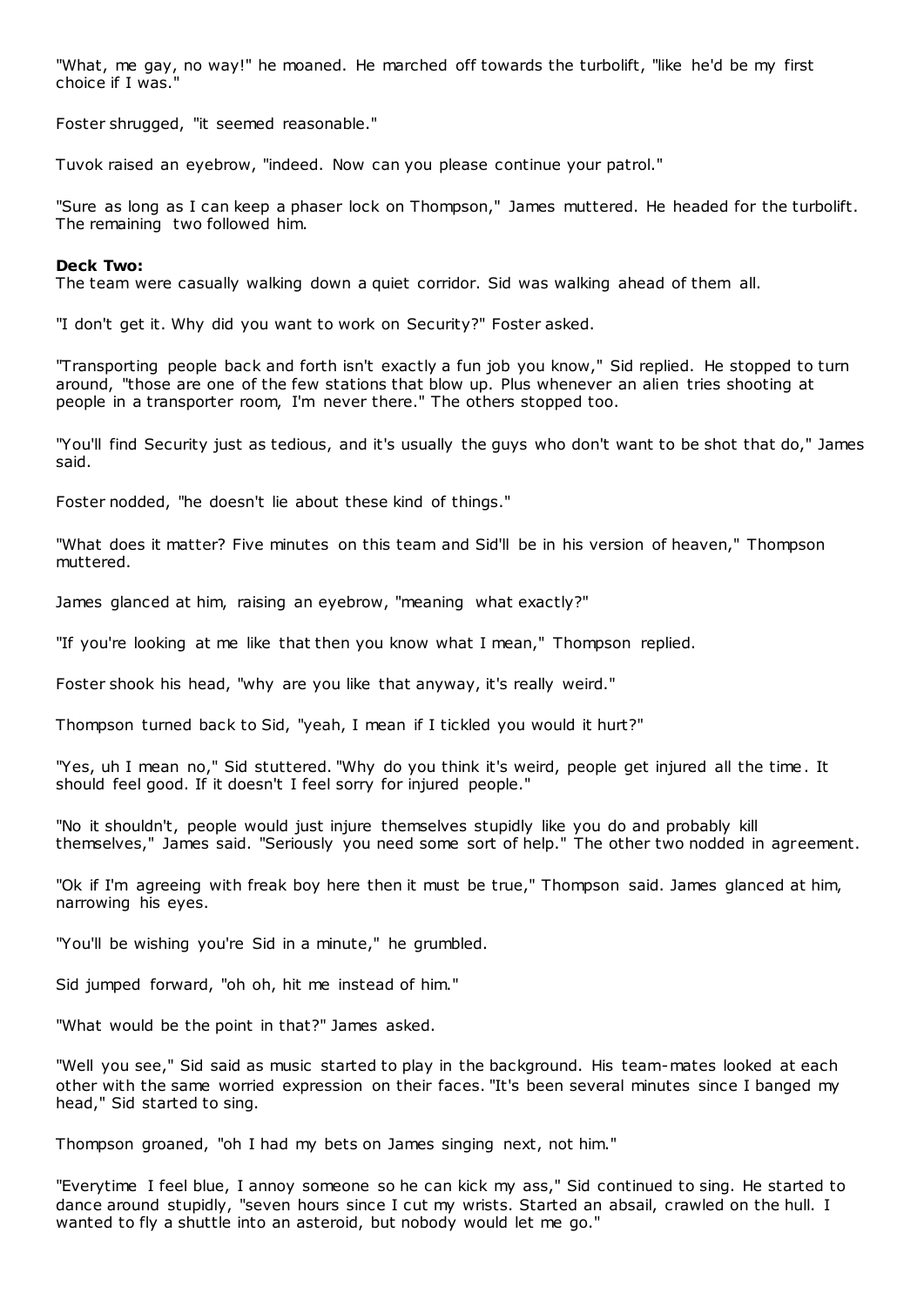"Ok, how come he isn't dead yet?" James whispered to the others, Sid continued to sing of course. They shrugged.

"I say *cos I like to*," Sid sang. "Oooh, everyone thinks there's something wrong with my head. But there isn't no, I just like the rush." His team-mates stared to edge slowly away from him. "Oooh, and I like the feeling of the scratch on my back."

"I heard it's Neelix's turn for a scan in Sickbay," Foster whispered. "Mess Hall?" The other two men nodded quickly, they all ran off as quickly as they could. Sid continued to sing and dance, totally oblivious to the fact that he was alone now.

## **The Mess Hall:**

Faye walked through the doors, she spotted Craig by the replicator so she stopped next to him. He glanced at her briefly, "just pretend to be busy."

"Why? There's only so long you can look busy at the replicator," Faye questioned.

Craig beckoned his head briefly in the direction of the table Lisa and an unknown guy was sitting at. "Lis and boyfriend are arguing."

Faye looked over, "oh, that can't be good."

"Not for Lisa no," Craig muttered.

"What do you mean, he's only a friend," Lisa said.

The guy sitting opposite her groaned, "you like him, I'm not stupid."

"Yeh as a friend. If you don't believe me or trust me then this isn't going to work is it?" Lisa said.

"Yeh you're right," the guy muttered as he stood up. "He's all yours." He then marc hed out via the other door. Craig quickly headed over with Faye right behind him.

"Lis, you ok?" he asked.

Lisa covered her face with her hands, "yeah." The pair could hear her crying gently behind them. She quickly moved them away, trying a little too hard to put on a convincing smile. "It's just another guy like all the rest, so what."

"Yeah but you're not acting like he was," Craig carefully said.

"What do you mean? There's plenty of other guys, what does it matter," Lisa said.

Craig glanced back at Faye helplessly, she shrugged her shoulders. "Maybe you can fool Faye," he said, turning back to Lisa. "But you can't fool me."

"Ok when have I ever been interested in something serious?" Lisa asked with a raised eyebrow. She looked around at the neighbouring tables, she noticed one guy glance at her briefly.

"This is going to turn into a song isn't it?" Faye groaned.

Craig glanced at her looking worried, meanwhile cheesy poppy music began playing. "Ok, where does the music come from!?" He glanced back at Lisa, who had walked over to the other guy while the pair were talking. "No Lisa, don't, please don't."

"I see what ya staring at," Lisa sang in a sultry voice. She briefly stroked the guy's cheek, "I know what you see instead." She took a hold of his hand, then backed away a little. He stood up but looked like he wasn't able to control himself. "I know you like me."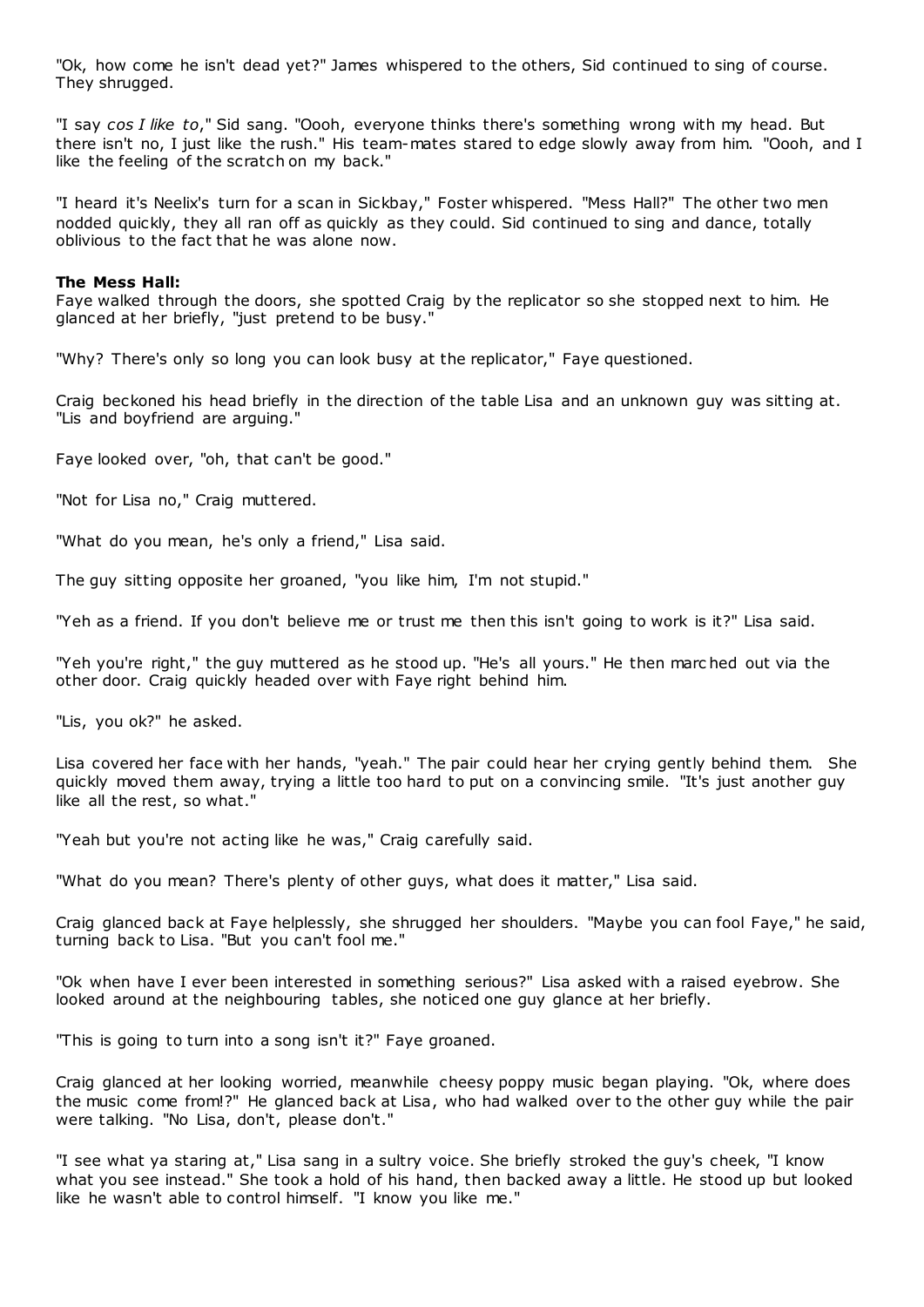"How are you still friends with this girl, I'm surprised she hasn't dated you yet," Faye questioned quietly.

Lisa and the guy started to dance in front of each other. "You don't really see me, I ain't just eye candy."

Meanwhile Security Team One entered the hall, but stopped dead in their tracks as they spotted Lisa. "You know I'm not really hungry," Thompson said.

"Yeah me neither," James muttered. The team headed back out.

#### **Sickbay:**

Lee and Claire sat opposite each other at the Doctor's desk, both snacking on their lunch on a tray.

"We could make him a ballerina," Lee said with a mouthful of food.

Claire pulled a disgusted face, "no way, we'll have nightmares for weeks."

"Ok then, you think of something we could do to the Doctor," Lee grumbled. He eyed Claire's plate, "are you going to finish that?"

Claire stared at him with a blank expression on her face, "well yeah, I am still eating it."

"Fine fine," Lee said. "Well?"

"Why the Doctor, can't we do something to somebody else?" Claire questioned.

"Sure, I'll get Janeway here and you can reprogram her to dance the flamenco," Lee replied, shaking his head. "We can only mess with the Doc, genius."

"No we could do something to the coffee, or reprogram her replicator to talk back to her," Claire said with a shrug.

"That's more suicidal than funny," Lee said. "Why do we have such a psycho captain anyway?"

"Well it's better than a wussy one," Claire smirked.

Lee smiled as he leaned his left elbow on the desk, "here's something."

"What?" Claire said.

Some unknown crewmember walked in carrying a guitar, with a dumbfounded expression on his face. He started to strum a few notes every now and then.

"Let's say Janeway did a bunk, just for a day, just only one day," Lee sort of rapped as he did so. Claire glanced between the two, looking worried. "And she randomly chose someone to be in command. And her finger landed on you, what would you do. If you were Captain for a day?"

She stared at him with wide eyes. "Tell all aliens to shove it up there..." she muttered.

Lee butted in, "I'd go around the quadrant buying all the torpedoes. Then I'd label them all "just passing on by pal"."

Claire pulled a face, "But if you did that you'd get your butt kicked." She looked scared as she noticed that she was singing along, "I'd paint the ship black."

"Yeah but on that day I'd make Tom do it all," Lee rapped after her.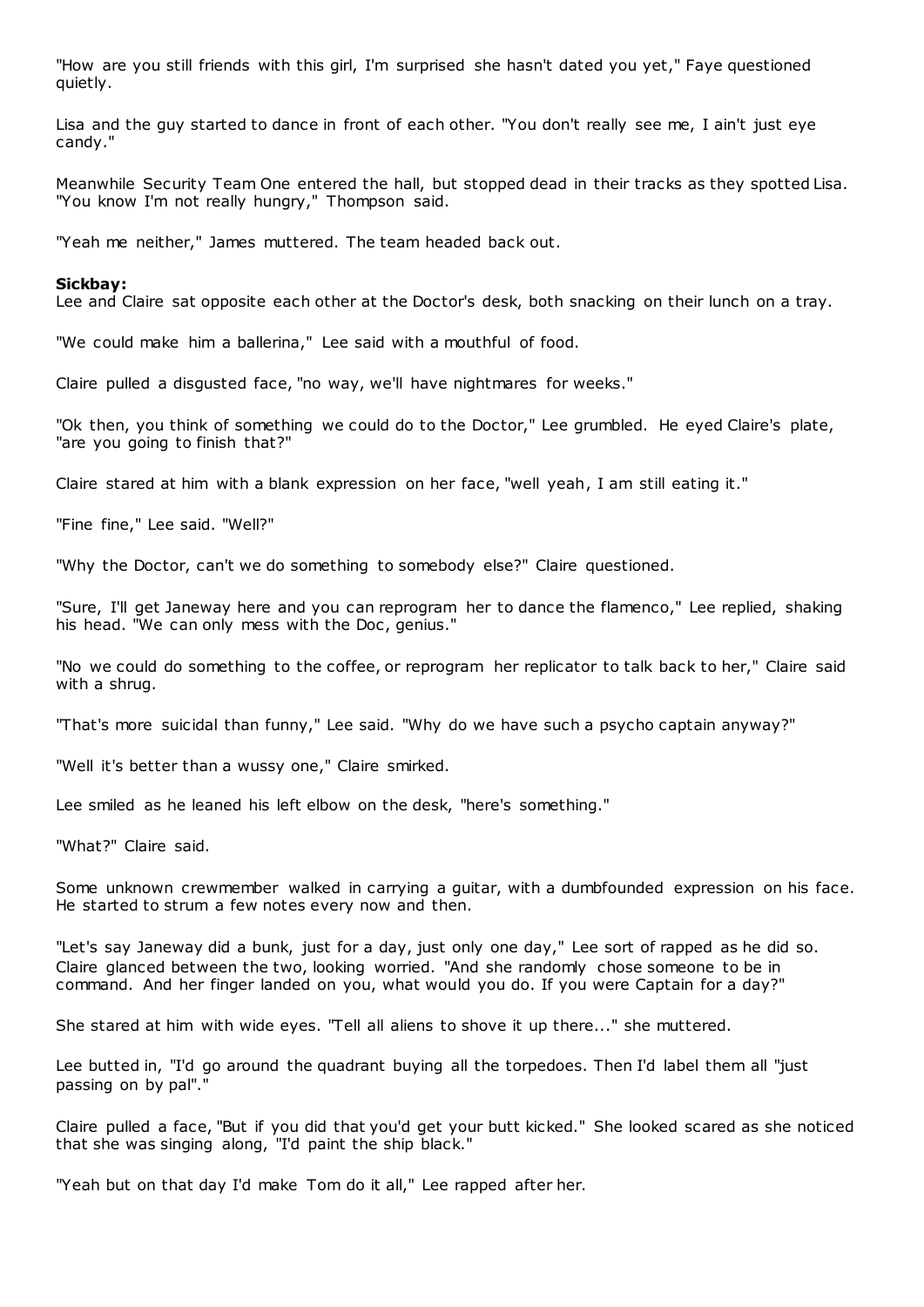"Well I'd tell all aliens passing there's free coffee," Claire sang, still with her scared wide eyes. "It'd get Janeway really pissed and maybe she'd retire."

"Then we'd could run the ship forever, wait," Lee rapped. He frowned, "Is all the grub free?"

"Well I don't know, but you could pretend it is," Claire sang. Luckily the guy with the guitar managed to stop, the two teens sighed in relief. "That was scary."

"Oh yeah," Lee muttered. "Now are you finished?" Claire rolled her eyes then nodded. He pulled the tray over to him.

# **Engineering:**

Tom walked in looking nervous. He had a quick glance at his surroundings, one crewmember was singing about power conduits to a scared looking girl, everyone else but B'Elanna had gathered around to watch. As soon as the male crewmember stopped, the audienc e started throwing what looked like mushy tomatoes at him and booing. All of this seemed to ease Tom, so he continued forwards.

B'Elanna meanwhile was grumbling to herself at one of the stations around the core. He stopped next to her, "where did they get those tomatoes from?"

She glanced at him with a raised eyebrow, "they're not tomatoes, they're balloons filled with Neelix's soup." Tom's eyes widened as he turned to watch the poor crewmember, he was now lying on the ground with his arms covering his head.

"Aaah, it's hot. Stop it!" he yelled.

One crewmember looked confused, "I thought it was Gazpacho soup."

Everyone watched as the soup started melting the guy's uniform away. "Oh wait," one said looking pale. "Neelix added Talaxian spice herbs to it."

"Oh god, call Sickbay," one guy said.

B'Elanna groaned, "he deserves it really. He won't stop singing."

"None of us can help it," Tom said.

"I know but he sings every five minutes," B'Elanna muttered. "What do you want?"

"I have a question to ask," Tom said.

B'Elanna groaned, "so?"

"Soo um, I have this program about a lake, and a boat and a um, me. Do you want to see it?" Tom stuttered, blushing madly.

B'Elanna laughed, "oh my god. Am I next? Geez, take a hike will you." She walked off.

Tom watched her looking sorry for himself, "not again." He marched off muttering something under his breath.

#### **Sickbay:**

The Doctor finished scanning an unknown crewmember. "Both nothing, this doesn't make any sense."

"Well you're a lot of use aren't you?" the crewmember grumbled.

"I'm trying the best I can," the Doctor snapped.

"You know what the problem is? You have no imagination, a real doctor would have that." The crewmember slid off the biobed and headed out. "Good luck."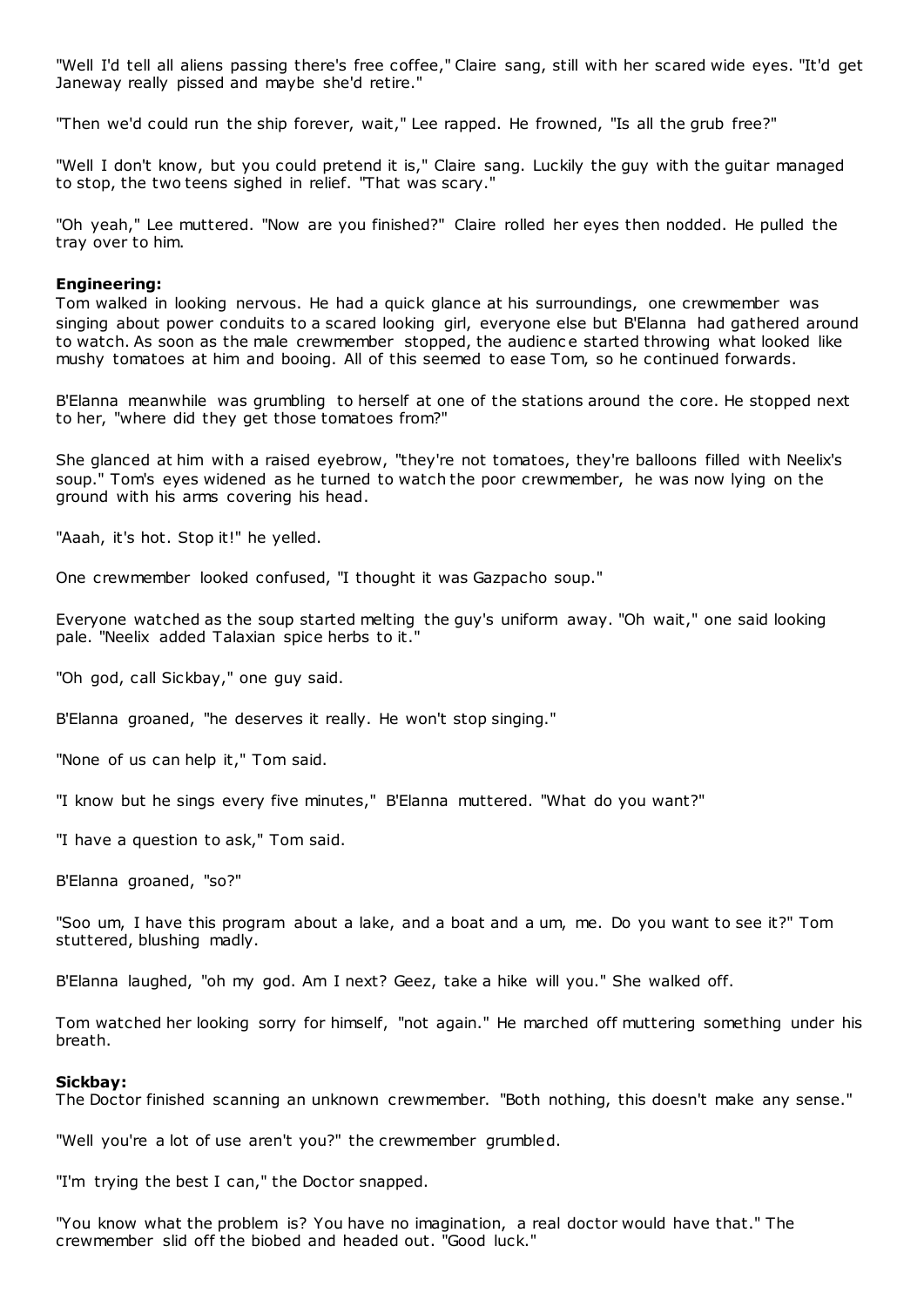"I am a real doctor," the Doctor sighed. "Oh I see, just cos I'm a hologram. I see." He turned to another crewmember's biobed but they were actually edging towards the door. "Hey, you can stay right where you are."

"Actually once I'm out of the room, you can't stop me," she stuttered before running out.

The Doctor again sighed, "what does it matter. Not one crewmember shows sign of any illness." He looked around the room, "wait a minute, I had two other patients before. Ugh why does no-one treat me with the respect I deserve." Some gentle music started playing in the background.

"I appear, empty and bare. I don't breathe, but need air," he sang while he headed over to the med tray. "You think I am just a machine but you and me are no different." He smiled to himself as he worked on the tricorder and hyposprays. "So much more I want to say, I need to find a way."

Tuvok stepped in through the main entrance. He stopped at the doorway with his eyebrow in it's usual position.

"I doubt you really know, how it really feels to be left here all alone, when there's nothing to do," the Doctor sang. "Well you really should know, just how it feels to seem like you're all alone, when you're in a full room. I tell ya all..."

"Doctor?" Tuvok quickly butted in. The Doctor turned to him as the music cut off abruptly. "Any progress?"

"No not really and it seems I am infected as well. It can't be the usual kind of illness as it doesn't come up in scans," the Doctor replied.

"Interesting," came Tuvok's usual response.

"Yes well there's no way I can discover what's causing this if it isn't medical," the Doctor said. "I simply don't understand this."

#### **The Bridge:**

Tom collapsed into his chair with the loudest sigh you can do. Everyone else on the bridge were too busy to notice it or hear it. Kathryn was busy sipping a cup of coffee while staring at a padd. Chakotay tried to look like he was doing work by playing a silent game on his computer. Harry had big ear muffs over his ears.

"Ahem, Captain we're still on course at warp eight point five," Tom said.

"Uh huh," Kathryn mumbled.

Chakotay glanced over briefly, "is that a picture of a coff..." Kathryn turned her head to glare at him. "Coffin?" he said nervously.

Jessie shook her head, "way to go Chuckles."

"Shut up, and who gave you the inspiration to call me that?" Chakotay grumbled.

"Um let's see, there's Danny, Ian, Harry, James..." Jessie replied while counting her fingers. "Tom, Janeway."

"Hey Kath... tain," Chakotay hissed.

"You have a way of words today, don't you?" Kathryn said in a teasing voice.

"You call me Chuckles?" Chakotay muttered.

"I don't remember that," Kathryn said, glancing back at her padd.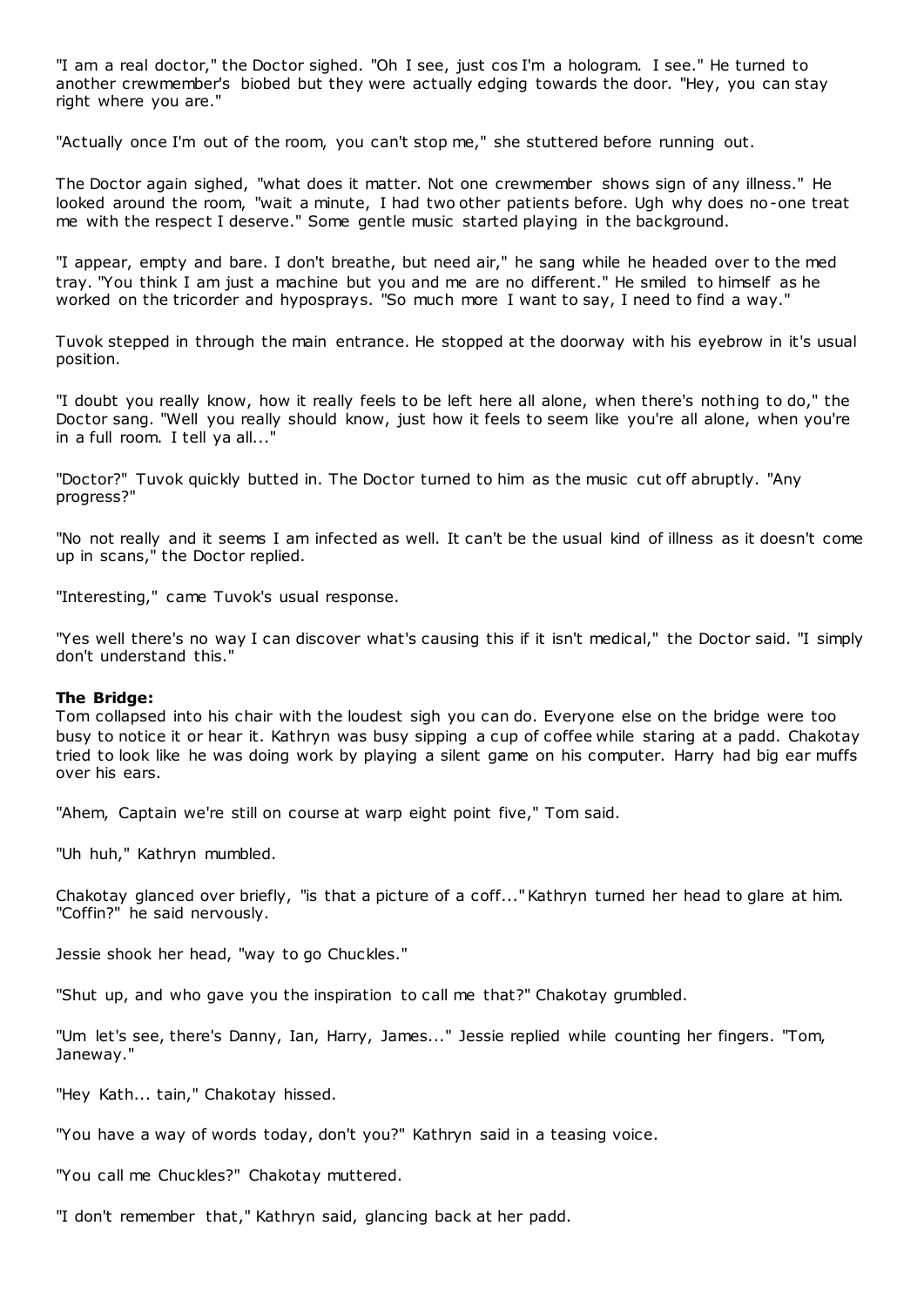Chakotay frowned as he looked over to see what was on the padd, Kathryn didn't seem to notice. "Can we talk in private please?" he asked while standing up.

"Um ok," Kathryn replied. The pair headed for the Ready Room.

"It's just not fair," Tom moaned.

Jessie rolled her eyes, "let me guess, somebody new rejected you."

"No, I'm not after anyone right now," Tom snapped at her. He quickly turned back to his station before she had a chance to glare. He looked at one of his screens which had a B'Elanna desktop on it, she looked like she was yelling at some unknown who was cowering despite him being a foot taller than her.

Jessie glanced around the room looking worried, she of course was reacting to a poppy song starting to play. "Crap, Harry." she ran off towards Opps. It was too late though, Tom had already started singing.

"Just cos I joke, shouldn't bother you at all. It's not fair you judge me that way. Let me be the one for you."

"Harry, does those even work!?" Jessie yelled at Harry. He obviously didn't hear her and was happily typing away. She resorted to slapping him on the arm. He glanced at her with a pout on his lips. "Does those work?"

"What?" Harry yelled back.

"When I'm lying awake at night, there's your face stuck in my mind," Tom sang as he stared at the picture.

Meanwhile in the Ready Room, Chakotay and Kathryn were yelling too.

"I don't understand you sometimes. First you say or rather sing all that stuff about me, and us, next you're fawning over that picture of Mark," Chakotay grumbled.

"I'm not, it's just the dog I swear," Kathryn stuttered.

"And this coffee obsession. If you love it so much, why don't you date that instead," Chakotay grumbled. He stormed out but immediately regretted his decision.

"Damn it, give me those!" Jessie screamed at Harry who was looking really clueless. Instead she pulled them off his head.

"There's nothing I can do but to put a spell on you. I wish I had a love spell," Tom warbled on.

"What the? Oh trust Tom to sing a love song," Chakotay groaned. He headed over to him.

Tom continued singing all wobbly, "love spell." Chakotay made it over to him just as he was about to finish the chorus. "I wish I could make you fall in love with me."

"Never going to happen," Chakotay muttered, slapping him across the head. Of course the music cut off.

"Oh finally, these things always mess up my hair," Jessie sighed in relief. She tossed the ear muff's to the side of her, they bounced off Harry's face.

#### **Deck Two:**

The Security team headed down the corridor, minding each other's business. In other words in silence for once. Sid was once again with them.

Thompson pointed at a foot that was sticking out from around a corner, "what's that?"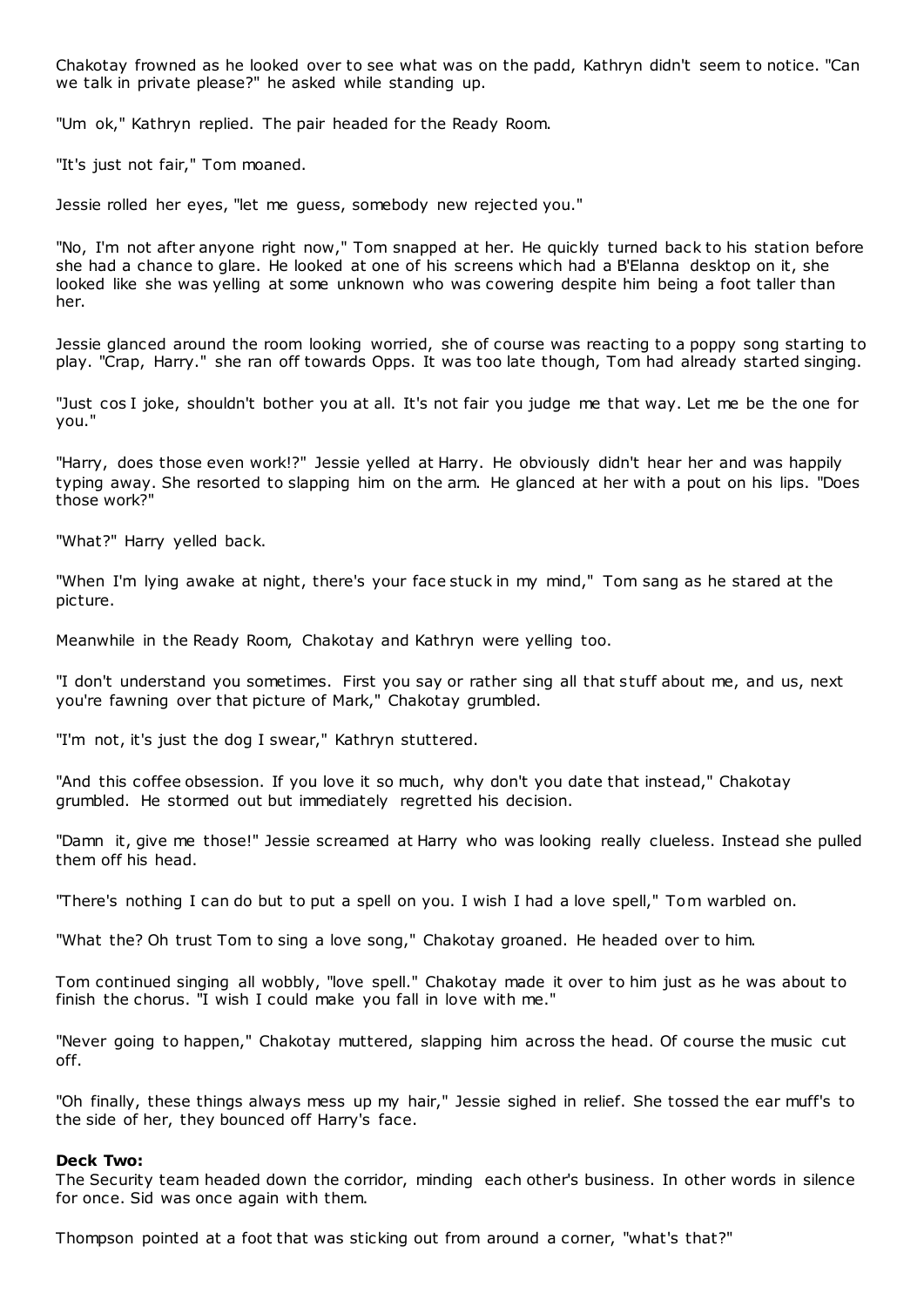"It looks like somebody's foot you moron," Foster muttered.

Sid's eyes lit up, he then ran towards it as fast as he could. His team stared after him blankly. He managed to trip over the foot and land flat on his face.

"Oh," both James and Foster said at the same time.

Thompson smirked as they finally reached the foot. "At least this guy'll be great entertainment on a quiet day."

The guy with the guitar came along again, not looking too happy about it. This time he was a better player. The team, excluding Sid looked at each other in horror. Lucky for them, more or less, the owner of the foot stirred and moved it out of sight. At the same time a female crewmember was walking closer from behind them.

The guy with the guitar strung his guitar several times, then Sid jumped to his feet now holding a drum.

"Shhhh!" the owner of the foot said desperately.

The girl stopped at the other side of the wall to him. "I see you," she whispered. "I just want to show you."

"Damn," the man grumbled. He jumped to his feet and ran off as fast as he could. The girl giggled seductively while stroking the wall with her middle finger.

"Every time you show me that frown, just wanna go that extra parsec for you," she sang. Her head turned to the left, then to the right. She then turned her walk into a hunched tip toe. "My display of affection," she cooed, before shaking her upper torso.

"Nice," Thompson commented.

"Feels like it's only ever for you." Quick as a flash she jumped around the corner, spotting the male crewmember trying in vain to get the stubborn turbolift doors open.

The girl side stepped to the right, then leaned on the wall with her hands, staring at the man. "We can play now, like there's no one around."

Sid banged his drums a bit more, deciding to sing along, "we keep on stalking, keep on stalking, stalking."

At this point James, Thompson and Foster were backing away looking all freaked out. Meanwhile the crazy girl did the exact same moves to the other wall, taking a step closer before doing so.

"Red Alert's flashing while we'll be dirty dancing," the girl sang.

"We could be dying, or coffee hunting," Sid sang along happily.

Stalker girl spun herself around twice, aligning herself to the centre of the corridor. Her arm moved out, and did a beckoning wave to the man. "Looks like The Cloud is saying."

Kathryn decided to run passed at that moment, "there's coffee in that nebula!"

"No," stalker girl huffed as the music stopped. She glared at Sid, "you threw me off. Try again." The music restarted at Sid's second line, the girl sang it instead. "Nobody's watching, but keep watching." She did her spin again, "looks like my heart is saying."

"Oh god, why won't anyone help me!" the man whined.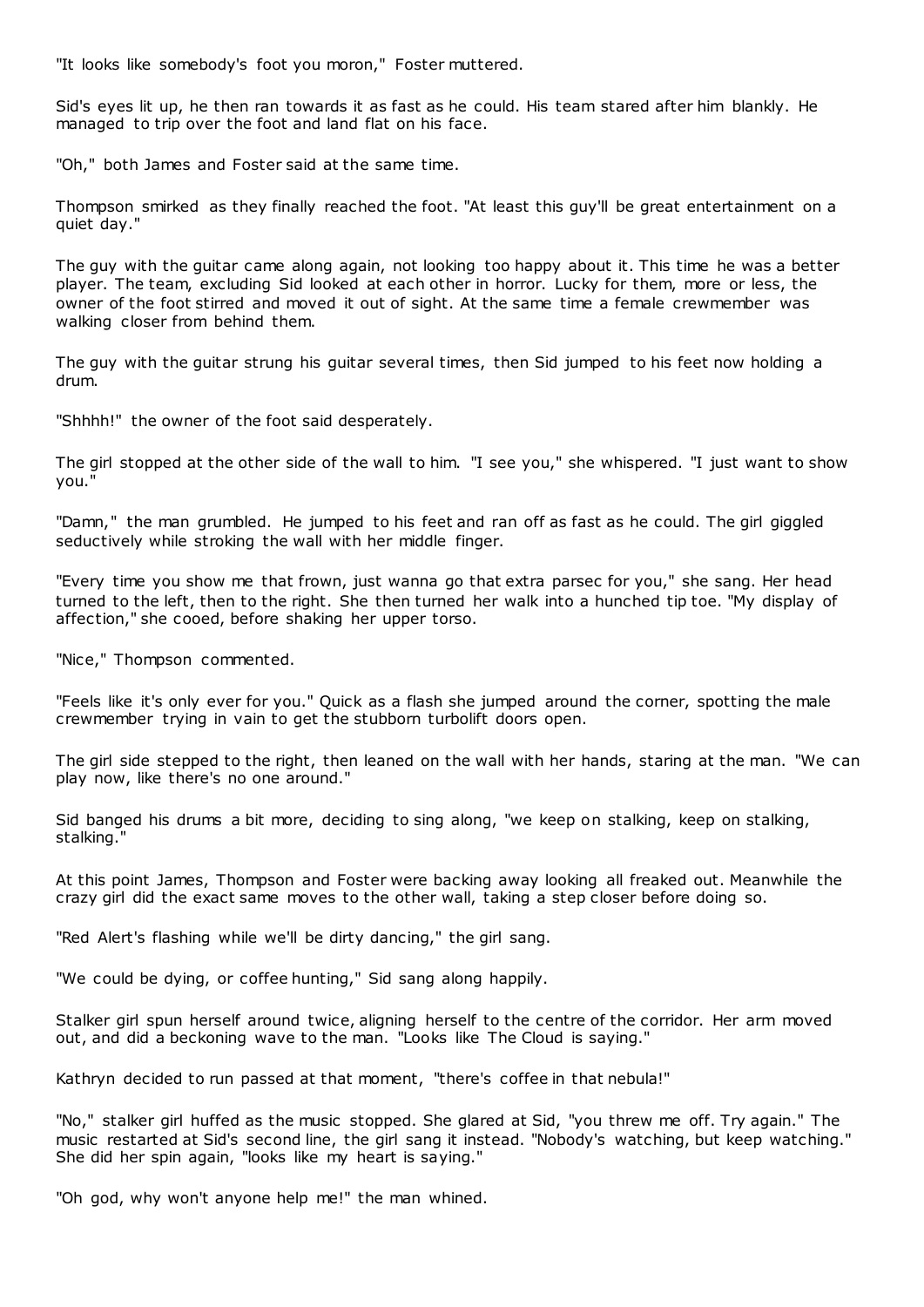The stalker girl looked like she was about to pounce, but instead she turned on the computer panel nearby and stuck her face close to it. "Gimme gimme," she sang into it.

The man tried to sneak passed her while her back was turned. Just as it looked like he succeeded, she swung around grabbing his arm. "You!" Her other hand pointing a finger at him. "Gimme gimme." A wink and a pat on the butt followed another twirl dance move, "you!"

"We have to seal off this deck," James whispered to his team mates.

"Yeah before we have to dance too," Foster whimpered.

Thompson agreed, he glanced at Sid who was grinning and dancing along, forgetting his drum. "This must be the greatest song ever to him."

"No that's Justin Timberlake's records, Nelly & Kelly crap, Rhianna, let's go," James muttered.

"Maybe we should do our job and rescue him first?" Foster said.

"I wouldn't, unless you want to be stalked too," James said.

Thompson smirked, "she's hot but really harmless, what a wuss. I'll sort it..."

James' eyes widened, "NO!"

It was too late, just before the girl finished her chorus Thompson quickly separated the two. "Hey now, there's things called personal space and a tune. Figure them out."

"Nice knowing you," the man stuttered before running for his life.

Thompson jumped as the girl slapped his butt, her eyes glazing over as she stared at him. "Oooh you're like a knight in shining armour aren't you?" She continued singing, "I'm the centre of attention."

"Do you hear that?" James asked Foster, he shrugged. "That's me being right."

The girl smiled sweetly at Thompson, he didn't seem to mind too much. Her fist then flew into his face, making him fly back into the wall. The space between them soon narrowed, her hands slammed on the wall on both sides of his head. "Even when you're up against the wall." She swung her head around to swish her hair, "you've got me in a compromising position. No need for suspicion. We have a connection."

"Oh god," Thompson stuttered.

"Let's get out of here," James whispered to Foster. He now agreed with him. They edged away.

"I love this song," Sid meanwhile giggled while clapping his hands.

Thompson stared at him. "Help, me," he mouthed slowly.

"If only you were blond, I'd show you around," stalker girl sang.

"Oh hey, James is," Thompson sang, pointing at James as he walked away. "Go get him, get him!"

"Ooooh!" the girl squealed, turning around. "Red Alert's flashing while we'll be dirty dancing."

James stared at Foster, they both looked pretty freaked. "Hurry." They decided to run for it instead.

"Nobody will see you, but I'll see you," stalker girl sang just before running as well. "Feels like my hands are saying!" she yelled just as the two disappeared into the turbolift. Her face fell, "aaaaw."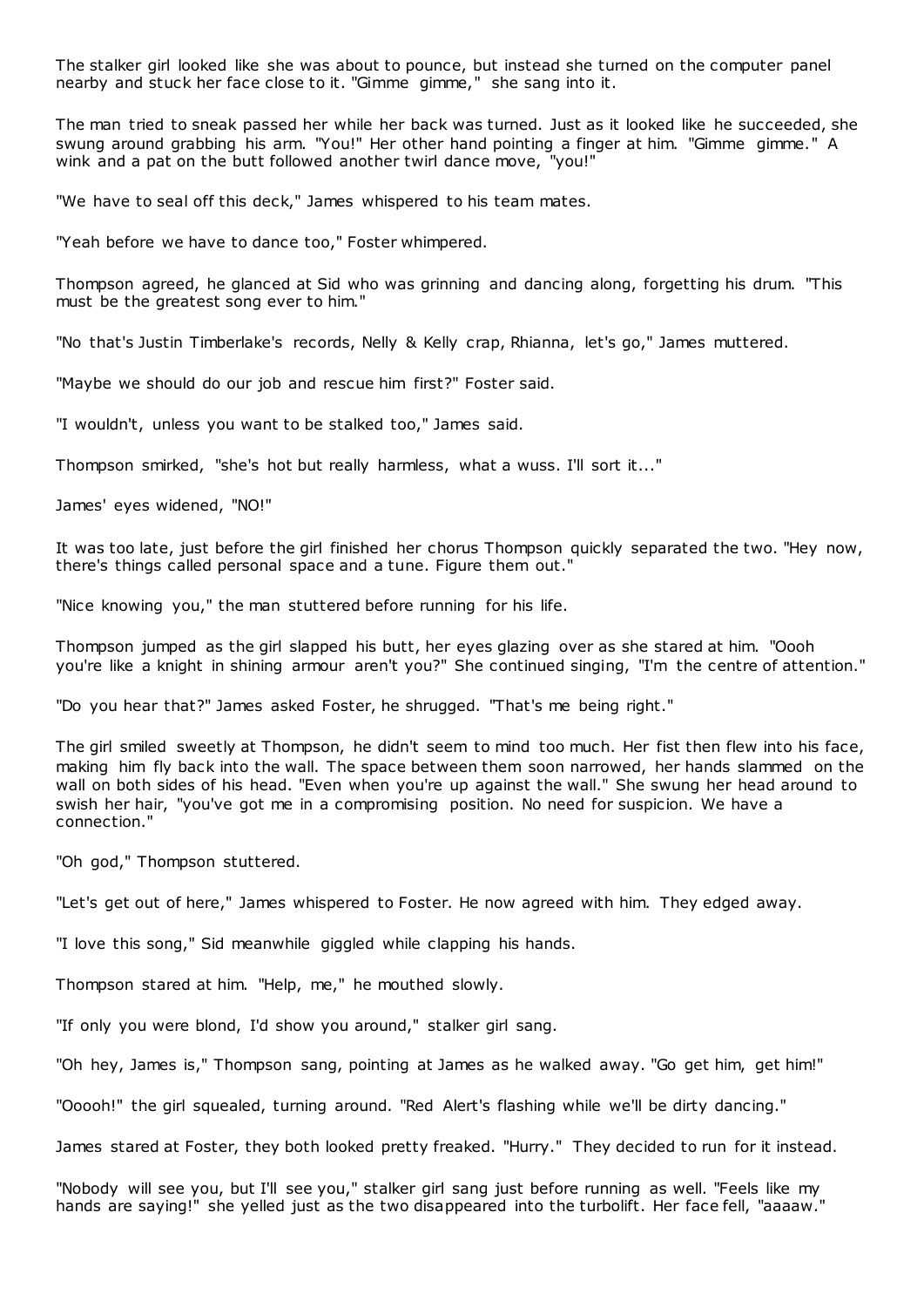Thompson's eyes twitched as they noticed the other turbolift. He ran for his life leaving the stalker girl alone to sing into the computer screen again.

# **Present Day:**

"Of course, only a man who likes pain would find that enjoyable," Tom muttered.

Sid, who was standing next to them on the stage, stamped his foot as hard as he could, "I demand an encore of that." Everyone looked on in despair.

"No," Tom quickly said. "Anyway Lisa has volunteered to sing us her song."

Lisa rushed up behind the two, she pushed Sid off the stage. He grinned as he crashed to the ground, "thanks!"

"You're welcome," Lisa said sweetly. "I need Danny for this, we did both sing it."

Danny blushed as people looked at her, "yeah but it doesn't mean anything, really."

"Come on Dan," Lisa moaned with a pet lip.

Danny rolled her eyes, "fine, hang on." She quickly downed the glass of alcohol she had, then Ian's as well. She headed for the stage. The two stood in a line in front of microphone stands. Tom quickly rushed off it.

Electro poppy music started blasting from the speakers. Danny and Lisa then started to sing like they didn't care along with it, "there was a guy, you know, he had a little play of my platform game. But he rushed it, didn't finish, oh."

"Ok are they making this up as they go along?" Harry asked.

"He should have jumped to the top and collected all the little things," the two girls continued to sing in monotone. "Instead of being lazy, it was game over."

# **Two days earlier:**

The same music was playing while Lisa walked down a corridor. "I let very few play with me, all only lasted one level." She watched one guy go passed, "ever since he tested me, the very few have scored higher."

Danny was meanwhile going down the corridor in the opposite direction. "Here's a small tip, you have to make a bigger effort, to get higher scores," she sang in a high voice. The two stood opposite each other just as they started to do a basic routine. "Here's a small tip, you have to make a bigger effort, to get higher scores."

# **Present Day:**

"Nobody wins my game, by rushing through it all. There is no cheats, you know well I like the points," the girls sang with the microphones separated from the stands. They were swinging the stands side to side.

"If you want to score, higher than anyone else," both of them knelt down as the stands stood straight again. They slowly straightened themselves back up to sing the rest. "You'll have to play it right, don't give it up." The stands were swung back and forth again.

"Ooooh, oooooh," the girls sang just as Lisa spotted the same guy winking at her. She pushed her microphone to the floor and jumped off the stage.

Danny stared blankly, "ok uh ahem." She signalled the DJ to cut to the end of the song, she continued singing, "oh play with me, don't just play me now. Ooooh ooooh." She stared blankly at the audience again, "ok thanks very much." She rushed off the stage herself.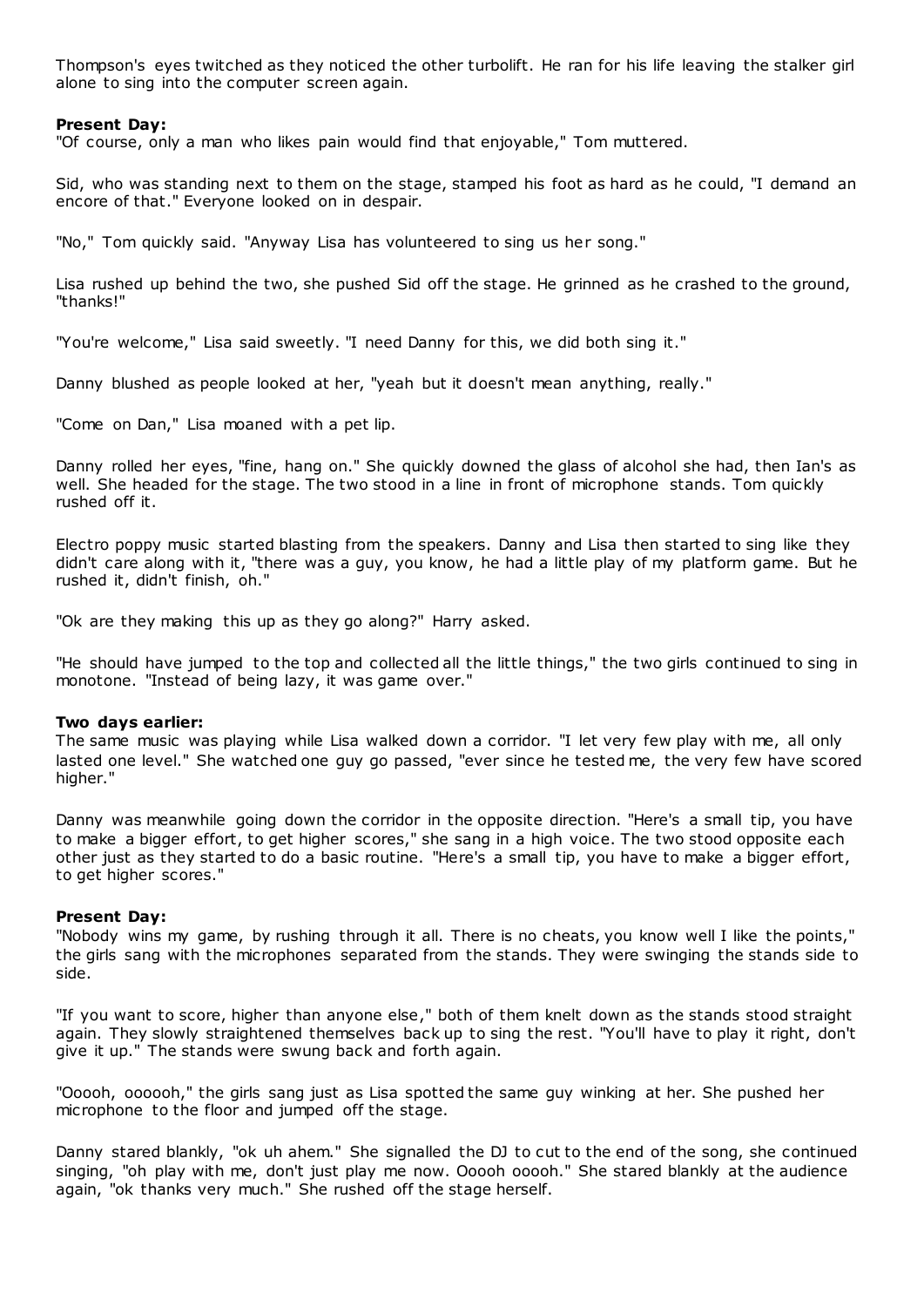"Well that was pointless," Harry said again, glancing behind him briefly. What he hadn't noticed was that something was slipped into his drink as he did so.

## **Two days earlier:**

Zare strolled down a corridor on Deck Twelve muttering to herself. "I can't wait to be rid of him forever ugh."

Two men walked out from another corridor and stopped behind her. "Maybe I can help with that," one said.

Zare turned around looking confused, "huh, that's not right." She got a fist in her face, knocking her to the ground.

Frenit walked over to her, "oh, somebody got a boo boo."

"Dude that's lame," the other guy with him sniggered. Frenit glared at him.

"That's the point!"

Zare pulled herself back up, "what are you doing here?"

"You're with that watcher, why don't you ask him, he'll know," Frenit sneered. "Get rid of this guy for me first though." He whispered something in the guy's ear and walked off.

"Wait, no!" Zare yelled after him, the big guy lunged for her though. She just pushed a knife into him, he turned to dust. She looked around for Frenit, but he had gone.

# **The Mess Hall:**

Jessie walked through the busy tables looking for a place to sit, she tapped t he padd she had in her hand impatiently. A table of guys continually looked at her until one of them tapped her on the arm.

"There's a spare seat here," he said.

Jessie groaned, "fine." She sat down next to him on the only spare chair in the room.

"So, why the long face?" one of the guys asked.

"Look I didn't sit here to chat with you, I sat here cos I had to," Jessie muttered.

The guy's eyes widened, "ookay, just asking."

"Now boys that's not how you talk to a girl," the first guy said. The others groaned and rolled their eyes. "Let's introduce ourselves first. I'm David, that's Steven, John and Chris."

"Whatever," Jessie groaned.

"That's a pretty name," Chris sniggered.

"Hmm no wonder you guys are asking any old girl to sit with you," Jessie said. "You can't get girls to talk to you the normal way?"

"Don't listen to him, he doesn't speak for all of us," David said. He leaned his elbow on the table, "now, what is your name?"

Jessie stared at him with a raised eyebrow, "sorry, nowhere near interested."

The rest of the table laughed as David sulked behind his hand.

"My turn," John said. "Is there any guy on this ship that'll be at least a little bit jealous of us?"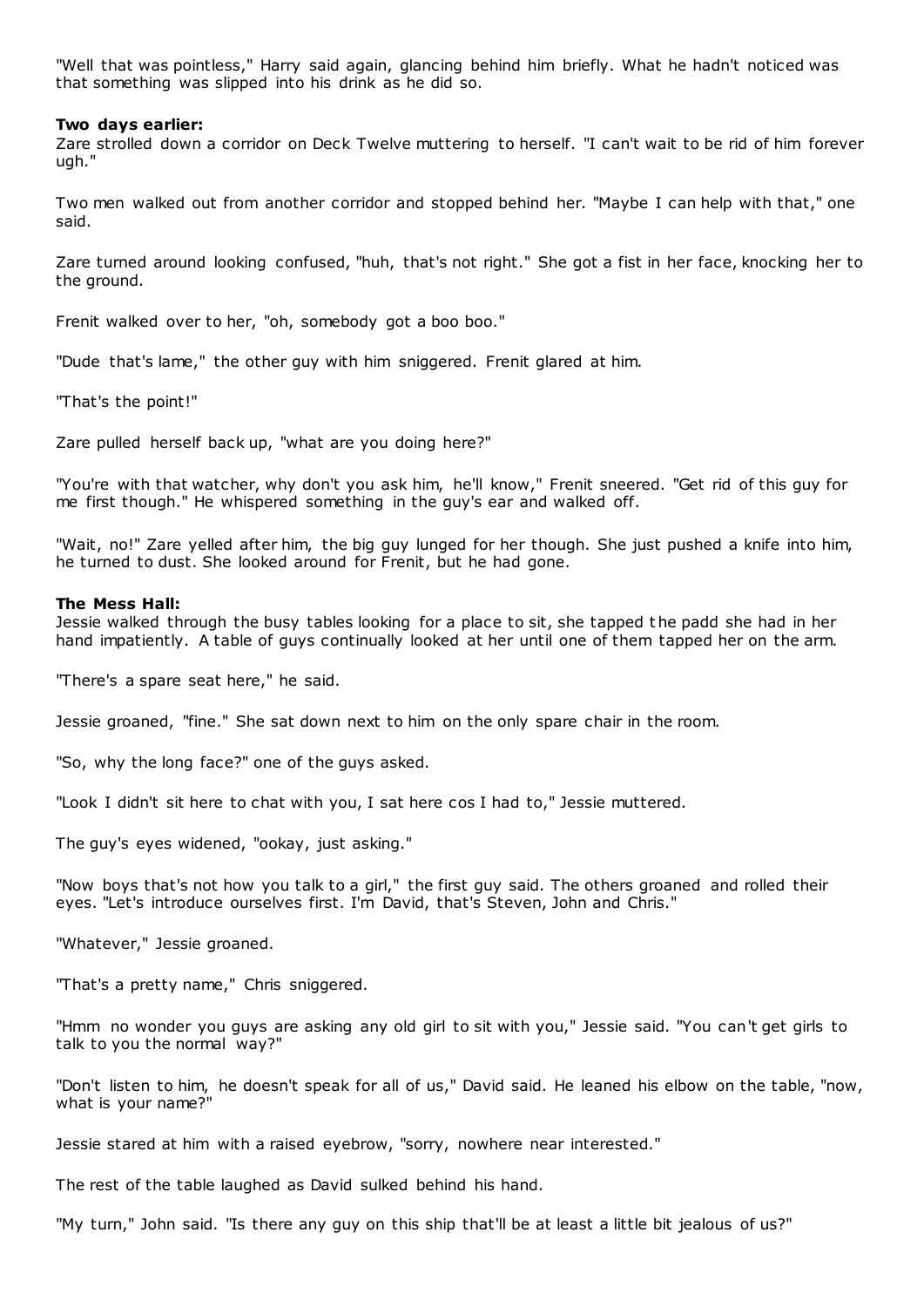"No cos only a big loser would be jealous of mini losers like you," Jessie replied, smiling sweetly. "If you mean annoyed at me sitting with annoying little men, then maybe..."

"Ooh, I've always wanted to have a fight over a woman," Steven sniggered, clenc hing his fist. "I bet I'd be a very good match."

Jessie tried not to laugh, "ok the guy I'm thinking of would give you brain damage by flicking your head."

"Brain, what brain?" John sniggered.

"Yeah good point," Jessie said as she stood back up.

"Hey where are you going?" Chris asked.

She stopped next to a table full of girls who had stopped talking to watch them. David was the first to get back up. "Ok give us one good reason why you're ditching us, and for being rude." Everyone but Jessie and the two tables looked pretty freaked out as music started to play.

Jessie turned around, the girls pushed their chairs and stood up. "Baby can't you see I've fallen, there's no guy like you." The girls behind her began a strange dance routine involving the chairs. For some reason Jessie didn't seem bothered that she was singing, so she continued, "no warning, I'm dangerous, easily jealous."

David and the other guys seemed to be enjoying the performance, the others climbed out of their chairs.

"There's no reason, I can stay, really mad at you," Jessie continued to sing while dancing differently to the others. "Baby can't you see you're oblivious, it's obvious."

Jessie walked over to David as he held out a hand for her, instead she just pushed him out of her way. The girls walked over to the table, they did the same to the other guys. Jessie used one of the chairs to step onto the table itself. The girls settled for standing on the chairs themselves. They all started to do a different dance routine, mainly moving their arms around.

Jessie managed to hit a few high notes while doing her part of the dance. "Too hard to calm down. She's in my hair, and my mind's screaming. Can you hear me now?"

As the music started to change the dancers jumped down, gathered in front of Jessie. Two of them held out their arms, she held onto them as she walked back down to join them.

The men quickly got out of their way as they headed for the exit they were facing. Jessie continued to sing as they walked, "from the feel of your kiss, to your gentle touch. You're addictive, I'm under your spell."

The girls stopped when they got outside, the dancers stood in a circle around her. They all continued to dance. "Like an alcoholic to her glass of wine. I'm crazy for you, don't you know you're addictive. And I love what you do, don't you know you're addictive." Jessie separated from the dancers, they continued dancing as she walked away.

Half way down the corridor she stopped, "what the?" The music cut off. She blushed madly, "oh god no." She rushed off as fast as she could.

"Well I enjoyed it," one of the dancers muttered, the others looked at her. The men quickly joined them but they immediately looked disappointed.

"Aaaw you finished, I was going to video, uh, watch," Chris moaned. The girls all walked away in disgust. John elbowed him.

"Look at what you did, you ruined it," he snorted.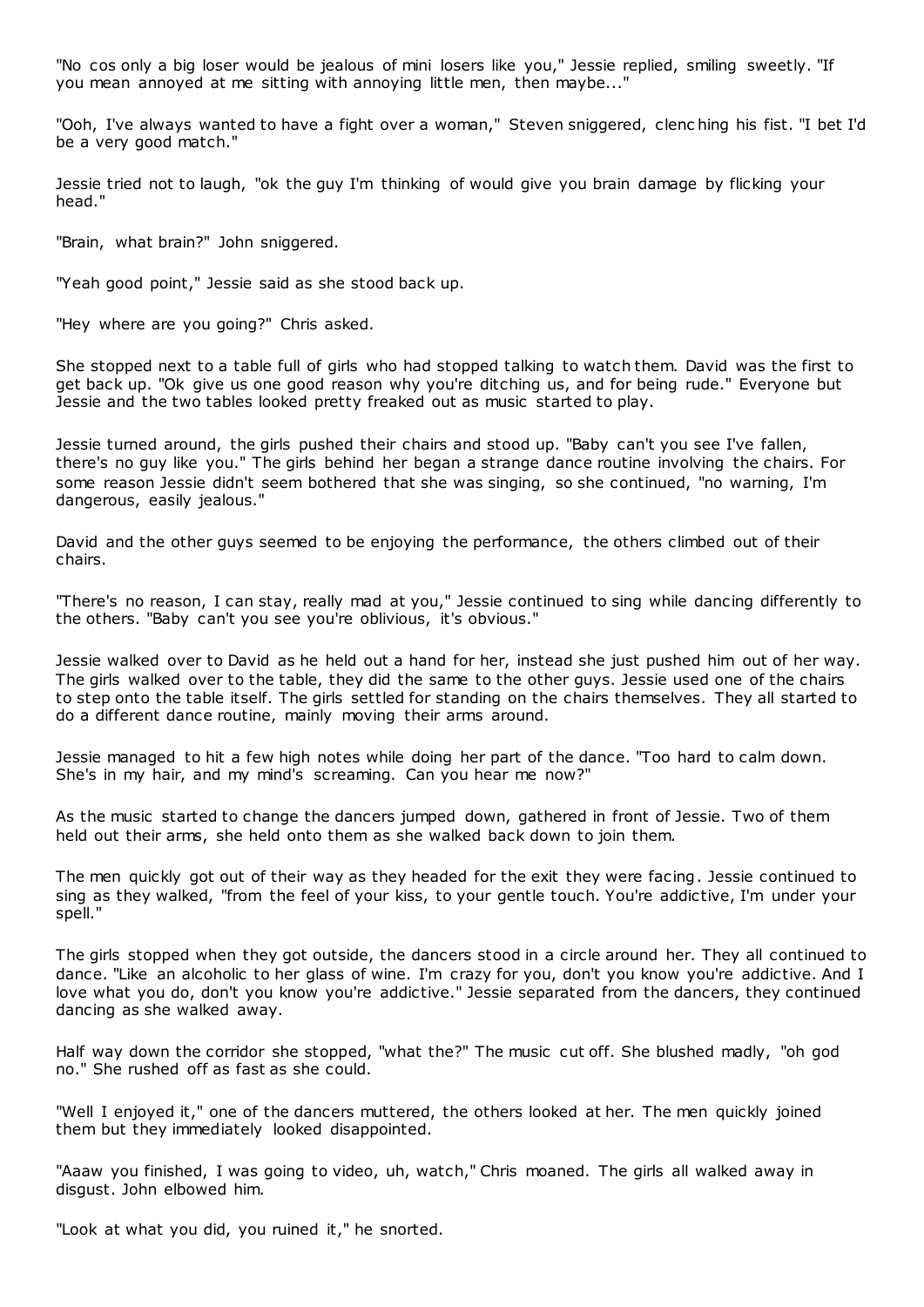## **The Bridge:**

Almost everyone had ear muffs on now so nobody could hear the music playing in the background.

Chakotay looked at the padd in his hand, humming to the tune. It didn't take him long to break into a quiet song, "Is it you and me? Are you going to tell me soon? Always him, coffee or teasing me around. Will you give me a chance or maybe wait around."

He turned to the side computer instead, "Is it yes, no? Do you want to be with me?" He stopped singing and sighed, "oh great."

#### **Sickbay:**

The Doctor groaned into his hand, "Kes!"

Kes rushed to the office doorway, "yes Doctor?"

"Would you mind doing some scans on other crewmembers?" the Doctor questioned while rubbing his forehead.

"No, it's no trouble," Kes replied. She turned to leave.

"Oh and Kes," the Doctor said.

Kes glanced back at him, "what?"

"Last I heard Mr Neelix was singing a love song about you," the Doctor replied.

Kes shuddered, "right thanks for the warning." She walked away.

#### **The Mess Hall:**

Kes slowly walked into the room, glancing around nervously. She headed further into the room while fiddling with the tricorder in her hands.

"Ah my sweet, you're a sight for sore eyes," a familiar voice said.

Kes groaned, looking up from her tricorder. "Yeah we kinda swapped places."

Neelix looked confused, "what you have sore eyes?"

"Exactly," Kes replied. She tried to walk away from him, but he just followed her.

"Well um I was wondering if you'd like to give it another go, us I mean," Neelix blurted out.

Kes' eyes widened, "oh god." She turned around to face him, "I really don't want to."

"But I made a foolish mistake, and I hope you forgive me," Neelix said.

"Ok you still don't know, I made you jealous on purpose so I wouldn't have to dump you," Kes said. "I'm sorry it's the truth."

Neelix stared blankly at her, "but why?"

"Why!? Why do you think," Kes grumbled. Three male crewmembers walked up to her, two stayed at each of her sides while one stood behind her. She started to sing as the men did a cheesy dance routine. Of course a pop song was playing in the background.

"What was I to do to get my life back. How was I supposed to live my way," she sang, joining in with the dance routine. "I just had to break up with you cos. All you ever did was overprotect me."

Neelix backed off a little, "uh."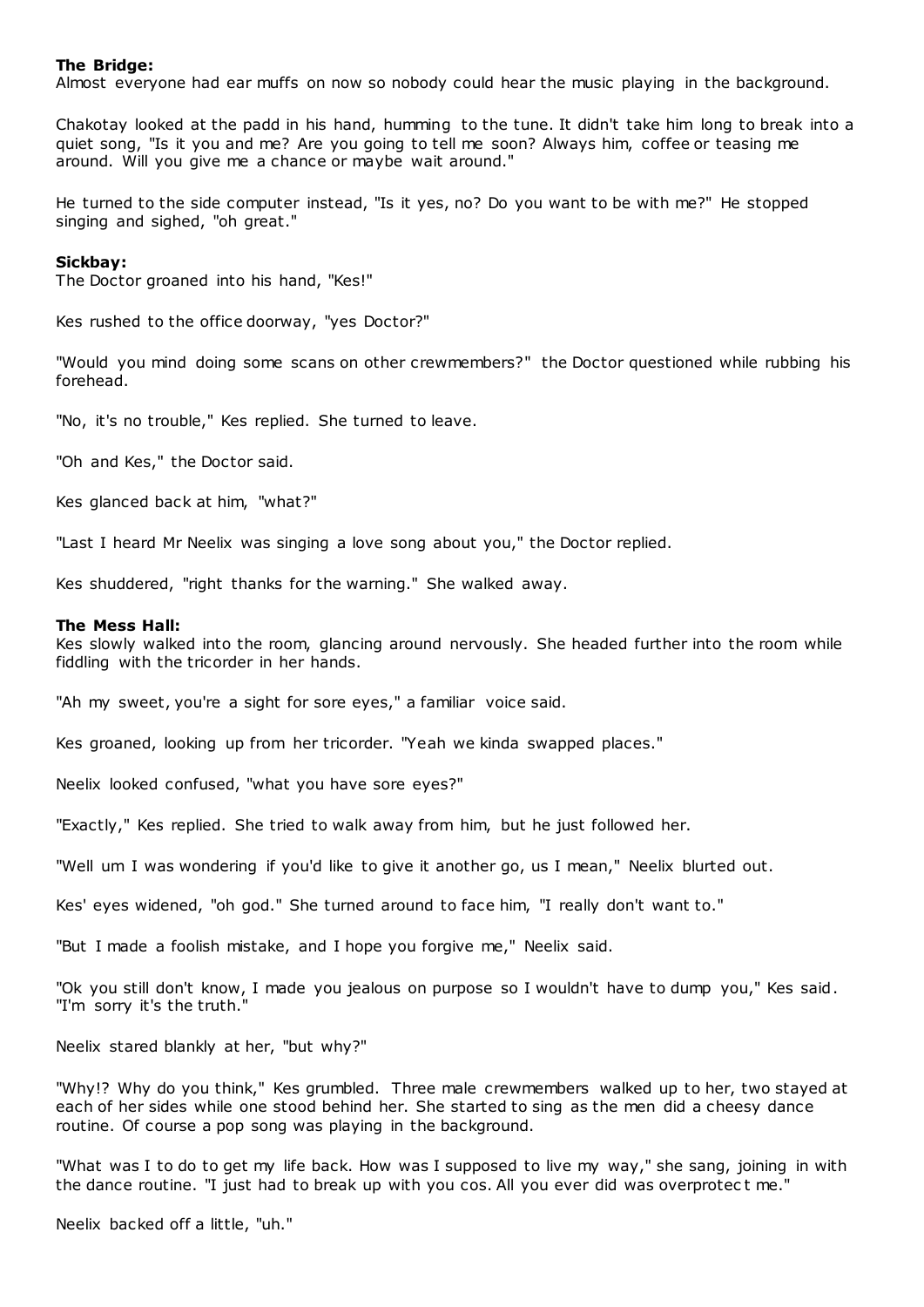"I can hang out with the guys when I want, without you," Kes sang, she stopped dancing but the dancers didn't. "But even apart you try to butt in. Lessons that I wanted I couldn't do without hearing a nagging voice. Realised you're over jealous."

## **Meanwhile:**

Kathryn and Tuvok walked down a corridor discussing something.

"If it's not medical then what else is left?" Kathryn said.

"I do not know Captain. I have never heard about this type of phenomenon," Tuvok replied.

The two could hear the faint sound of music coming from around the corner, not to mention singing. They tried to ignore it as they turned the corner. About four unknowns were dancing around using phasers as pretend microphones.

"They just don't realise and they wonder why," one wailed.

"We got... Half the mind of a Borg drone, half the spirit to live. Torn from everyone we love or could have done," all of them sang.

"We need to find a solution fast," Kathryn sighed as they both walked passed them.

"Indeed before somebody gets hurt," Tuvok said as they managed it.

"Only half the way home," the group wailed.

"How would that happen?" Kathryn asked. She heard a phaser shot behind them and a few gasps. They stopped to turn around. One unknown was lying on the ground with a nasty phaser wound on his face, around his mouth. "I see your point."

#### **Meanwhile again:**

"Great, I should have known I hadn't seen the last of him," James muttered.

"If he's aboard, there must be others hiding somewhere," Zare said.

"No way, somebody would have spotted them by now unless," James said.

Zare frowned, "unless?"

"Unless they're stupid enough to hide on Deck Thirteen," James replied.

"Why would they do that?" Zare asked.

"That place is messed up, lots of strange things happen there. Frenit would feel right at home," James replied.

"Oh," Zare sighed. "What are we waiting for then?"

"We'd better split up to cover more ground. We'd better check Deck Twelve first," James said.

"Good idea, I'll check Thirteen, you check Twelve," Zare said.

"Um I don't think..." James muttered.

"Glad you agree," Zare smiled. She walked off quickly.

## **Deck Thirteen:**

Zare stared out of one of the windows. Yes you guessed it, she started to sing quietly to herself. "My greatest fear is nearing. I don't know what I will find, down in the depths of no sunlight."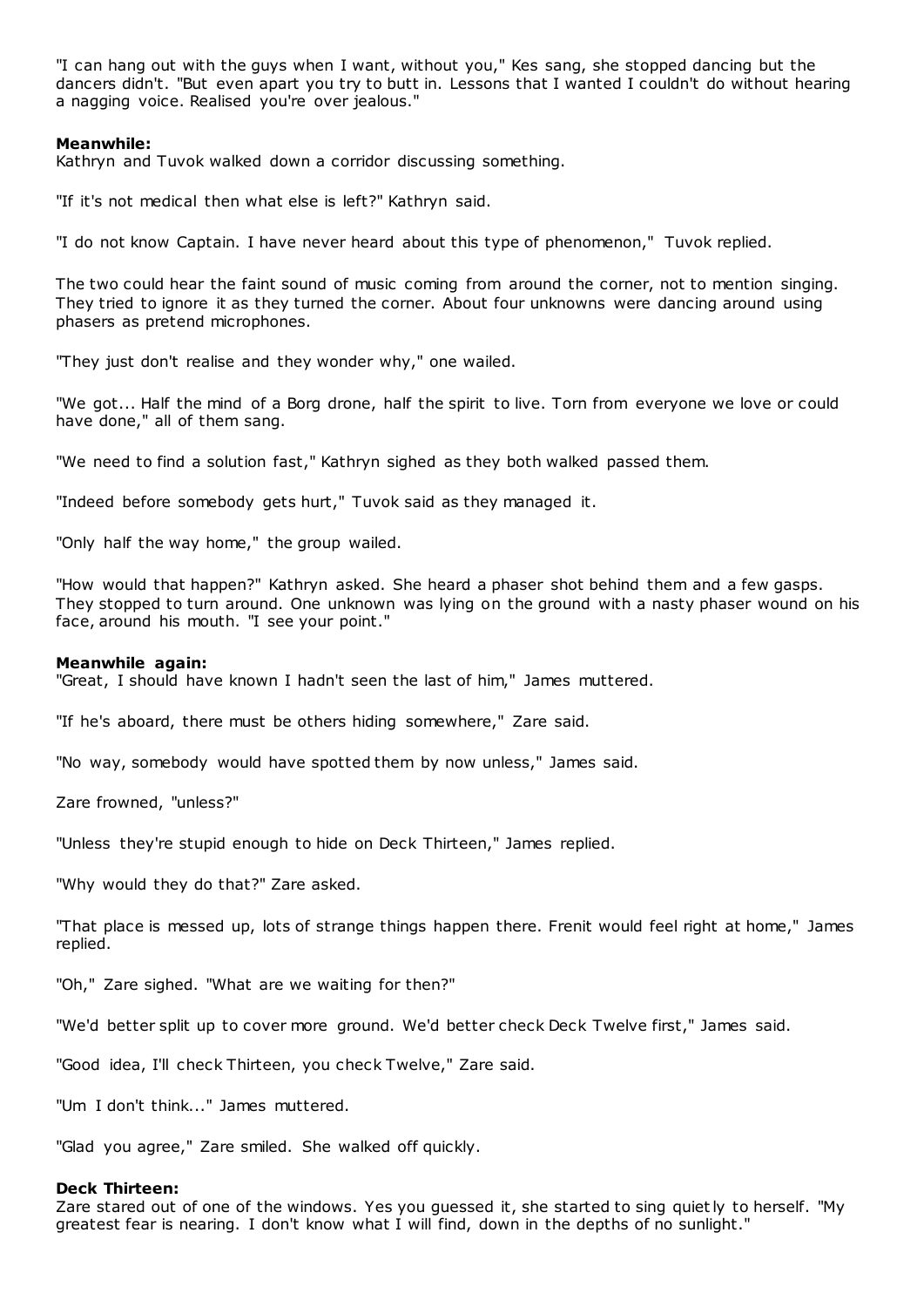Meanwhile just on the deck above her James was walking down the corridor, fiddling with a crossbow rested in his right arm. He attached it to his side. He started to sing too, "there's something I'm not buying. No, vampires aren't on my mind. I'm just hoping that I'm ready for the fight."

Just on the below deck, Frenit and a big bunch of vampires were having a meeting. They burst suddenly into a dance routine, and of course singing too. "The lowdown. There's no light, no clouds in sight."

The group clapped their hands, they twirled around with their arms in a defensive position. They stopped to clap again. "Out in space, stars are too far away to affect us. They know we're hiding away, on Deck Thirteen."

James walked directly above them, if there was a camera it would have moved upwards through the floor. "I don't know if they've seen us, coming from above them." He turned the corner, and stopped in his tracks. "Nothing can give away who I really am."

The shot moved back the way he came, then went back down through the floor. I've decided there's a camera now. It focused on Zare as she walked down the corridor loading a crossbow. "So why do I even make a fuss of finding a vampire den. When I'm torn between different worlds, I give a damn."

The camera divided into two shots, one of Zare and the other of James. Both started to do the same routine, but a different one thankfully to the vampires. "Sun's down, is vampires haven, it's a paradise. They'll be nested let's get ready now." They both leaned on the nearby wall, which was in the same place, except on a different deck obviously.

"To take them down. We know they're stuck on Deck Thirteen," they both sang. Zare did this as she did a little waist movement while falling slowly to her knees. James did something similar, he knelt down on only one knee.

Meanwhile on Deck Thirteen, the vampires changed their routine. The females did the same as Zare, except not up against a wall. The guys stood with their legs wide apart, had their elbows pointed out, fists clenched and facing upwards. They started doing a really strange arm routine while the girls did a slow belly dance as they stood back up. While this was going on, an instrumental part of the song was playing.

The screen again split up. One side showed the vampires dancing, the other had James and Zare. They both, while staying on their knees, leaned over and rested on their hands. They rolled to lie on their backs, they again rested their hands, pushing up the upper half of their body.

The girls seemed to tag the boys as they walked passed one another, their backs were facing each other. James and Zare both leapt to their feet, by putting their weight on their hands. The vampires then did backwards cartwheels and met back up in the middle. The screen then went back to single view of the vampires.

It quickly changed to Zare, who had backtracked to the window. The music slowed down, "it's time. There's no need to fret, so here it is. We are meant to be, you and I but of who we are, you with another. It is wrong."

James surprised her by walking up to stand beside her. They sang together again, facing each other, "we're getting sidetracked so we'll start looking for them on..."

The camera moved to Frenit, who stood in front of all of his vampires doing stupid poses. "We're ready, so bring it on," he sang or rather rapped.

James and Zare at the same time finished their sentence above with, "thirteen."

# **Meanwhile**

### **The FDA ship:**

Damien and his crew were in the middle of an important meeting, sitting around their new rabbit head shaped table.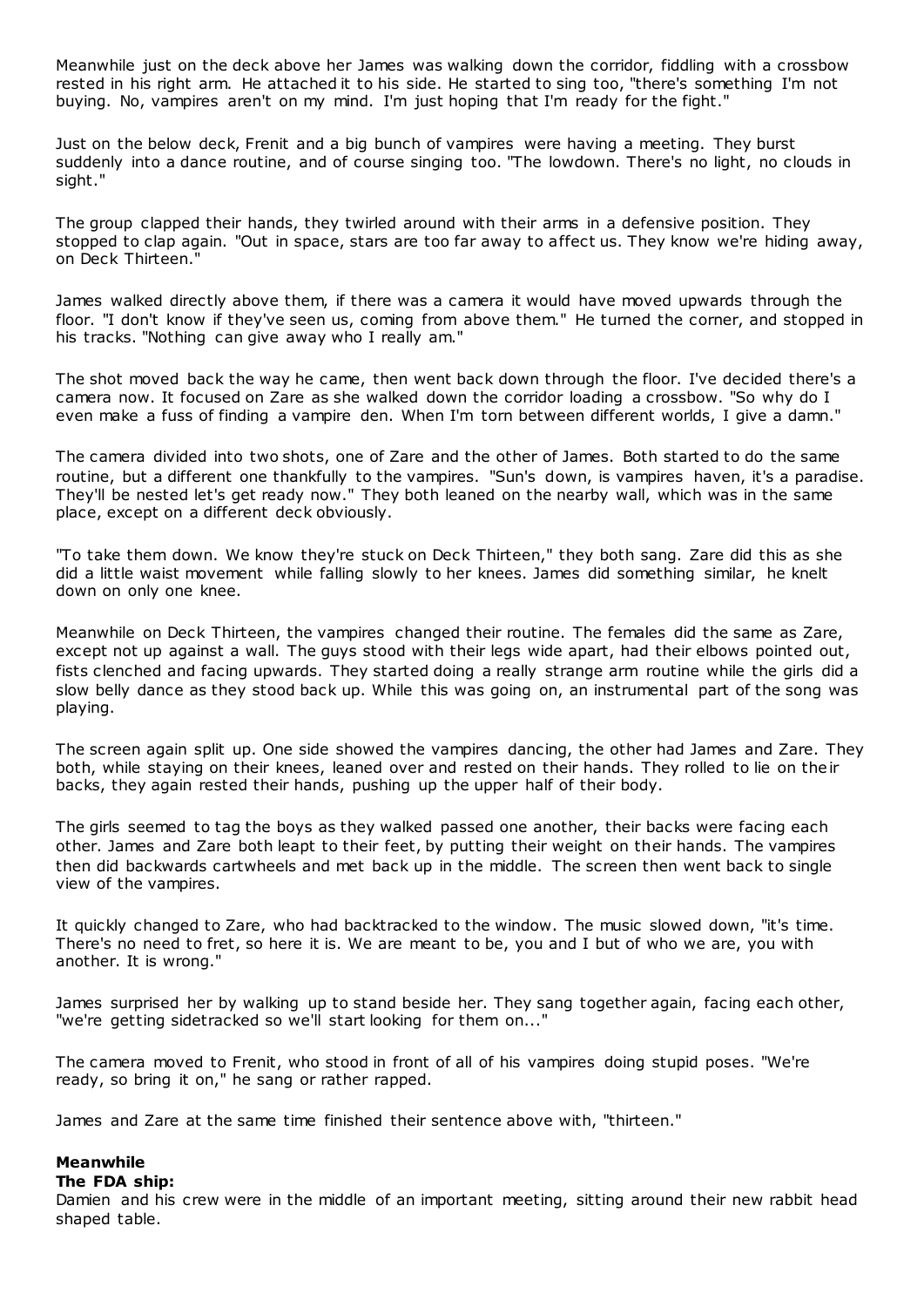"This table is really dodgy, if you get what I mean," Gareth pointed out.

Damien smiled, "you're just jealous cos you don't get to sit in between the ears." Sure enough he was sitting at the top of the head, in between two straight up ear shapes.

"Oh no no, we're good," Gareth muttered. He whispered to Johnny, "dodgy."

Johnny Junior tilted his head to the side, "if you look at it in a different angle it kinda looks like a sea monster about to eat Damien."

"Don't do that!" Damien snapped. "Now we need to discuss what we're doing in this season."

"Well I was thinking we take over the Borg, that would be cool," Justin said. Everyone stared blankly at him.

"Ookay, any sane suggestions?" Damien suggested. Everyone's blank stares turned to him instead. "Ok saner and more realistic ."

"What about recruiting some of the cute boys from Voyager," Myleene giggled, licking her lips. Everyone groaned.

"Right we've tried uh.. what have we tried?" Damien asked.

"Good question," Gareth replied. "We were being good guys, we could do that."

"It's not really my kind of style. We were only being nice so we could have another chance to get Voyager for ourselves," Damien said.

"Why do we even want it, this ship is better," Justin asked.

"Well the series isn't called Fifth FVDA Ship, is it! If we get Voyager we will be the stars of the show," Damien replied.

Gareth frowned, "Fifth Fifth Voyager Destruction Association Ship?"

"I like it!" Justin blurted out.

Damien narrowed his eyes, he pressed a red button that was on one of the ears. Two needles came out of Justin and Gareth's chairs and poked them in their arms.

"Shouldn't it be Fifth Apple Destruction..." Johnny Junior muttered. Damien hovered his finger over the button again. "Ok never mind."

"How does the button know who to stab?" Myleene asked.

"More importantly what's in those needles?" Johnny added on. He pulled out a mirror to look at himself with.

"A slow poison, they'll be dead in a few seconds," Damien said. Justin and Gareth's eyes widened. "What's the point in looking at me like that, you never stay dead."

"Was that the original plan though, to become the main castmembers?" Johnny Junior asked.

"No that's only the beginning, I'm full of many ambitions," Damien smiled evilly. "You look at me like you have some... wait that can't be right. As I'm the only one that can actually think. You don't have a thing to add," he sang along to a weird tune in the background.

Gareth rubbed his arm, "I try to help but you keep..."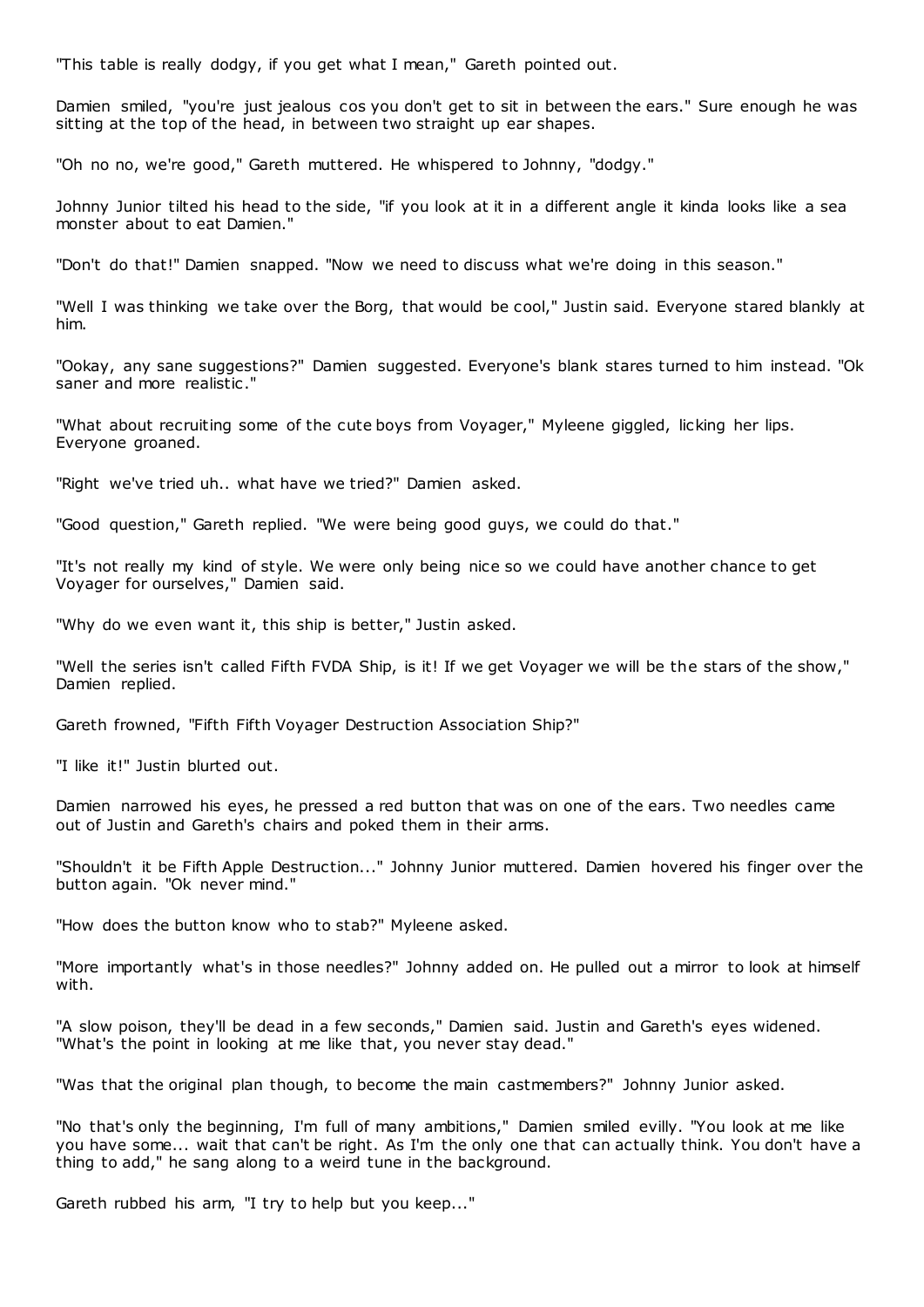Myleene leaned on the table so she could look at the back of her jeans, "damn, does my butt look big in this?"

"I am wondering why I'm teamed up with you guys," Johnny Junior sang. He pulled a face.

"Why did you leave me all alone," Justin cried in a bad tune. "Cry me a..." Damien leaned over to smack him across the head. He pulled a face while wiping his hand on his chair.

"One day they will," Damien said with the tune picking up a little. "Build statues of me, and the Voyager crew will..." The music stopped for a few seconds, then picked up again. "All bow before me." He stood up, "they'll write books about me, and make documentaries."

Gareth started to look pale, he fell off his chair looking a bit limp. Justin also hadn't moved after being hit by Damien. Myleene was trying to look at her butt but she ended up falling head first onto the table.

Johnny was busy cooing into the mirror, "I want to go home and do married couple stuff." He started kissing the mirror, "I'll write you a poem too babe."

Junior looked like he was going to be sick, "how can you do married stuff with a mirror, you sicko."

Damien sighed, he sang his last line quietly, "while these fools all wish I didn't screw them over."

## **Voyager:**

Kathryn was sitting on the bridge, cradling a cup of coffee in her arms. She sat up after drinking the last drop. "Sooner rather than later, I'm drinking lots and lots." She stood up, headed towards the turbolift. "I'll stop when I feel content." She turned around in front of the door, put her hands on her hips. "I'm far passed eighteen, but I'm acting over twenty and I'm stuck in a fifties life." She walked in.

On Deck Five Kes was waiting for the same turbolift. She turned around, she swayed her right arm around and brushed it against her cheek, while putting her other hand on her hip. "Life was kind of boring, not in it for the journey, but I knew that I had to fly." She started to walk down the corridor, the door opened and Kathryn stepped out.

"Life's going to catch me but only if I let me take a glance back at home," Kes sang, stopping to let Kathryn catch up with her.

Faye, only a couple of metres away was walking towards them. She turned the corner just as they walked passed, they stood in a line, Faye moved to the middle and walked in front. "Why is the trip no fun, but the stops are so risky." They all stopped to stretch their left arms out, and sway them over to the back of their heads.

"And why can't the kids see the sights that the 'fleet want us all to see," Faye sang as they all turned around.

"I'm caught up in the riddles, crashing into hurdles," all three sang. They stopped, put their hands on their hips and swung them lightly. "I'm dying just a little a day, ah ah."

#### **Meanwhile:**

B'Elanna was busy working on her own at one of the warp core stations. "Midnight has me on the go, no fun, no I'm all alone. I'm speaking all in code," she sang. Turning around, she leaned back on the station. "Well I may as well be."

Lisa started to sing from a nearby station, "I'm coming out of the flap, passing all the crap." She turned around as B'Elanna headed straight for the main exit, she quickly joined her. "Falling for all the prats." She turned to smile at some of the guys who were watching, B'Elanna stepped out. She waved her finger at them, "there is no pleasing me."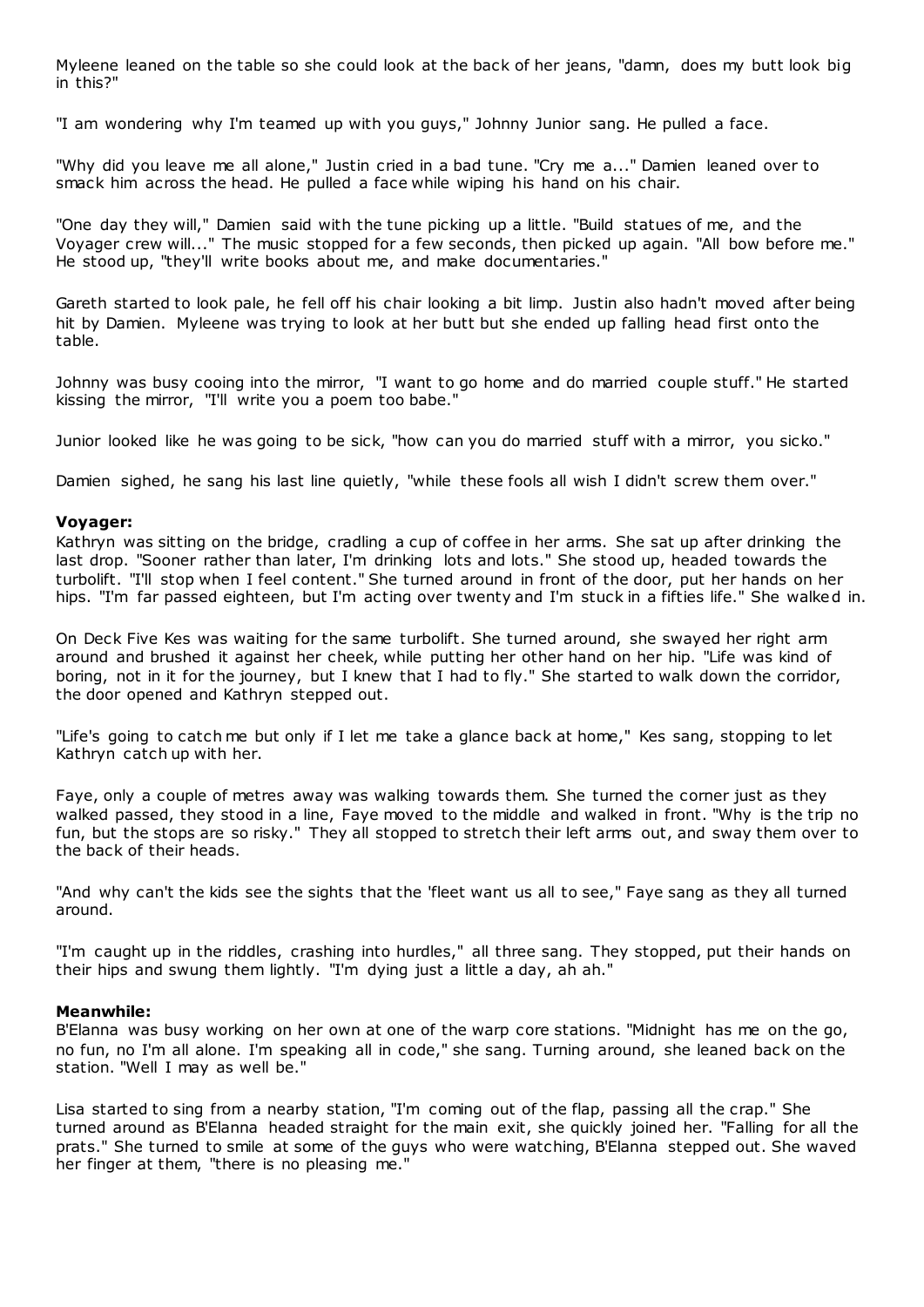They quickly were united with Claire, she walked in between them. "I've got fifty girls with me, but I'm around the guys," she sang. "We have to try and tame the boys." The girls stopped, they waved their fingers at the same time while shaking their hips. "Cos we don't wanna play their games."

Kathryn, Kes and Faye stepped out of a nearby turbolift, this time Danny was with them. She was walking alongside Kes. "Everybody from the 'quis are treated as criminals," she sang.

"It doesn't really bother me, but I hate that image," Danny sang as they headed straight for the other group. They all mixed up, Danny stayed in the centre while the others lined up against the wall. "What I see in the mirror, is not the same as me. Acting out of character is a surprise for them all, oh!" She turned around, so did everyone else and danced against the wall.

Kes, B'Elanna and Claire turned around first, swinging their hair back and forth with their hands on their hips. The remaining girls turned around quickly with their own arms around them, they brushed their own faces with their left hands.

Jessie stepped out of the turbolift, she stared at all of the girls dancing more or less out of character. Suddenly the rhythm got her, and she walked over to share the centre with Danny.

"Everybody's freaking about the trip," she sang, kneeling down onto the ground. She rested her head on the back of her right hand, "all want to get home, but I see nothing there." She turned to the side, pushed herself to her feet. "They try and quicken the ride, but I'm not in a rush. I've gotta join the crowd to avoid the crush."

Everyone started to change positions, "I'm caught up in the riddles, crashing into hurdles." Once there they put hands on their hips, then swung them slowly while turning their heads the opposite way. "I'm dying just a little a day, ah ah. Cause something's always making it harder or someone's causing trouble. We're flying but we're going nowhere, ah ah."

They all separated into two groups, one group headed one way while the other went the other way. "I'm dying just a little a day."

#### **Present Day:**

Tom tapped his foot impatiently as he stood on the stage, "no one?"

Neelix jumped up and down with his hand in the air, "oooh, ooh pick me!"

Tom tried to ignore him, "no? Ok, let's see, who hasn't sung anything yet?"

"Almost everybody," Chakotay muttered.

Tom narrowed his eyes, "yeah thanks, that helps."

"Me me!" Neelix yelled.

"Ok I'll pick somebody at random," Tom said. He started to point his finger around the holodeck.

James rolled his eyes, he put up his hand much to everyone's confusion.

"No no, this is karoake not pick on Tom," Tom muttered.

"Hmm that sounds good too," James said. "I only put my hand up because you were going to *randomly* pick me anyway."

Tom shrugged, "well either you or Chakotay." He smiled cheekily, "I bet you two would have some lovey dovey love song to sing, not to each other of course."

James pulled a disgusted face, "eew."

"So what are you going to sing then?" Tom asked.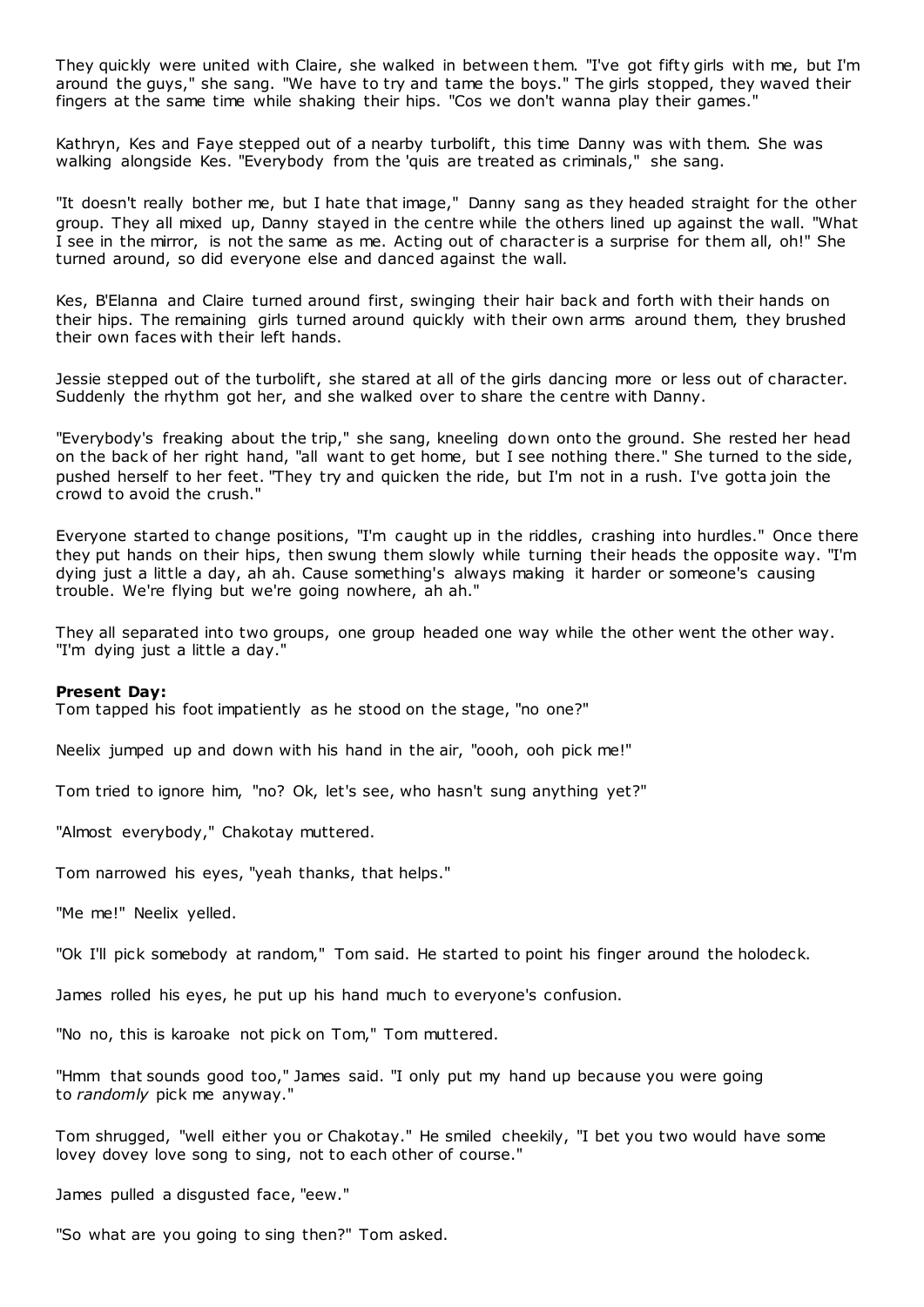"Just some random *song* I did years ago," James replied. He headed for the stage, "this is the result of a really dull English lesson."

"It's not about that is it?" Tom frowned as he joined him on the stage. He backed off a little.

James shook his head, "ok shove off."

Tom pouted, "don't be so rude." He wandered off to the side of the stage.

Danny glanced at Jessie, "ok, this is not like him."

"What, he snaps at Tom all the time," Jessie said with a smirk. "Oh you mean Tom being within two metres of James without wetting his pants?"

"No I meant James actually wanting to sing in public again, especially after that last time," Danny replied. "But now that you mention it, Tom wasn't as scared as he usually is. Maybe he's been drinking to help calm him."

"Maybe James has too," Jessie said with a shrug. "And you said you'd never mention that last college gig again."

Danny smiled sweetly, "sorry, I was surprised that's all."

"Well rest assured, I'll not be getting on a stage like that ever again," Jessie said.

The DJ fiddled around with an mp3 player, he hooked it up to the speakers. "Ok ready."

"Not yet," James said, looking around the room. A waiter rushed over to hand him a bottle. He quickly downed the whole thing, "ok now I'm sorta ready."

Tom glanced at Harry, both standing offstage. "Get the video camera ready to record."

Harry looked worried, "do you have a death wish?"

"No, he'll think it was you and only you," Tom said, smiling evily.

"And why's that?" Harry questioned looking nervous.

Tom decided against responding. The DJ started to play the instrumental track anyway. Harry swallowed a lump in his throat as he raised a small digital video camera. The music playing was just a soft ballady type tune.

"After all you put me through you'd think I'd hate you," James just spoke into the microphone. "But in the end, I should thank you. Cos you prepared me for the future." The music picked up, it now had a cool rocky beat. James started to sing along to it.

Meanwhile Chakotay was watching Kathryn drink a few coffee shots. "Um shouldn't you be watching this?"

Tom quickly climbed back onto the stage, he grabbed James' microphone just as he let go of it. He took it off the stand and rushed away.

Kathryn gasped, she tossed a shot cup over her shoulder. "Oh my baby's going to sing, aaw." She immediately put on her proud face.

"You missed it," Chakotay muttered.

"You were, breathing down my neck trying to make me in your image," Tom sang, or rather yelled to be heard over the music .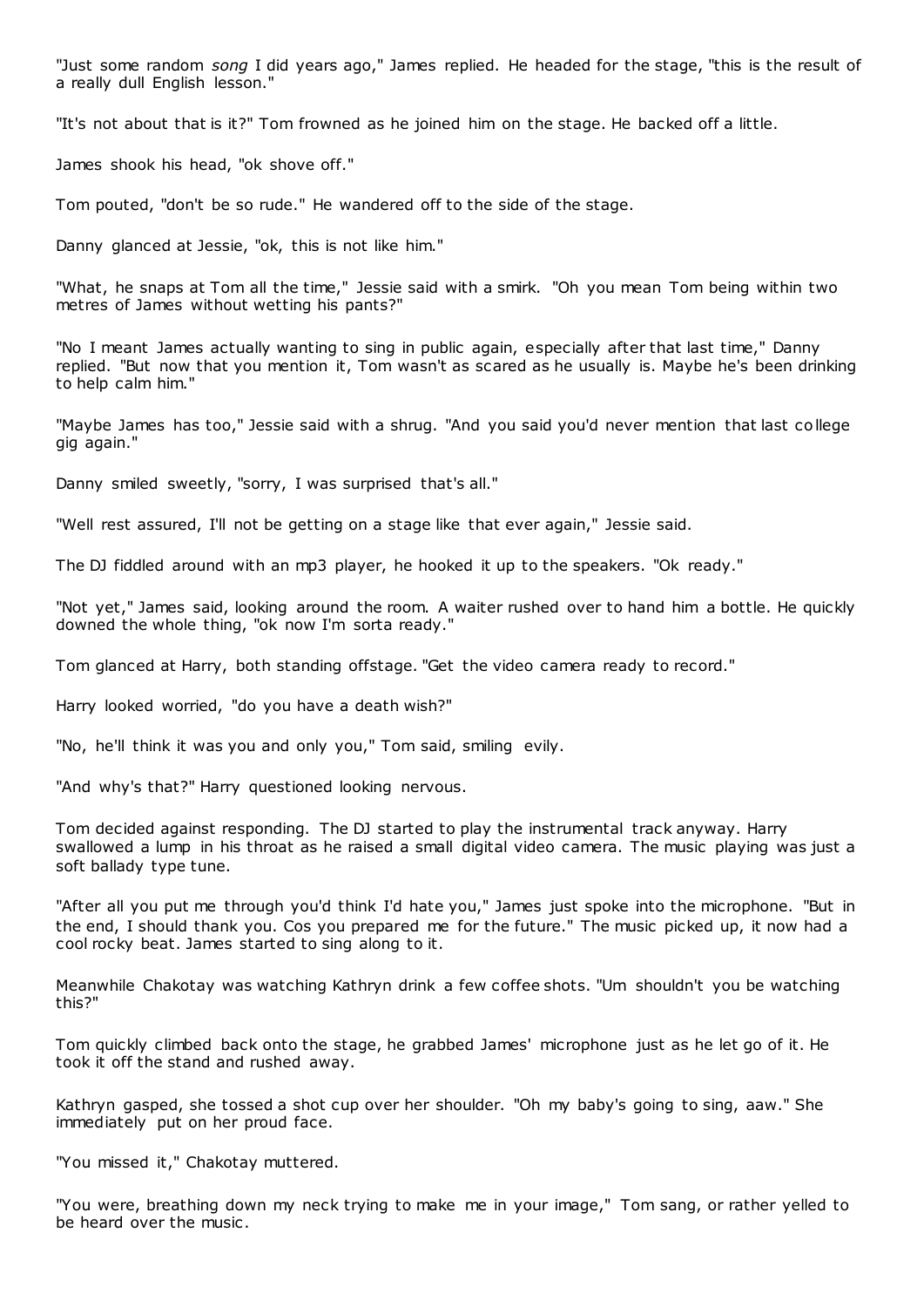James just watched him with a raised eyebrow, "ok, wasn't expecting that one."

Harry continued to video tape the whole thing, "damn you Tom, damn you."

"After all of the yelling and snapping you probably think that I can't stand the sight of you!" Tom screamed down the microphone. The DJ quickly turned up the music a little. "But, oh no, you're wrong. Cos if it wasn't for all that you tried to do I wouldn't be here, have a second chance. Should I say thank you?"

He failed to notice James walking over to him, he was too busy belting out the chorus. "That's the wrong lyrics you moron," he said as he snatched the microphone back off him.

The music continued to play on it's own. Tom looked nervous, "not really, I just re-wrote them."

"Why did you do that?" James asked.

Tom stepped closer, he tried to hide the little fear on his face. He put a hand by his mouth and whispered, "Harry blackmailed me. Now continue singing." He continued to sing the chorus into a new microphone, "so why do you make me fight you!"

James cringed as Tom started to *sing* loud and screechy "woah, woah, oooh!"

He put one hand over his left ear, then started to sing again. "Never saw what was coming, all of your hate 'n anger. Just cos you knew that I was stronger than you ever could be."

"Oh thank god, he can actually sing. It sounded like Tom was strangling a cat," Danny said. Tom overheard and pouted his lips, folding his arms.

Jessie looked at her with a bemused expression on her face, "um no, that would make no sound besides hissing and claws scratching. He sounded like James was doing the strangling, and he hates cats." She and Danny laughed quietly, glancing at Tom briefly.

"Bitches," he grumbled. "James groupies."

"You wanted me to be like you but you made me into what I am now," James sang, while trying to keep a straight face. "Cos if it wasn't for all your torture I wouldn't know how not to be like you, and I'd know when to back down. Should I really say thank you?"

Tom raised his microphone, everyone quickly blocked their ears. Kathryn screeched bloody murder, "hey, stop trying to steal the spotlight, get out of here!" This cut the song off abruptly as the DJ even jumped in shock. He accidentally knocked a different song on. Tom had turned an interesting shade of white, he hid behind James who couldn't keep a straight face.

Danny's eyes lit up, "I love this song." She rushed to the stage, James watched her with a frown on his face. "DJ, pause a second." The DJ did as he was told. Jessie meanwhile covered her face with her hand.

"No no," she groaned.

"What? I love this song," Danny giggled. She glanced at James, "should we get Jessie to sing it too?"

Jessie's eyes widened, "oh god no."

The song restarted, Danny put the microphone back onto the stand. James quickly hurried off the stage, Tom panicked and followed him.

"Touch me, I'm electric ," Danny whispered in a sultry voice, she did this another two times. "Take me out of your pocket, plug me into your socket," she started sniggering as she sang the next bit. Everyone at this point had realised why she liked the track, unless they knew what it was beforehand. "If you want me then later."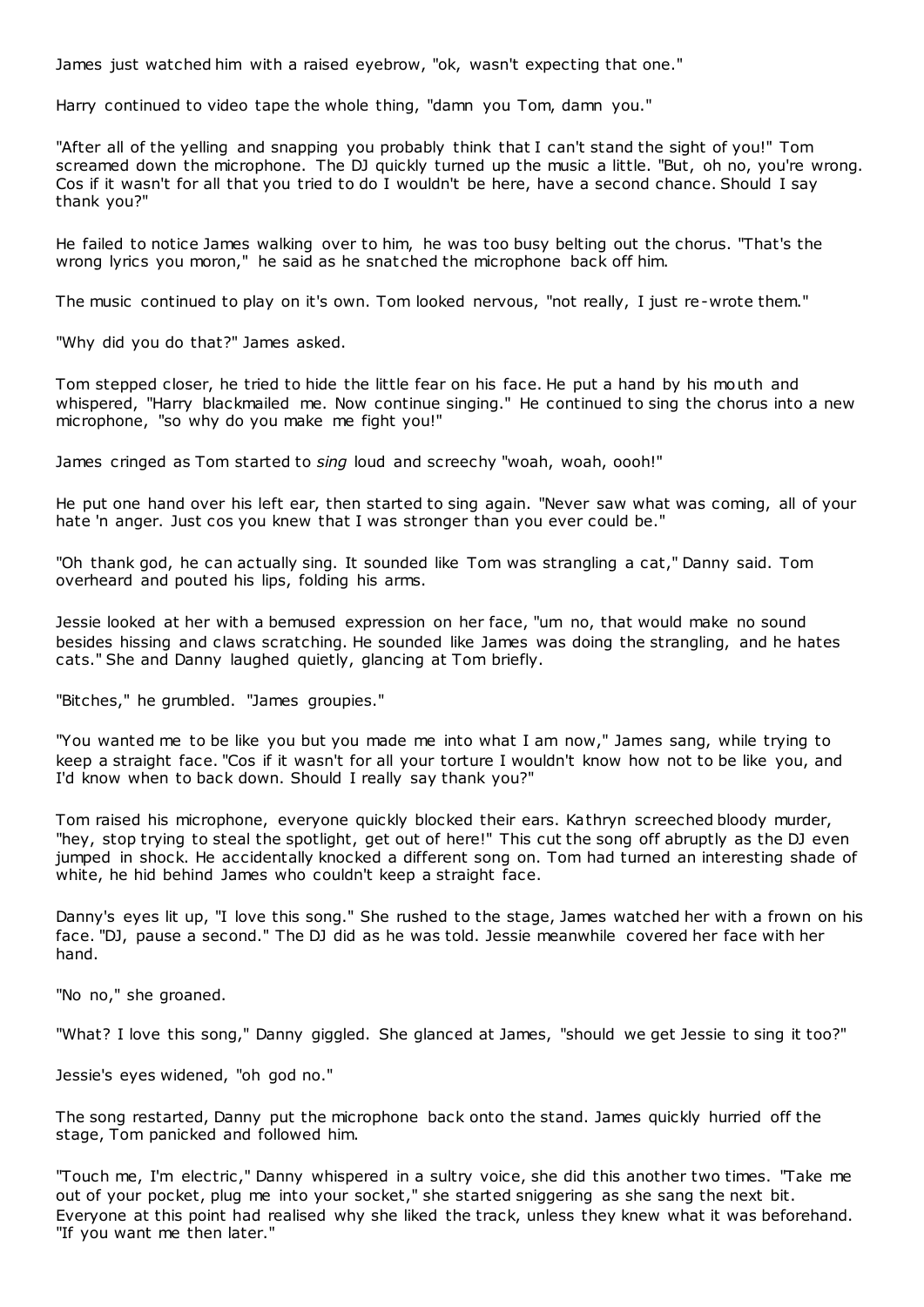"Danny, censored version, this is a PG!" the DJ yelled out.

"Ahem, touch me I'm electric," Danny whispered again, it sounded totally out of place. "yeah, yeah, yeah."

A couple of girls rushed over to the stage, where James and Tom were. James was busy talking to him and hadn't noticed. "I'm not protecting you from Janeway, it's your own fault. And why on earth would Harry blackmail you to sing on stage?"

"Hi there, we loved your performance up there. You have a nice voice, and you're not that hard on the eyes either," one girl said. The others giggled.

Tom quickly jumped out from behind James, instantly better of course. "Aaw it's always nice to meet the fans."

Jessie meanwhile was watching, practically seething, clenching her fist. With a growl she stood up.

"Eeew," one girl pulled a face. "You sounded like a cat being swung by its tail." The girls turned their attention to James. "You should have your own band or something." Tom collapsed animé style.

"Oh, it's never me," he moaned.

"Duracell got nothing on me," Danny sang really fast. The DJ cleared his throat. "Um, oh oh oh, whatever, asshole," she muttered. She continued the chorus, "Yeah baby I'm electric, pent up electricity."

Jessie marched over to James' new fans. He looked pretty nervous, "um that's nice but, I'm not really interested in singing."

"Oh but you'd be great. You could just settle for being a male model or something," another girl giggled.

Jessie finally reached them, "sorry to interrupt this little nauseating sight." She looked at the girls in disgust, "but I'd like to point out that James here should have mentioned that Tom didn't sound like a cat being swung by it's tail. He knows exactly what it sounds like, that poor kitty never saw that one coming."

The girls gasped, James glanced at Jessie briefly with wide eyes and glanced back at them. "You swung a poor kitty by a tail?"

"Of course he didn't, she just wants to take all the attention away," another girl said, she put a hand on his arm.

"Um actually I did, I was a kid but that doesn't mean I didn't regret doing it," James said, looking nervous. The girls all gasped again, Jessie just smiled in victory.

"Tonight let's start a fire, yeah, yeah, yeah. Feel..." Danny sang. The DJ again cleared his throat. Danny lost her temper and threw the microphone at him, knocking him out cold. "Stop ruining a good song, even those crappy music channels didn't censor it that badly!"

Jessie shook her head, "hey wait a minute, aren't you the girls who were in the Mess Hall during the 'Addictive' song?" The girls looked at each other, then Jessie looked back at James. "Never mind that, if you're not put off yet I know another good cat story." The girls rushed off.

Tom jumped onto his feet, "no, you fool, you could have denied it. Damn those girls were hot!"

James stared blankly at him, "I thought you wanted them, why do you care?"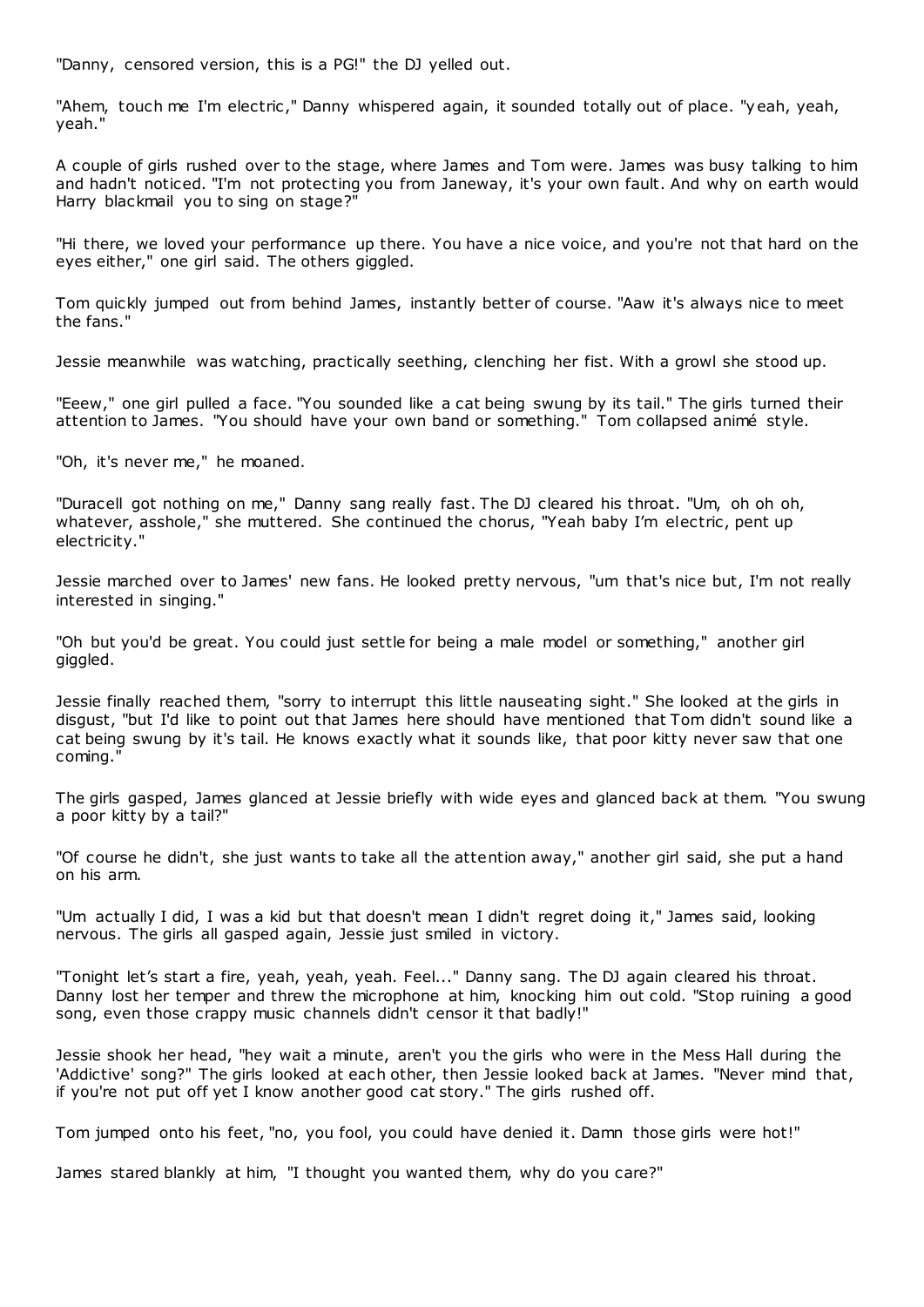Tom sighed, "you simply don't understand what's it like to be a real man do you? Jeez, you could have at least put in a good word for me." James started to glare at him, he cowered and ran off towards Harry.

Jessie turned to James, "oh by the way, you passed." She walked off.

"Passed? That was a test?" James said.

"No, not at first," Jessie smiled as she turned back around.

"Wait a minute, what was the Addictive song?" James asked.

Jessie's eyes widened, "oh, er nothing." She ran off.

Tom reached Harry, "well did you get it?"

Harry nodded, "yep I sure did. Congratulations, cos you got on stage with James he won't ever think that you were behind the video." Tom smiled and nodded.

"I mean you wouldn't send out a video of you getting snubbed by slutty, easy girls who chose James over you, and then him snubbing them. And the best part, you calling Danny and Jessie bitches and groupies." Tom's smile disappeared. "Oh yeah I got that, now what were you saying about me blackmailing you earlier?"

#### **Two days earlier:**

Zare and James quickly walked into a busy Mess Hall. Zare's cheeks were red, James was just smirking, but she hadn't seemed to notice.

"I can't believe it, how embarrassing," she grumbled.

"Why, nobody saw you?" James said. They sat down on the closest empty table.

Zare glared at him, "are you laughing, why are you laughing!?"

James put a hand over his mouth, "no reason."

"Don't make me smack that smirk off your face," Zare grumbled. "You saw me sing, and that's enough ok."

"What's the matter, you're not that bad," James said, still smirking a little. "I didn't get what you were singing about but...

Zare rolled her eyes, "ugh, you can talk with yours."

"Don't even start, I sang in the past and I gave that up. You don't have to tell me," James said.

"No you can sing, I was going to say your girly voice," Zare said, she decided to join in with the smirking.

James stared blankly at her, "girly?"

"Relax I'm kidding with you. You just have a soft voice, it's pretty good actually," Zare said. She groaned into her hand, "ok that's embarrassing"

"You've got to stop doing that," James said.

Zare raised an eyebrow, "doing what, getting embarrassed? Yeah I'm trying."

"Never mind," James muttered.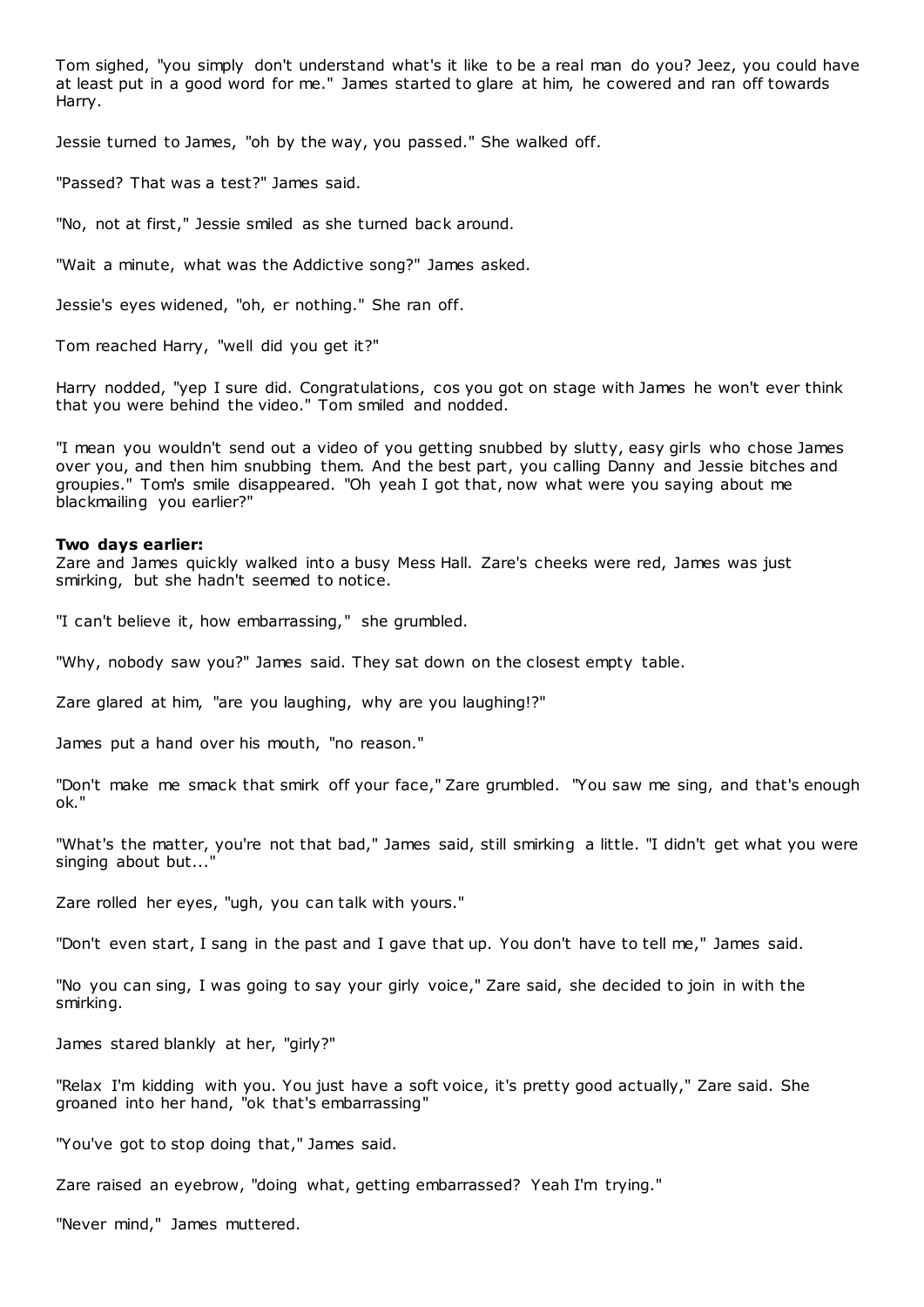"No really, what?" Zare questioned. She looked over his shoulder, Jessie had walked in and was watching them. "Oh you mean giving Jessie reasons to think I like you, when I don't."

James frowned, "no." He glanced behind him, Jessie quickly turned around and walked back out. He glanced back at Zare, "excuse me a sec ." He got up and rushed after her.

Zare sighed, she shook her head, "what the hell, why was I singing that? Nah can't be."

James managed to catch up with Jessie, he stood in front of her to stop her. "Ok Jess this is got to stop, me and Zare, there's nothing."

"I know that. I never said there was, you obviously didn't listen to me," Jessie said.

"I did, I just wanted to tell you that," James said.

Jessie nodded her head, "ok. I was going to the Mess Hall to talk to you and sort things out but..."

"We can still do that," James said.

"No, you obviously don't get why I was mad at you. Talk to me when you do," Jessie muttered. She walked around him.

"Wait," James said as he turned back around. "I get it, you think Zare likes me. I don't see it, neither does anyone else."

Jessie stopped to glance back at him, "I watched you two for a while, I'm not stupid." She turned around again, "look I've changed my mind about talking about this when I saw her acting like that. It's not you I just can't right now. I'll see you later." She continued to go down the corridor, James stared after her with a sigh.

A minute later Zare walked up to him, "I gotta check in with Ligod."

"Are you going to tell him about Frenit?" James asked.

Zare stopped in front of him, "I guess I have to. The least we can do is seal off the thirteenth deck, and maybe keep the decks above and below off limits."

"I'll do that, I gotta keep myself distracted," James said.

Zare smirked, "what from singing?"

"No, from putting my fist through a wall but yeah singing is a possibility too," James replied with another sigh.

"Give her time to cool off. You're worrying too much, everyone gets jealous at least once. We work together, we have a lot in common. I don't blame her. I'd be the same way," Zare said.

"I know but it's just, we trust each other a lot. We shouldn't get jealous," James muttered.

Zare raised an eyebrow, "we?"

"Well I suppose Tom counts as one incident," James muttered quietly.

Zare tried not to laugh, "Tom really? That's a good example, some people get jealous of anybody who may or may not like their partners. Jessie wouldn't ever lower herself to Tom, and that's saying a lot considering I don't like her."

"You're going to have to work on that little problem if we're to stay friends," James said.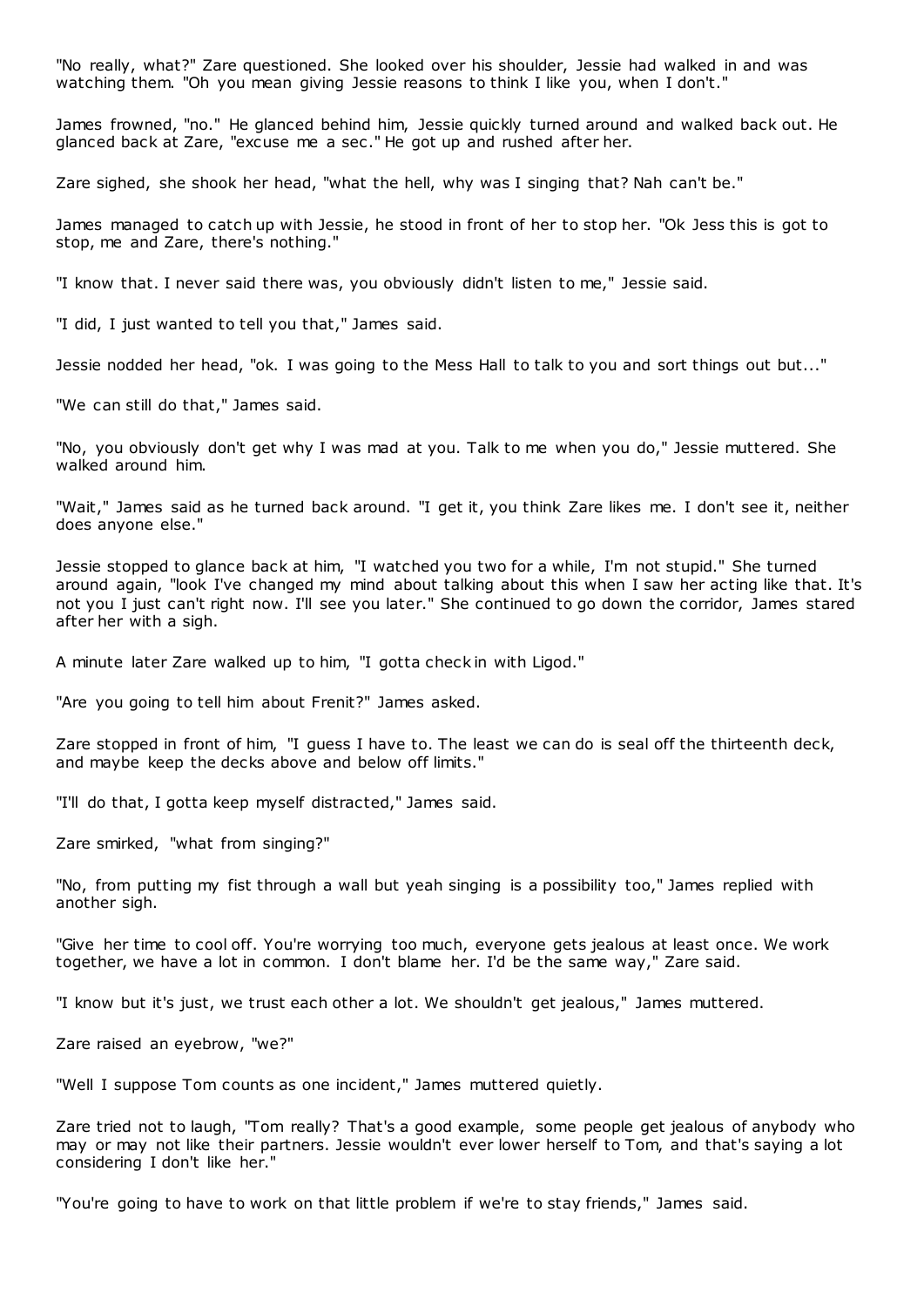"I should have expected that. Just get her over that jealousy problem and I may give her a second chance ok? Now I'd better go, good luck with the Frenit thing," Zare said, she walked off. "If I haven't heard from you in a while I'll go down to give you a hand."

# **Deck Fourteen:**

As usual the corridors were quiet and empty, the darker lights gave them a creepy atmosphere.

James walked around one corner looking a bit creeped out. "Computer, can't you raise the lights a little bit?"

"No it can't," Frenit's voice said from around the next corner. He and a dozen vampires showed themselves, and stood a few metres ahead of him.

"Ok whatever, let's get this over with," James said.

"If you insist," Frenit smirked. He waved his arm, the dozen vampires charged forward, he just slowly walked towards him instead. Instead of running right towards James, some of them went passed, stayed in front or stayed at the side.

"Ookay, what are you doing?" James muttered. His eyes widened a little as the vampires started dancing. "Ohno, no not now."

Frenit looked on in disgust, "this is just ridiculous."

"Ok this'll make it easier to kill you guys," James said as he pulled out a dagger.

To his horror Frenit started to sing as he started to pace back and forth. "Under a light blue sky you cannot hide from you, and no-one's gonna beat around."

The vampires swapped positions, a girl and a boy moved over to James. "You think it's us that's wrong well just wait until, till the sun goes down," Frenit continued to sing. The girl was the first to get stabbed in the heart, she turned to dust. James shuddered as the guy put a hand on his arm, in a friendly way. He quickly stabbed him too.

"Just try to listen. Don't hide from our kiss, and you know, that you know that you can't fight the nightlife," Frenit sang. At this point he was oblivious to all of his minions, he was obviously enjoying himself too much.

One girl moved over to turn her back against James, before she got a chance to do anything else she got it in the back. Like the others, she turned to dust.

"There's no escaping us. Once a gentle fool, then thieves take away your heart," Frenit sang. Just as he said heart one guy got staked.

James shuddered again as he watched the remaining nine vamps circle around him. One girl ran forward to grab his arm, on instinct he threw a punch, she ducked and grabbed a hold of his left hand. She tried to dance with him.

"No matter what you feel, it won't be too long. Till you figure it out."

The girl was pushed away with the knife in her chest. She turned to dust. One guy got mad and lunged for him, he ducked to the ground. The guy crashed into a wall.

"Don't try, you're never gonna win."

Two guys attacked at once while he was still on the ground, James quickly pulled out a crossbow from behind his back. One turned to dust, the other jumped but he missed completely as James rolled out of the way. He picked up the knife.

"Underneath the moonlight. You think that's your right."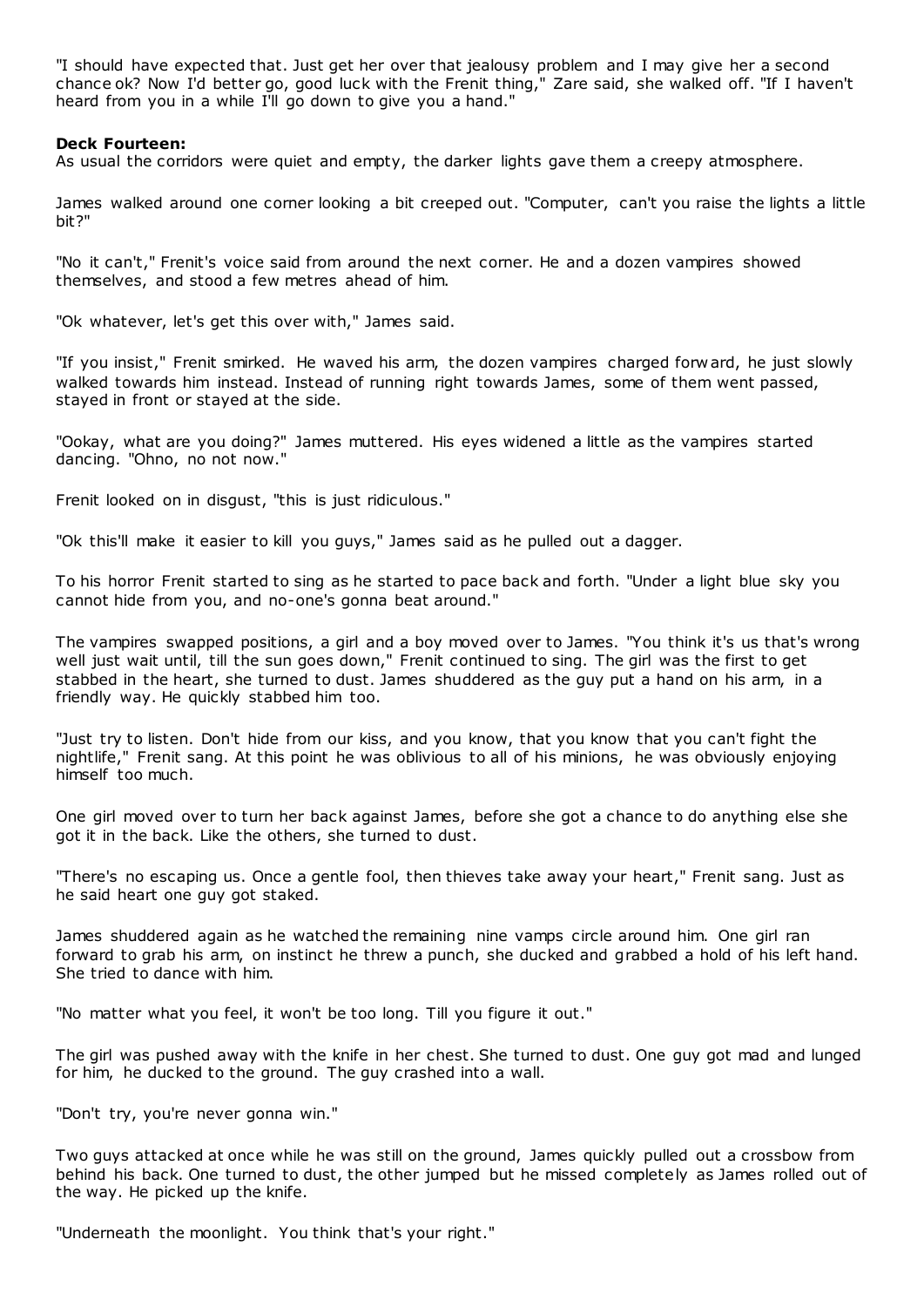The five remaining continued to circle him. The guy who crashed into the wall lunged for James again, he turned and easily staked him. One girl jumped onto his back, wrapped her arms around his neck and hung on for a dear life. She of course tried to bite him, he threw her off.

"You just do it for the thrill. Who's worse?"

One guy grabbed a hold of him from behind, he kept a tight hold of his arms.

"You or I!"

The other guys lunged for him then, while the last girl danced in the background wildly. James kicked both of the guys at the same time, then threw the guy holding him over his shoulder. The knife quickly ended up in all three's hearts.

"Deep in the dark. You've surrendered who you are and you know, that you know that you can't fight the nightlife."

The last girl looked panicky, she attempted to run away. James fired the crossbow, she was soon dust.

"No, you can't fight it," Frenit sang. He struck a pose with his eyes closed. "It's gonna take away who you are." He opened them, he glanced around. "Uh."

James walked over to stand two metres in front of him, "ok, that was disturbing!"

Frenit narrowed his eyes, "all of them?" James nodded. "Damn, this wasn't our time anyway. See you around Jamesy." He ran off. James quickly threw the knife but Frenit was too fast, it got stuck in the wall.

"Crap, not again," he muttered.

# **Deck Six:**

Lisa stood waiting for a turbolift humming to herself. She immediately broke out into an upbeat pop song. "There's not a thing I need, can't pretend, that he's anything I would ever need. To me in the end, he'll never see me there."

She sighed and continued, "cos now he's gone, there's nothing holding me back. I shouldn't be thinking like this, this is driving me insane!"

"In the land of make believe, you're there with me. But that's just the part that I don't understand," she sang pressing her hands on the wall. "But I can dream away, that my best friend I love, will love me back soon. I can't seem to lose, this stupid dream of lovers pure, it's a land of make believe." She rested her head there as the music faded out.

"That's a nice song," Craig said.

Lisa jumped a mile, she turned around, "what?"

"That song you were singing, it was nice," Craig said.

Lisa smiled nervously, blushing a little, "um thanks."

"What exactly does it mean?" Craig asked.

Lisa pretended not to hear him, "huh, what?"

Craig groaned, "Lisa, tell me."

"I have no idea what you're talking about," Lisa stuttered.

"The song, Lis," Craig muttered.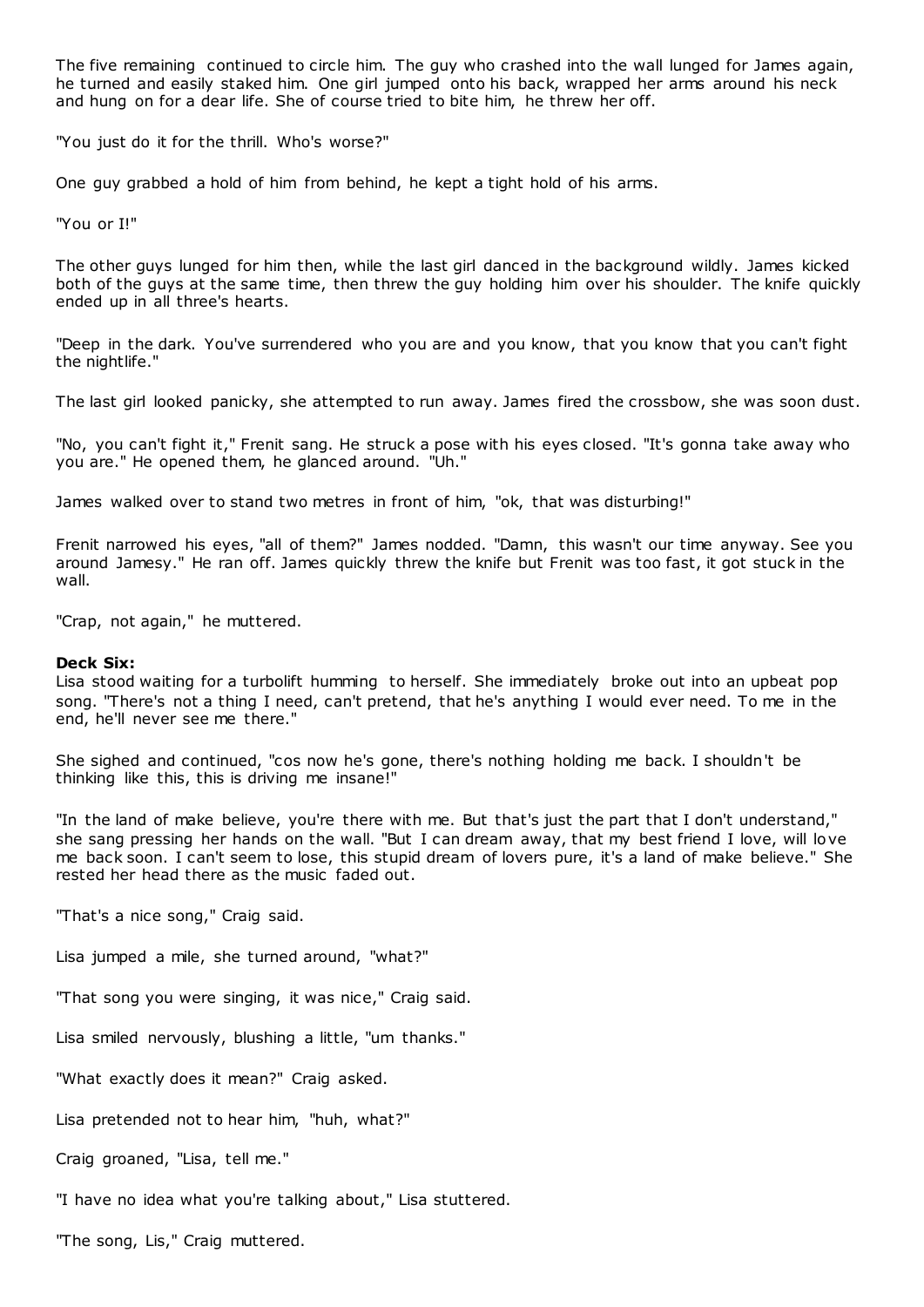"Oh that. It's about wishing about things, yes," Lisa stuttered. She walked away quickly.

#### **Conference Room:**

"Great, maybe now we'll be forever known as the Voyager Opera crew," B'Elanna muttered.

"No we won't," Chakotay said.

"We will be if we don't find a cure soon," the Doctor said.

Chakotay shrugged, "we will eventually, we always do."

"No no, not that song again," Harry groaned.

"I can't take this anymore, almost anything we say is turned into a song," Tom said.

"I know, I sang about going to the bathroom," Harry said. Everyone stared at him, most of them sniggering. "Ok I shouldn't have shared that."

"Yeah well, we have been singing about everything but not something like that," Danny giggled. She glanced at Jessie, "right Jess." She wasn't paying attention, she was watching James who had been looking at her. He quickly looked away with an uncomfortable look on his face. She frowned.

"Oh, I saw that," Danny smirked. "What's up?"

Jessie glanced back at her, "maybe he knows about the song I sang. I was a little, um angry at the time."

"I doubt it," Danny whispered. "Was it about Zare?" Jessie glanced away with a nervous look on her face. "Ah right."

"We need to figure out somethings. When was the first incident?" Kathryn asked.

"This morning," Chakotay replied.

The Doctor sighed on the monitor screen, "I'm afraid with the illness theory being knocked out of the park, we have nothing to go on anyway."

Jessie looked down at the necklace around her neck, she pulled the rest out from underneath her uniform. "What else could it be?"

"I checked the computer systems and it's not responsible for the music that appears out of nowhere," B'Elanna replied. "I'm at a loss with this."

Jessie stood up, "I doubt I'm any help so I'll just go." She headed out just as James got up too, he rushed after her.

"Wait Jess," he called out as they left the Conference Room.

She stopped, "ok, why are you following me again?"

"We need to talk," he said.

"Right now? There's something I need to do," Jessie said in a worried tone of voice.

"Uh, like what?" James questioned. "Can it wait?"

"Not if we're going to argue, I don't want to argue anymore," Jessie replied. She beckoned her head at the door next to her.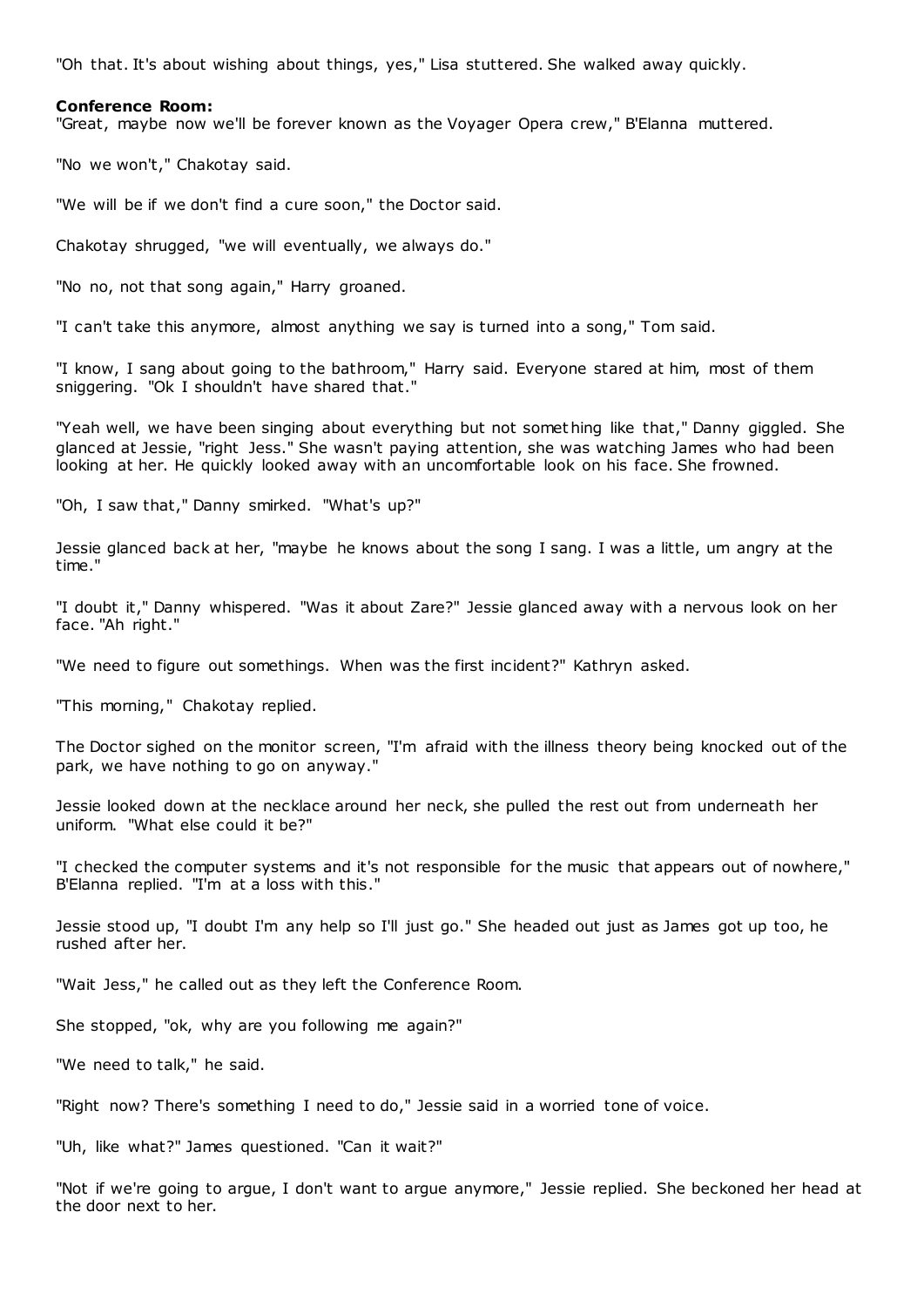"No I don't either," James said, glancing briefly at the same door. "Oh well, I'll just wait then."

Jessie smiled weakly, "great." She walked through the door and into the public toilets. She stood in front of the mirrors while fiddling with the necklace. "Nah, can't be." She looked up at the mirror, "you couldn't have."

James paced just outside the door, Jessie bumped into him as she rushed out. "Oh sorry."

"That was quick," he said.

"I didn't um, go. I just realised I have to do something," Jessie stuttered.

"But don't you have to go?" James questioned.

"Yeh, no. I just had to sort my hair out. You know me," Jessie replied.

"Ok do you want any help? Not with the hair, the other thing," James questioned.

"No it's ok, thanks," Jessie replied. "I uh..."

"I know, you have to go. Can't we talk first?" James asked.

"Ok are you angry with me? Is this why you looked at me like that?" Jessie questioned nervously.

"What? No no, I just wanted to know something. We can talk about it later, it's fine," James replied.

"Are you sure, it's just this is important and I don't want this to turn into some romance post argument song," Jessie said.

James developed a smirk on his face, "romance post argument song?"

"Yeah you know what I mean," Jessie said. "I'll talk to you later when this musical ends. But first, what did you want to know?"

"I was wondering if you sang anything already," James replied.

"That's what was so important?" Jessie asked, looking bewildered.

"No, not exactly," James replied.

"I'll tell you later," Jessie said, tilting her head to the side with a smile. "We won't argue will we?"

"No, I just wanted to say that you don't have to worry about Zare. If she did like me it doesn't affect us," James said.

"I know that, that's not the issue," Jessie said. "It never was, I just wish you'd see what was in front of you and..."

"I do, right now I see my jealous girlfriend in front of me. Come to think of it, if I go on like this we will end up singing," James said with a smirk. Jessie smirked with him before glancing behind her briefly. "I know." He stepped closer to kiss her on the cheek, then he turned around and walked back the way he came. She smiled before walking in the opposite direction.

#### **Present Day:**

"Soo, did you tell him that you sang some bitchy song about Zare?" Danny asked in a teasing voice.

Jessie narrowed her eyes, "no, and since that scene was deleted why mention it?"

Danny shrugged, "shame."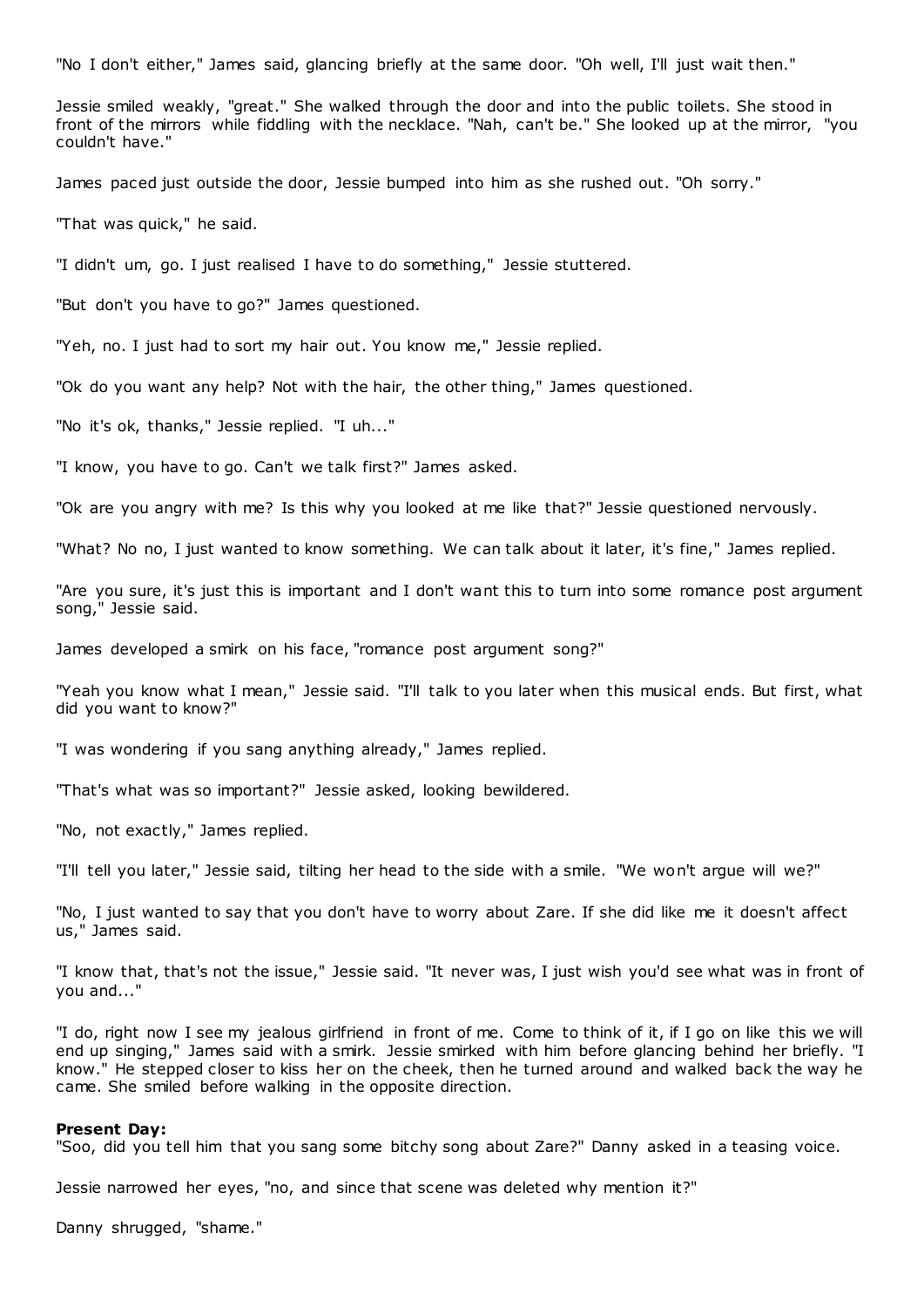The pair jumped as Kathryn started screaming abuse at a waiter guy. "Damn it what do you mean by cut off!?"

The waiter looked nervous, "um, somebody told me to not give you anymore coffee."

"But I ordered a large cup of espresso, five espresso shots and a frescato!" Kathryn snapped.

"I know, you can't have them," the waiter stuttered, he ran off as quickly as he could.

Kathryn growled as she jumped onto her feet. She marched over to the stage, "give me that damn microphone!"

Tom's eyes widened, "uh, why?"

"I want to know who cut me off," Kathryn growled in response.

"Oh ok," Tom said, trembling. He handed the microphone to her then ran off.

Kathryn walked onto the stage. As she brought the microphone to her lips everyone in the room watched her in fear. "Hey Dj guy, play a tune, any tune."

Even the DJ looked pretty scared, "yes ma'am." Some loud pop rock music started blasting from the speakers.

"Where's my coffee!" Kathryn screeched into the microphone. "Where's my coffee?" Everyone, well excluding Sid of course blocked their ears. "It's like a lover, that is so selfless. I get to kiss it all day, it's my heaven. When I get real bored, or I'm just thirsty, I grab a cup and pour some in."

Chakotay covered his face with his hands, "ugh god, not again."

"Where's my coffee! All I want is to have a drink. Where's my coffee, drink all night until I fall asleep. Where's my coffee!" Kathryn continued to screech down the microphone.

"For god's sake just serve her," Chakotay muttered to the scared waiter.

"Yes sir," he said.

# **Two days earlier:**

Kathryn climbed off her sofa, she headed for the replicator. "Coffee black." As the replicator obeyed her command, something caught her eye. Right beside the sofa stood a small box. She took the cup out of the replicator, then knelt down next to the box. Inside it was a dark red photo album. Tears started to fill in her eyes.

She softly began to sing, "I told everyone that I was just away, to escape for a little while." Kathryn climbed to her feet, holding the album against her chest. "I was really hiding a really big secret. Everyone bought it 'cos reality was surreal. I was lying to protect only myself."

Kathryn clenched one fist as she headed for the bridge. The doors opened for her. "What did I throw away? What would it have been like if I had stayed." She stood in front of her chair. Everyone on the bridge just ignored her singing. The music picked up a little. "My life may have been better. But it might have been, a lot worse."

The song turned into rock, Kathryn climbed onto her chair. "I'll keep watching from behind the scenes. Saying that I'm just a concerned leader. I say that I have the right!" She hugged the album while singing at the top of her voice, "But I'm lying, I'm lying!"

Jumping down from the chair, she began to sing a little quieter, the music toned down. "I hid away from everyone, just so I could be with him. Two years wouldn't pass so quickly, but I was wrong."

"What's she doing?" Harry asked an unknown crewmember. He ignored him. "Fine be that way!"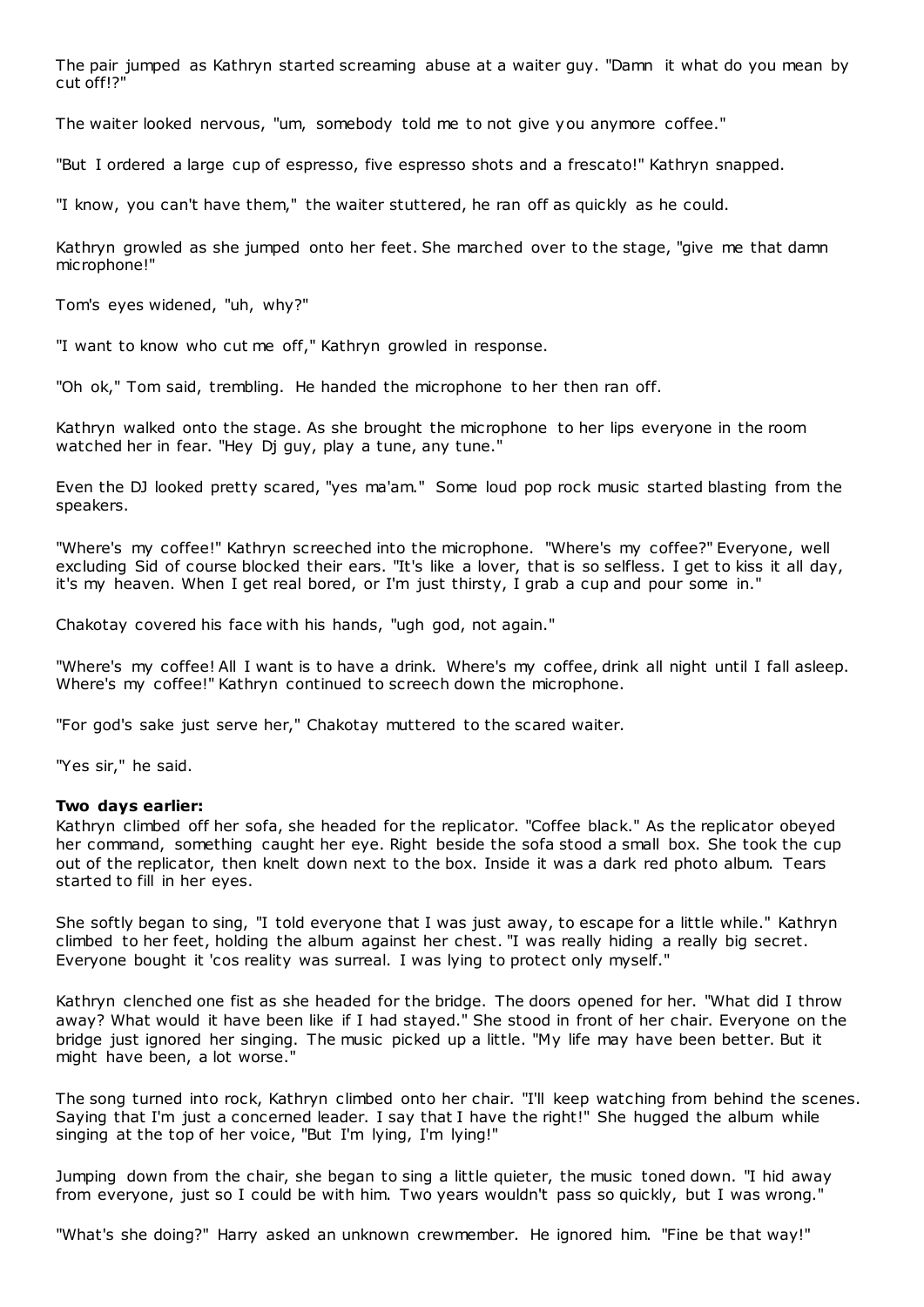The unknown frowned at him, "what!"

"Time sped by at warp speed. It wasn't long until I had to pack my bags. Now it's twenty years later!" Kathryn sang as loud as she could.

"I'll keep watching from behind the scenes. He'll walk right passed, and not notice, the pain I have cos I let him go. I say that he means nothing to me," she sang while sitting in her chair. "But I'm lying, I'm lying."

She glanced around the room, "I hate the taste of coffee and don't want to be home." She again climbed onto her chair, "I hate my crew and I don't give a damn. I'm single and childless yet I'm not alone." She threw the album to the ground, placed her palms against the sides of her face. "Liar, liar. Liar, liar," she whispered.

"Oooh, I want to be his mother but he can't ever find out," she sang quietly in a sad voice. The music stopped.

"I said, what is she doing!" Harry yelled at the unknown.

"Dude, I can't hear you," the unknown said. He took out an ear plug, "now what?"

Harry blushed, "oh yeah, I forgot Chakotay told us to put these on."

# **Later:**

Tom sat in the corner of the Mess Hall, sulking while stirring a cup of coffee to death. Sad, slow depressing music started playing.

"I fell for, the girl I should be with but she, laughed and hit me in the face. I fall for, girls who love to hate me. That's wrong, why can't I find someone." He got up and headed for the door, leaving his coffee behind. He failed to notice Kathryn run up to it and steal it.

Tom left the hall, just outside the door was a band. One guy was playing the drums, another had a guitar. Tom walked up to the microphone stand. The guys started to play a loud rock anthem. "The girls are playing a cruel joke on me now but it still feels like, a game to me."

Tom turned to the camera with the saddest look on his face possible. "It's one of her bad girl days," he whined.

Meanwhile Craig sat in his quarters, looking just as glum as Tom. "She used to be, so much easier to talk to. But now, she's different, it's hard to be around her." He headed for the door. "I fall, for every girl who walks passed. But she's, only just a friend to me."

Like before, a band joined him as he left his quarters. He stood at the microphone stand, "surely she's playing a cruel joke on me now. But it still feels like, a game to me. It's one of her bad..."

Meanwhile again James walked down a corridor somewhere in the middle of the previous singers. "I have to get out, but I wanna stay in. It's hard to understand, I just want her. She should know that, but I can't convince her."

He turned the corner, the other two guys and the band were there. "This whole thing's a joke, it has to be, it can't be like this," he sang.

The guitarist handed Craig the guitar, the drummer handed Tom the sticks. He pulled a face as James was able to take the microphone. They all joined in together anyway. Tom drummed like a mad man to get attention.

"Maybe the girls are playing a cruel joke on us now. They really don't care, it's just a temporary thing. It's one of their bad girl days."

James glanced back at his new *bandmates*, they continued to play their instruments. "Um guys?"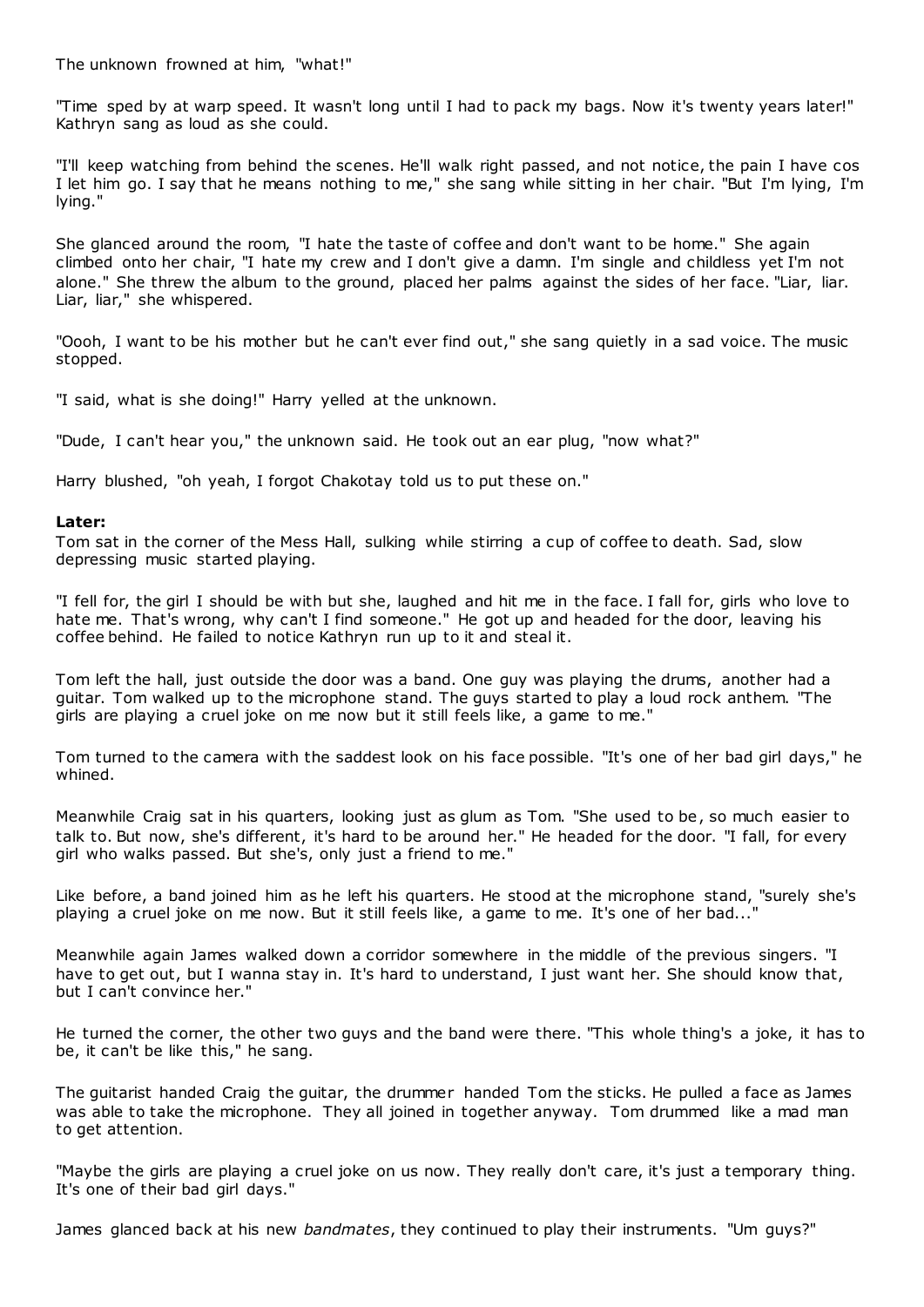"Hang on, I got a good beat going here," Tom said, rocking his head back and forth. Craig did the same while playing the guitar. James rolled his eyes and walked off.

# **Present Day:**

Harry stood on the stage, "now as Tom recovers in Sickbay from uh, the incident beforehand." Jessie and Danny smiled at each other. "I'll be taking over. Now we're getting more requests, obviously this has been enough time for plenty drinks to be passed around. Anyway, welcome a number of people." He clapped, then jumped down.

B'Elanna, Kes, Danny and Ian rushed onto the stage. B'Elanna and Kes looked like they had one too many drinks, Danny and Ian looked pretty much normal.

"Attention the entire crew. Grab a crowd and sing for them," Danny sang into her microphone stand.

"No one cares," Kes sang.

"When you're baring your soul in the middle of a song," Ian added on.

"To hell with 'em all," B'Elanna sang.

"It feels good, don't leave without giving it a try," Danny sang.

"Don't be scared of the rhythm, think that you're singing in the shower. I wanna hear your story, I wanna hear your story," Ian sang pretty quickly.

"Don't fear, you're on your own. Let me hear you sing. Let me hear ya. All the members of the crew. Let me see you dance, I wanna see ya," the group sang together.

"You're almost there," Ian sang.

"Don't feel bad, it's hard at first," B'Elanna sang.

"No one can hear ya," Kes sang.

"Everyone has a song to sing," Danny sang.

The group again sang together, "I can hear it's beat. From the A to E, from pop to rock. C'mon, it's your turn. Let me hear what you're all about." They moved the stands to the side briefly. "Hey Voyager, all secrets can be told. Get over here there's song you can parody. Sweet and silly, a song about your lunch today. Anything will do, just give your lungs a work out."

"God this is dull," Kathryn yawned, "another coffee."

Chakotay groaned, "you can't possibly be tired after thirty cups and five shots!"

## **Two Days Earlier:**

Kathryn sighed as she worked at the holodeck controls. She walked into the holodeck itself with a guilty look on her face. "My attention fades, I keep thinking of you, I've still got a picture of us, so blue," she sang softly. The holodeck created an image of Mark, but it didn't move.

"My focus fails, I'm now thinking of him. That's one more secret I'll keep to myself," Kathryn sang, turning away from it. "Computer delete Mark hologram," she muttered.

Harry stopped just outside, he noticed the holodeck was already in use. He leaned against the wall, he began to sing too. "Yes, I miss the touch. You know I liked the feeling. But out here I'm all on my own. I don't want to cheat." He straightened up, continued down the corridor. "One thing for a man to do."

The screen split into two, one for Kathryn and the other for Harry. "Programme it, programme it. It won't capture anyone right. Programme it, programme it. But I'll be warm in your arms tonight."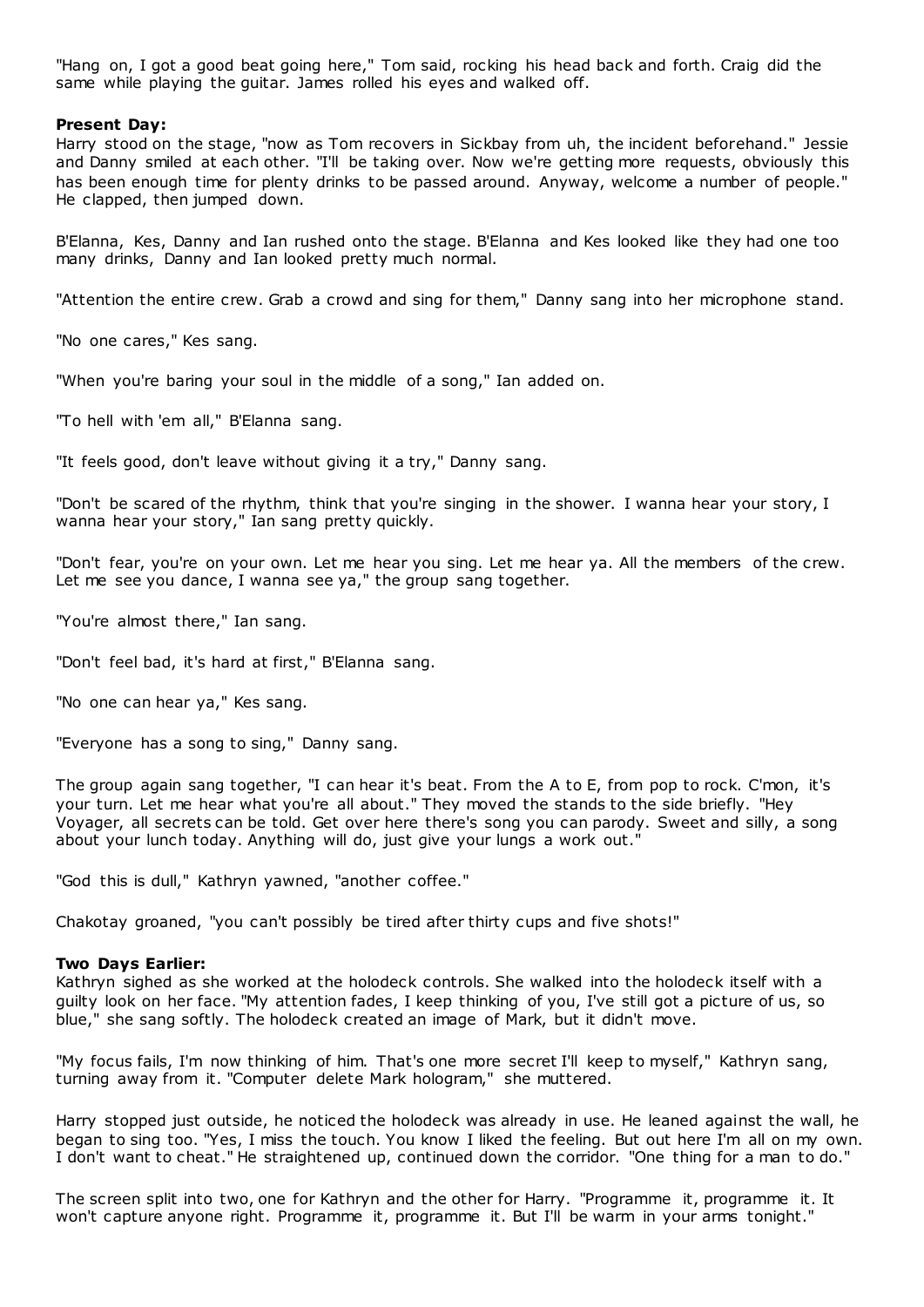Harry continued down towards Holodeck Two, singing on his own this time. "I'll say the words and the image appears. What's left of you is right here." He stopped outside. He walked in after keying in something. A hologram of Libby was there motionlessly waiting for him. "No I won't deny what I feel for you. So this empty image will have to do."

Back to Kathryn, she was singing while resting her head against the holodeck controls. "I awake with a sweat, I'll whisper your name, then the image goes every time." She turned around, "dreams won't do, I need something else. I need to see you one last time."

The two sang together again, instead it swapped single shots of them. "Programme it, programme it. It won't capture anyone right. Programme it, programme it. But I'll be warm in your arms tonight."

Harry walked over to the Libby hologram. "We're lightyears apart, don't need a degree. You'll be babysitting grandkids when I get back. So I'll move on like you, and begin again." He walked out of the holodeck. "Computer end."

Kathryn watched the Mark hologram she re-created, "yes, I've got the touch. You know I love the feeling. Out here I'm not on my own." She smiled and shook her head. Again she headed for the doorway. "I feel like such a cheat. One thing for a woman to do."

The camera moved to Harry again, he sat down on the ground singing his little heart out. "Programme it, programme it. It won't capture anyone right. Programme it!"

Kathryn walked down the corridor, passing Holodeck Two. "You can't just programme it!" she sang loudly. "Programme it, programme it," the two sang quietly to themselves.

## **Meanwhile:**

The Mess Hall was dark, only Chakotay occupied it. He finished off a drink he had.

In: "Janeway to Chakotay."

He tapped his commbadge, "yes Captain."

In: "We're off duty, you don't have to call me that. Um can you come by my quarters, I need to talk to you."

Chakotay sighed, "I'm on my way." He tapped his commbadge, "Kathryn." I think you know what's going to happen next.

"I glanced into your eyes, I saw all of your soul. I couldn't see anything else cos your beauty had me in awe," he sang to a slow ballad, standing up. He headed for the nearest exit, "I can't help myself, I can't leave you alone. I don't want to try."

# **Meanwhile again**

# **James/Jessie's Quarters:**

James sat on his own on the sofa, he had a picture of him and Jessie in his hand. He placed it by his side, "I am not good enough. But you're under my skin. I've got more strength than the norm. But you always leave me weak." He headed for the door.

Chakotay was now standing in a turbolift. "You make my knees weak, you make me stare deep. Fallen far this time."

He stepped out of it, "and you're all I see, yet you're all I fear. I love you, yeah I love you now."

James continued to sing halfway down the corridor and around the corner, neither of them noticed the other. "I feel I'm slipping away. Everytime you're not here."

"I see me in your eyes when you're in my arms," Chakotay sang. "If you let me, I'll look after you or I'll lose my mind, oh."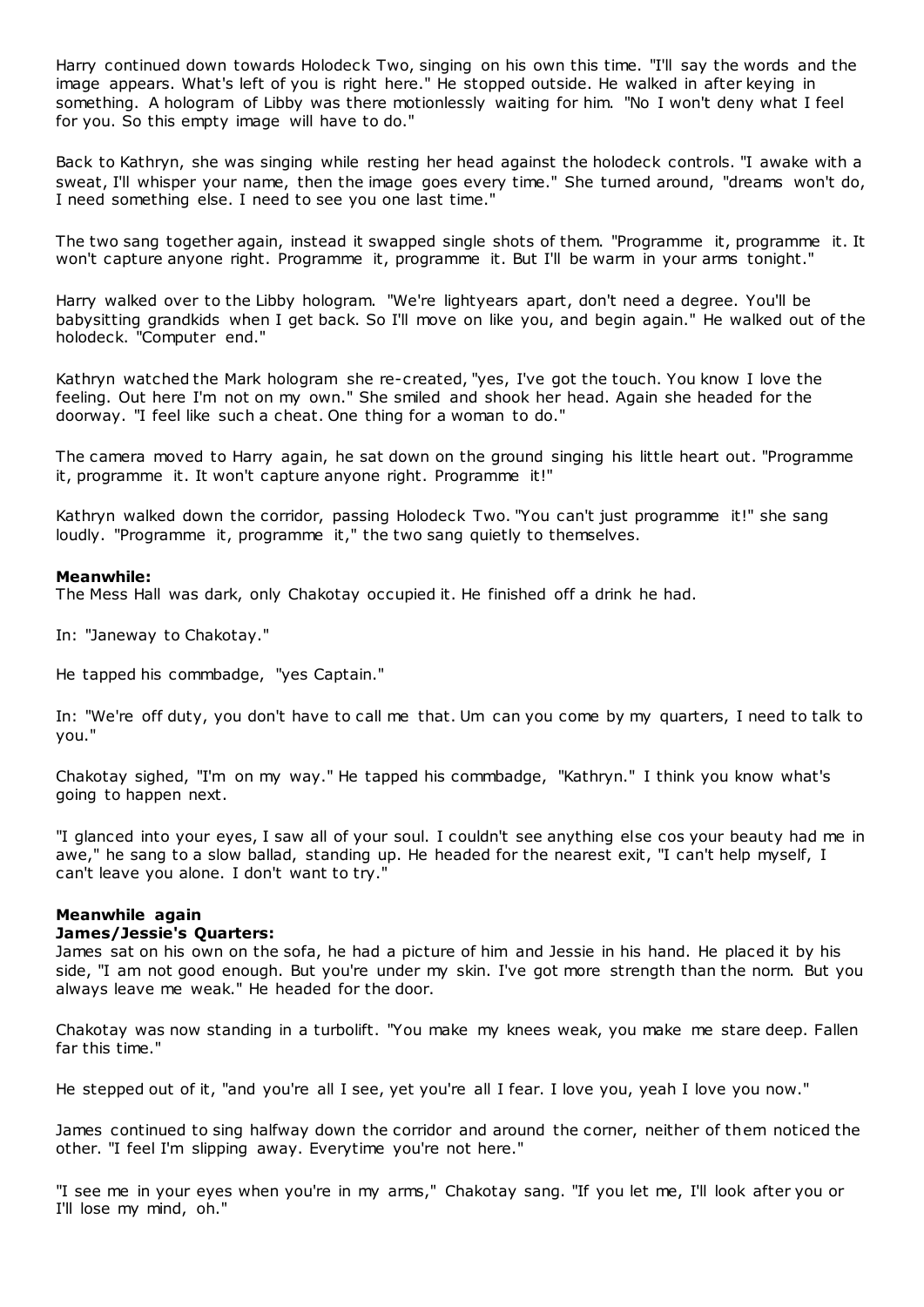The two men began to sing at the same time, from different parts of the deck. "I'm too in love with you, love with you, love with, everything about you I see. I watch you sleep, watch you breathe. I just think about you everyday. I'm too in love with you."

"I'm crazy, in love with you, and I want to tell you everything, everything," James sang just as he was about to turn the corner. "Nothing scares me more."

"I'm too in love with you, too in love with you. Love with, everything about you, I see," they both sang, slowly closing the gap between them. Chakotay turned one corner, they still didn't notice each other. They walked passed one another. "I watch you sleep, watch you breathe. I just think about you everyday."

"I'm too in love with you," James sang.

"Too in love with you," Chakotay sang.

They both stopped in their tracks, turned around. The music faded out leaving two very embarrassed men. "Let's never speak of this again," Chakotay muttered.

"Uh huh," James said. They both continued on their way.

#### **Deck Four:**

Jessie stopped outside one of the doors nearby the turbolift, she pressed the door chime. "Jeez, this better be the right place." The door opened, but nobody was there to greet her. She stepped inside.

"Hello? Is this the guest quarters?" she called. Looking around she found that nobody seemed to be home. "Ok then, moving on."

She turned to leave when three of Derna's little servants marched in. "Can we help you miss?" one asked.

"Ok, where's that woman who bosses you around. Thinks she's a witch?" Jessie questioned.

The men glanced at each other. "She's not here," one answered.

Jessie sighed, "fine I'll wait."

One of the men spotted the necklace she had around her neck. "Oh no no, she will be a while. She might be visiting our ship now."

Jessie narrowed her eyes. She walked over to the coffee table, to their surprise she started to sing. "Somethings I can stand. Like a knuckle crack or a joke from Tom."

They glanced at each other, looking worried. "Things like this I can't. It all grates on me, like Janeway high," Jessie sang, walking closer to them.

"We don't know what you're talking about. We don't know how this all happened to us," the men all sang together.

Jessie pulled a disgusted face, "ugh, it seems like strangely, something I've done started this." She began to do a slow dance while pacing the room, the men did their own dance too. "This singing and musical craziness. Someone tell me how to stop this, or we'll live forever like this."

"It's creeping everyone out. Like Neelix streaking, or Tuvok smiling," Jessie sang, shuddering slightly.

Derna stepped into the room, she smiled at the display in front of her.

Jessie tried to look intimidating, "why won't these runts tell me cos it's obvious to me, they're doing this."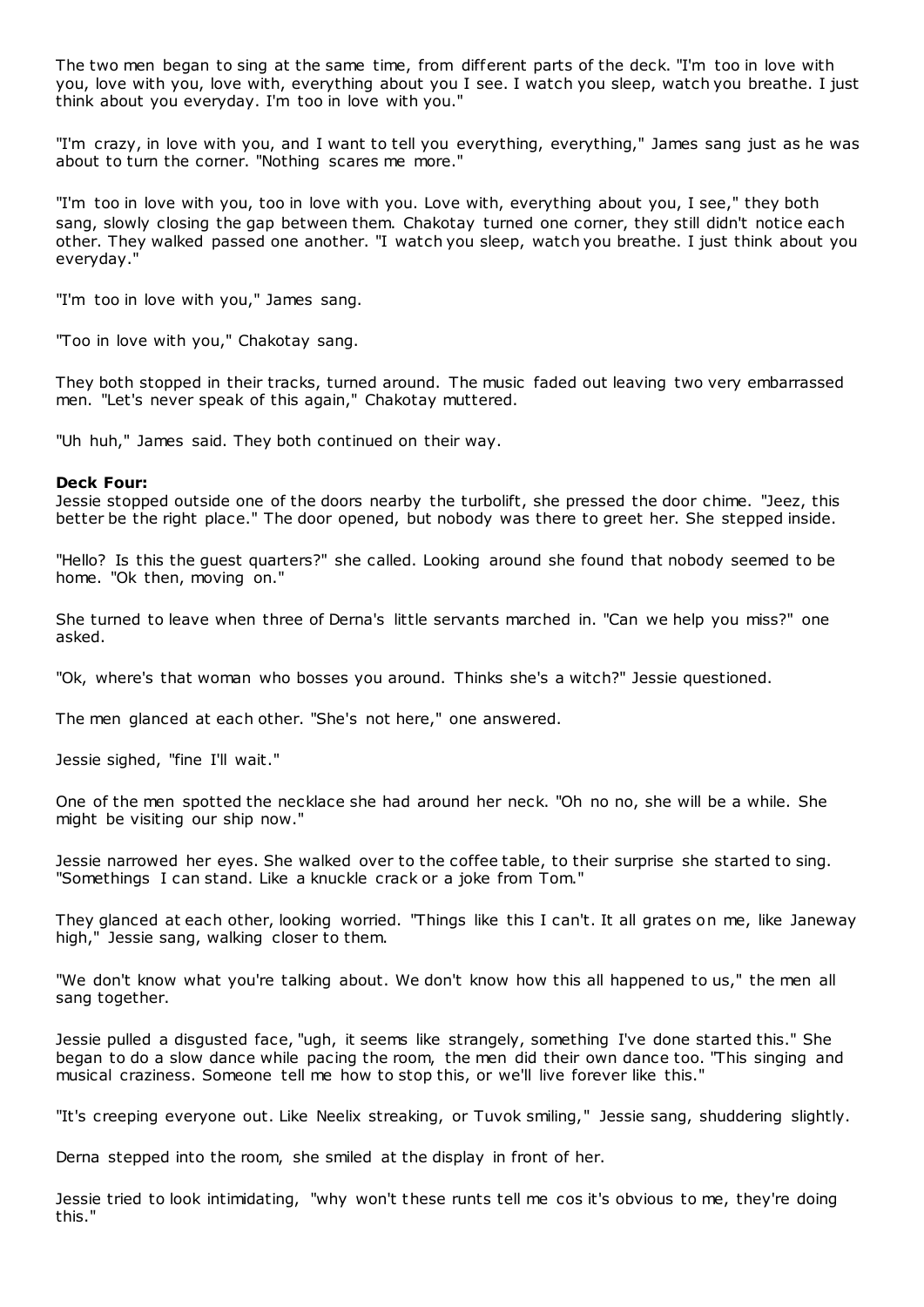"Oh they're not," Derna said.

Jessie turned to look at her, she continued to sing, "just tell me how to stop this or I'll beat the crap out of you and your runts too."

Derna stepped forward. She began to sing, and do the same slow dance Jessie did before. "Strangely, that spell I cast on you was wrong." She shrugged her shoulders, "not really, cos I intended to do all of this."

The aliens started dancing in formation. "It seems like strangely. Something you did started this. This singing and musical craziness," they wailed.

Jessie covered her ears, "oh my god."

"We'll have to tell you how to stop this cos we'll live forever like this," the aliens continued.

Derna faced her again, "Strangely, the route of the spell is in that pendant. Just break it, and our troubles will all be over."

Jessie pulled the necklace off and dropped it onto the floor, she stepped on it. The music stopped abruptly, everyone sighed in relief.

## **Present Day:**

Somebody actually ok at singing was singing a slow ballad on the stage. Most of the crew there weren't really paying attention to her though.

James walked around some of the back tables, and passed by the comfortable looking sofa like chairs on the wall. Sitting at one of them was Kathryn and Chakotay, obviously trying to hide their heads from everyone else.

"You can be one soppy guy, can't you?" Kathryn said.

Chakotay smiled nervously, "um yeah well, I'm pretty sure it was James' fault though."

James stopped and turned to them, "I wasn't even around when you had obviously started singing."

Kathryn and Chakotay jumped a little before glancing at him. "Is this true?" Kathryn asked.

Chakotay sighed, "fine, it is. So what, I shouldn't be ashamed."

Kathryn smiled at him before turning back to James. "I don't need to ask why you were singing the same song."

"It wasn't the same, they kinda meshed," James said quickly.

"Uh huh. Where is she anyway? She's always around you," Kathryn questioned.

"I was looking for her actually. You obviously haven't seen her then," James replied.

Chakotay did a quick scan of the room, he pointed at one of the other sofa's. "She's over there, now..."

"I know, I don't want to see you guys talk about soppy stuff or worse," James said, he quickly walked away.

Kathryn pulled a face, "hey."

Chakotay smirked, "did you really want him to see that?"

"No, but that's not the point," Kathryn muttered.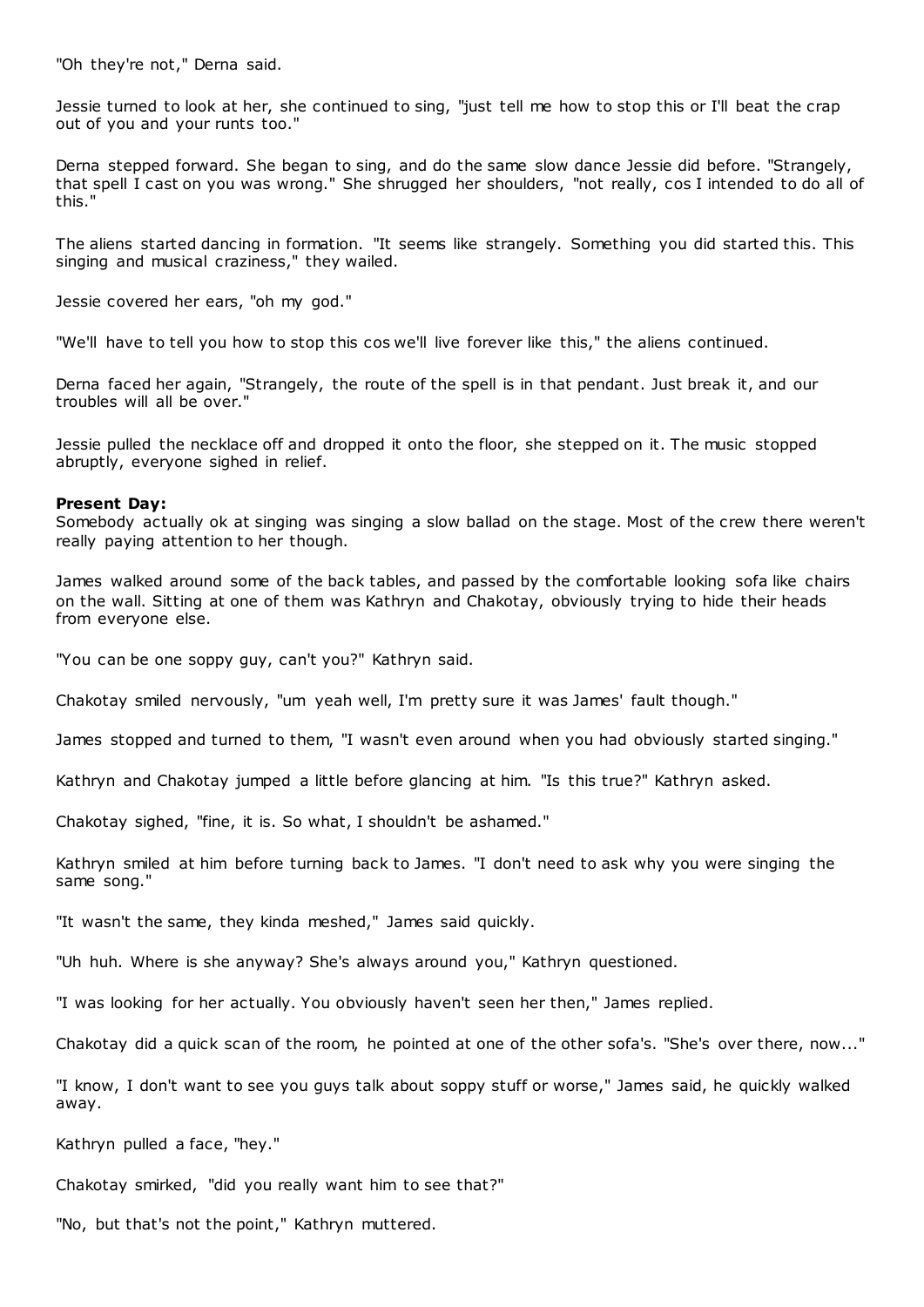James got to Jessie and Danny's table, the two stopped talking and looked up at him. "Oh don't stop when I come over, it's really worrying when people do that."

Danny smiled at him, "they're usually talking about you when you do."

"That's what's worrying about it," James said.

"Don't worry, we finished talking about you a while ago," Jessie said. She stared at Danny with a raised eyebrow, "though it was about me too."

"Ok I can take a hint," she said, shaking her head. She got up and headed away.

"She sure can," Jessie said with a smirk. James sat down in Danny's old seat. "So, you wanted to talk about something."

"I told you, I wanted to know what you sang about," James said.

Jessie giggled nervously, "nothing important really, it's just... What did you sing about then?"

"So, I hear you sang something about me," James said, smirking a little.

Jessie's eyes widened, blushing madly, "what, no I didn't. It was Danny, really I didn't..." James leaned in to kiss her, she smiled afterwards. "Ok I did." They both c ontinued the kiss, unaware that Ligod was watching them.

#### **Later:**

Everyone was minding their own business, doing their own thing when somebody else stepped onto the stage. Nobody really cared or noticed until Baby One More Time by Britney started playing from the speakers.

Justin cleared his throat, "ahem." He took the microphone off the stand and started what he called singing. "How was I suppose to know, that everyone despised me. Oh why oh why."

"How the hell did he get on board?" Tom asked while trying to cover his ears.

"Does everyone feel the same, oh. I mean, what's it all about yeah," Justin squealed like he was getting his crotch kicked.

"Damien must have left him behind after the finale," Harry stuttered.

Justin started doing his Michael Jackson tribute dancing, "I don't know, is it about my looks. Tell me now, is it my acting career, tell me now." He stopped to do a stupid pose, "my bad luck, is killing me."

Security rushed into the room, they heard the noise and all of them backed off or ran back out. One of them dropped a phaser rifle. Tom quickly picked it up.

"I must confess, I'd rather stay," Justin squealed. Tom tried to fire the rifle at him but he dodged it by continuing his *dancing*. "That way!" Again he posed, Tom tried again but he just continued dancing.

"Oh my god, somebody must be able to do it!" Tom wailed. A lightbulb switched on the ceiling above him. He turned to Zare and James, "you two do it."

"Than put up with bad luck almost everyday!" Justin screeched.

Zare pulled a face, "me, who is this freak anyway?"

Justin posed again, "give me a break."

James took the rifle off him, "I'll do it."